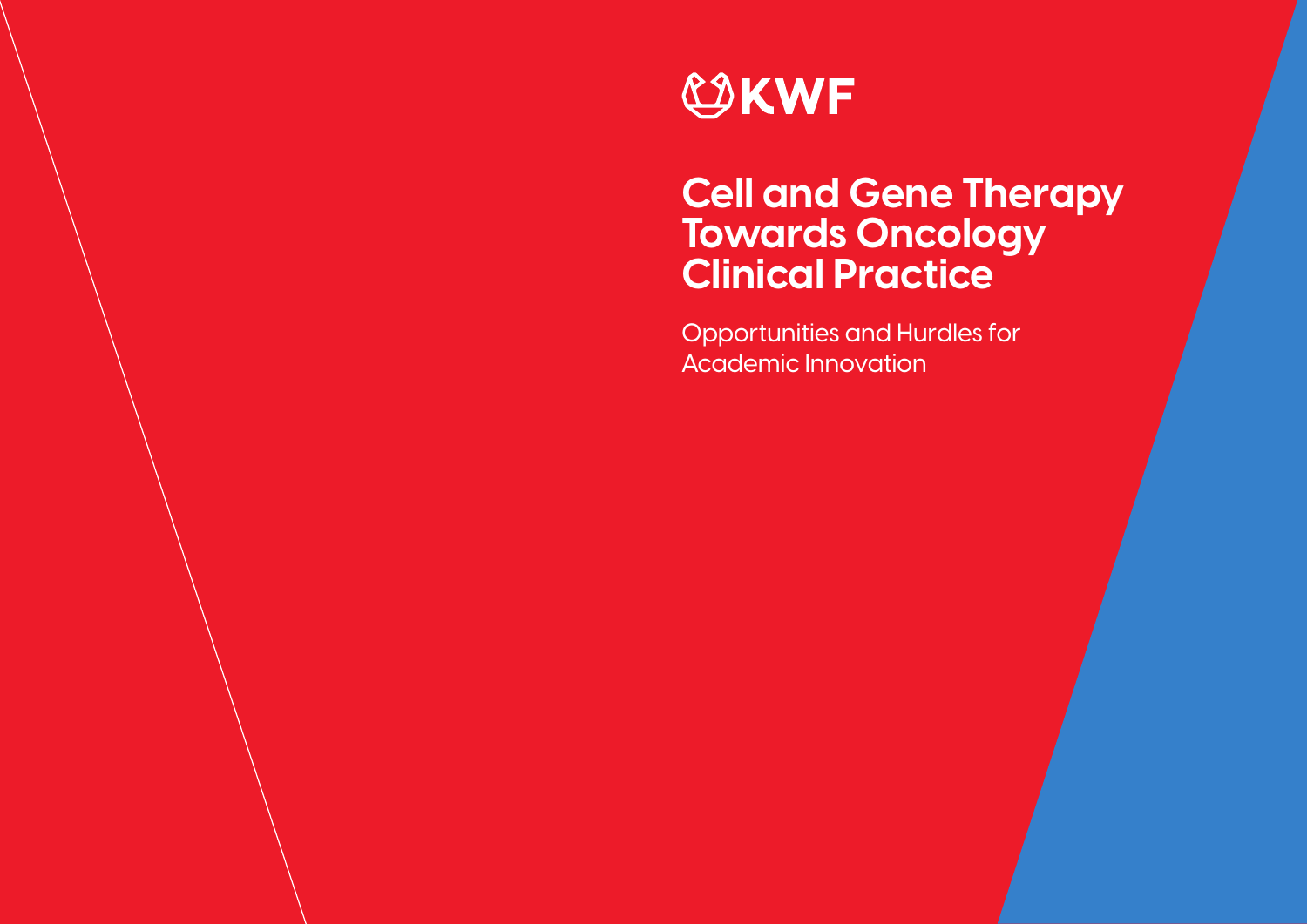English summary 4 Dutch summary Public summary

## **Table of contents**

#### **Chapters**

- 1. Background
- 2. Academic development trajectories
- 2.1 Opportunities and hurdles for development
- 2.2 Solutions for stagnating development traje
- 3. Stakeholder perspective
- 3.1 Academic perspectives
- 3.2 Recommendations per stakeholder group
- 4. Conclusion

References Annex I – Methods Annex II - Questionnaires



|                 | $\overline{4}$ |
|-----------------|----------------|
|                 | 8              |
|                 | 12             |
|                 |                |
|                 |                |
|                 | 16             |
|                 | 21             |
| nt trajectories | 22             |
| ectories        | 39             |
|                 | 44             |
|                 | 45             |
|                 | 53             |
|                 | 58             |
|                 |                |
|                 | 59             |
|                 | 61             |
|                 | 66             |

#### **Colophon**

This report is a publication of KWF Kankerbestrijding (Dutch Cancer Society).

September 2021 © KWF Kankerbestrijding

#### **Text**

Report text: dr. D.G.M. Coppens, dr. W. la Fontaine – Ros, Prof. dr. C.H. van Gils Final editing: R. Mewe, MSc.

#### **Design Infographic**

Dr. M. de Jager

**Layout** EMP Grafimedia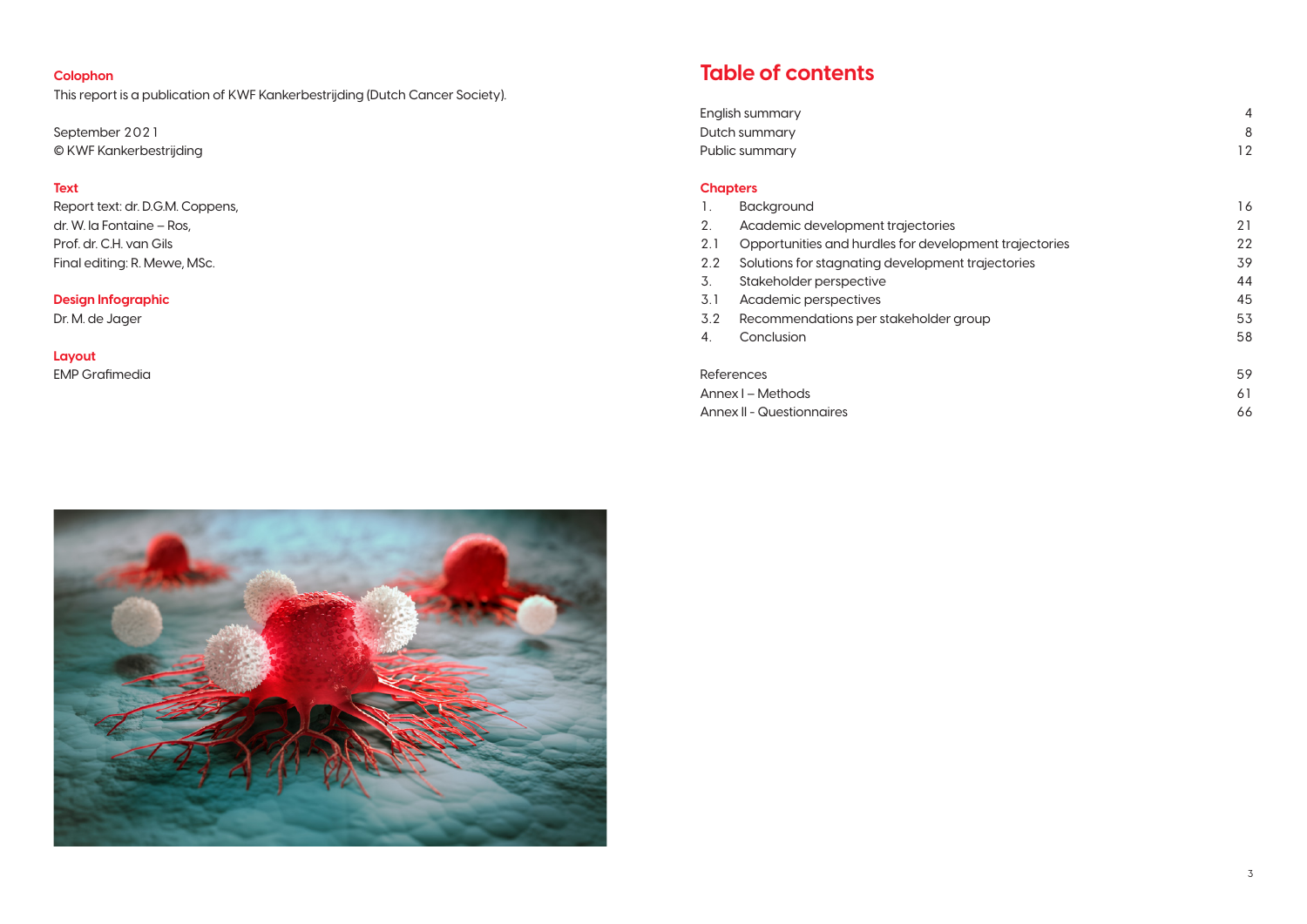quality. For example, cell-based source material originates predominantly from patients and shows interpatient variability, which leads to a high risk of batch inconsistencies. Scientific uncertainties and unknown long-term effects arise from their novel, complex mechanisms of action of viable source material, which can be genetically modified to target tumor specific characteristics. These characteristics do not match well with existing regulatory pathways for marketing authorization of medicinal products, which aim at consistent production of molecules on a large scale and robust evidence-based medicine.

#### **Innovation system in academic medical centers is suboptimal**

A large portion of GCT development currently takes places in academic medical centers, without much involvement of private companies. Medical centers typically are focused on specific CGT and cancer types, with the corresponding scientific and medical expertise. Due to this focus, scientific and technological expertise, regulatory knowledge and capacity are fragmented among medical centers. Guidelines and other regulatory standardization are lacking to a large extent due to novelty of the field and limited regulatory experience with CGT. In addition, the primary aim of academic research is to improve clinical outcomes, and less on further product development. Furthermore, the production capacity of medical centers is very limited compared to private companies, and regulatory knowledge to build a satisfactory dossier for marketing authorization is lacking. Lastly, implementation of new CGT in clinical practice is challenging.

#### **Recommendations to facilitate further developments**

Coordination and support during development trajectories by a central, coordinating body that:

- **•** links academics, medical groups and patient representatives in the Netherlands and abroad and coordinates during and after clinical trials.
- **•** links academic developers with private companies to continue development of commercially viable CGT.
- **•** provides support for valorization, such as filing for Intellectual Property (IP) rights, negotiation of contracts for consortia and other public collaborations, public-private collaborations, licensing, and support to start spin-offs.

### **English summary**

*Speeding up the development of cell and gene therapies towards clinical practice by improving the innovation environment*

#### **Large patient groups need new treatment options**

Despite extensive scientific efforts, major breakthroughs in traditional medicinal product development have been scarce over the last decades. The recent development of the immunotherapeutic checkpoint inhibitors has led to major improvement in treatment options for certain cancers. Yet too many patients do not respond well to new treatment options or remain condemned to medicinal products with dissatisfactory efficacy or severe side effects.

#### **Cell and gene therapies offer new leads for improved treatment**

Cell and gene therapies (CGT) is a new group of medicinal products that offer treatment for patients with lacking or dissatisfactory treatment options. Globally, the scientific community is investigating CGT as treatment for hematological and solid tumors. A few CGT are available for the treatment of hematologic tumors and show remarkable clinical efficacy over a prolonged time. New technologies are emerging, such as CRISPR-Cas for gene editing, which can speed up developments in the CGT field.

#### **Few CGT reach clinical practice**

With the exception of two CAR-T cell products, new CGTs for cancer treatment are not reaching clinical practice in the Netherlands yet. Developmental trajectories are not only hampered by scientific and technological challenges, but also by a suboptimal innovation system in both the Netherlands and Europe. Consequently, access to new CGT for cancer patients is too limited.

#### **Scientific and technological uncertainties due to new technology**

CGT is a new field of medicinal product development, leading to many scientific uncertainties related to quality, safety and efficacy. A range of challenges exist for manufacturing and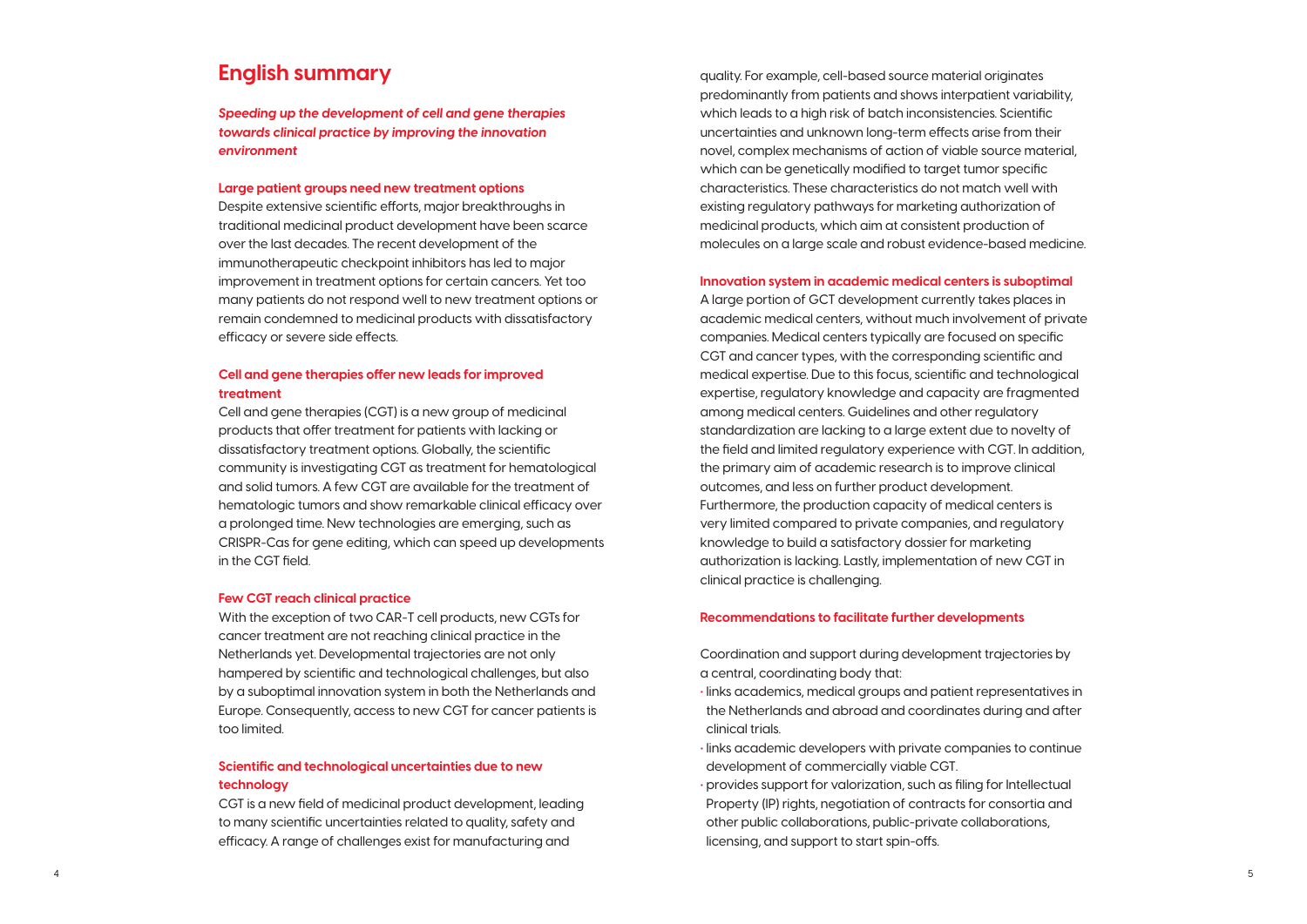- **•** organizing a congress to enhance public collaboration and interaction and knowledge dissemination with organization for valorization and regulatory bodies.
- **•** lobbying for the development of clear, fit for purpose regulatory and HTA requirements, and more interaction among academics and regulatory bodies.

**•** provides support for adhering to regulatory criteria for marketing authorization and criteria for reimbursement (Health Technology Assessment – HTA).

Regulatory clarity and fit for purpose requirements for development and reimbursement by:

- **•** more interaction among academics and regulatory bodies for dissemination of knowledge and training purposes, compliance with requirements from an early stage of development, and improvement of procedures and requirements by standardization.
- **•** more interaction among regulatory bodies for integration and consideration of different regulatory and HTA requirements throughout dossier development.
- **•** drafting regulatory requirements to enable implementation of non-commercially viable, academic CGT in clinical practice.

Systematic knowledge dissemination and collective production capacity by means of a platform that:

- **•** enables a nationwide knowledge base for Good Manufacturing Practice (GMP) manufacturing, manufacturing costs and regulatory requirements.
- **•** facilitates collaboration among manufacturing facilities to scale up manufacturing for large clinical trials or clinical practice.

Financial support for:

- **•** CGT product development according to GMP in public manufacturing facilities, and the necessary infrastructure.
- **•** product optimization and repurposing products in early clinical trials, possibly for new cancer types, considering added clinical value.
- **•** academic phase II-III multicenter trials for further development of non-commercially viable CGT. Collaboration between funding bodies is needed due to high costs.
- **•** a central, coordinating body with support for regulatory and HTA requirements, and valorization during development.

KWF commits to the acceleration and stimulation of developments in the CGT field. We aim to act now and contribute to this goal by:

**•** financial support to enhance infrastructure for CGT manufacturing according to GMP.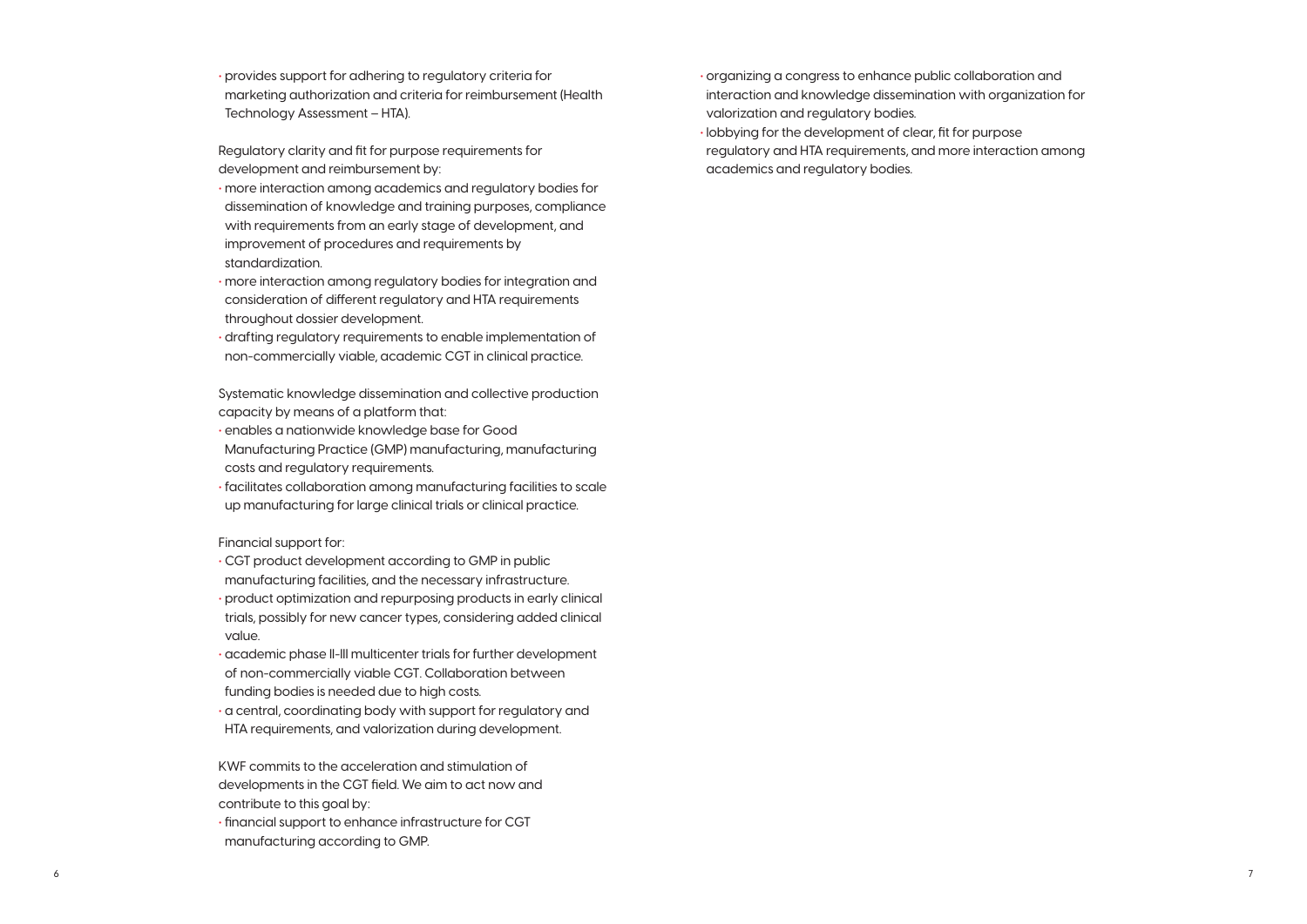productie en kwaliteit. Cellulair startmateriaal bijvoorbeeld, is voornamelijk van de patiënt afkomstig en verschilt van persoon tot persoon, waardoor er een grote kans is op inconsistenties tussen batches die per patiënt worden geproduceerd. Daarnaast is behandeling met levende cellen, met of zonder genetische manipulatie, gebaseerd op complexe werkingsmechanismes en tumorspecifieke kenmerken die gepaard gaan met wetenschappelijke onzekerheid en onbekende langetermijneffecten. Dit past niet goed in traditionele wet- en regelgeving voor registratie van geneesmiddelen, want die is gericht op consistente productie van moleculen op grote schaal en robuust bewijs van veiligheid en effectiviteit.

#### **Innovatieklimaat in universitaire medische centra suboptimaal**

Op dit moment vindt een groot deel van de ontwikkeling plaats in medische centra, (nog) zonder veel betrokkenheid van private partijen. Elk universitair medisch centrum heeft een focus op specifieke CGT en kankersoorten, met bijbehorende wetenschappelijke en klinische expertise. Door deze specialisatie zijn wetenschappelijke en technische expertise, maar ook regulatoire kennis en middelen te veel gefragmenteerd. Richtlijnen en andere vormen van regulatoire standaardisatie schieten nog tekort vanwege de nieuwheid en beperkte ervaring met CGT. Ook zijn universitaire medische centra vooral gericht op bewijs van effectiviteit, in mindere mate op productontwikkeling die daarop zou kunnen volgen. De academische productiecapaciteit is niet vergelijkbaar met die van de industrie, en kennis over regelgeving en het opbouwen van een dossier voor registratie is vaak ontoereikend. Daarnaast is implementatie in de klinische praktijk lastig.

#### **Aanbevelingen voor meer doorontwikkeling**

Verbinding en ondersteuning gedurende ontwikkelingstrajecten door een centrale, coördinerende partij middels: **•** verbinding tussen academici, beroepsgroepen en patiëntvertegenwoordigers in binnen- en buitenland voor coördinatie tijdens en na klinische trials.

- **•** verbinding tussen academici en private partijen voor doorontwikkeling van commercieel interessante producten.
- **•** ondersteuning voor valorisatie, zoals het vastleggen van
- 
- 
- 
- 

### **Nederlandse samenvatting**

*Een optimaal innovatieklimaat voor versnelling van cel- en gentherapie naar de klinische praktijk* 

#### **Grote groepen kankerpatiënten hebben nieuwe behandelopties nodig**

Ondanks intensief wetenschappelijk onderzoek zijn grote doorbraken met traditionele kankermedicijnen de afgelopen decennia beperkt geweest. Recente ontwikkelingen op het gebied van immunotherapie, in het bijzonder de zogeheten checkpointremmers, hebben de behandelopties aanzienlijk verbeterd voor bepaalde kankersoorten. Desondanks zijn er nog steeds teveel kankerpatiënten die niet goed reageren op beschikbare behandeling of aangewezen zijn op behandelingen die weinig effectief zijn en/of nadelig effecten hebben.

#### **Cel- en gentherapieën bieden aanknopingspunten voor nieuwe behandelingen**

Cel- en gentherapie (CGT) is een nieuwe groep geneesmiddelen die kansen biedt voor patiënten met weinig of ontoereikende behandelopties. Wereldwijd vindt veel onderzoek plaats naar CGT voor hematologische en solide tumoren. Er zijn al enkele CGT die hematologische tumoren effectief en langdurig bestrijden, en die ook tot de markt zijn toegelaten. Ook zijn nieuwe technologieën in opkomst die de ontwikkeling van CGT kunnen versnellen, zoals CRISPR-Cas voor gene editing.

#### **Nieuwe therapieën bereiken de praktijk nog te weinig**

Met uitzondering van twee CAR-T-therapieën bereiken weinig nieuwe CGT de klinische praktijk. Wetenschappelijke en technische knelpunten, maar ook een suboptimaal innovatieklimaat in Europa en Nederland, leiden tot stagnerende ontwikkelingstrajecten. De toegankelijkheid van CGT voor kankerpatiënten blijft hierdoor nog beperkt.

#### **Wetenschappelijke en technische onzekerheden vanwege nieuwe technologie**

CGT is een nieuw veld van geneesmiddelontwikkeling. Daardoor zijn er nog veel wetenschappelijke onzekerheden over kwaliteit, veiligheid en effectiviteit. Er zijn diverse uitdagingen voor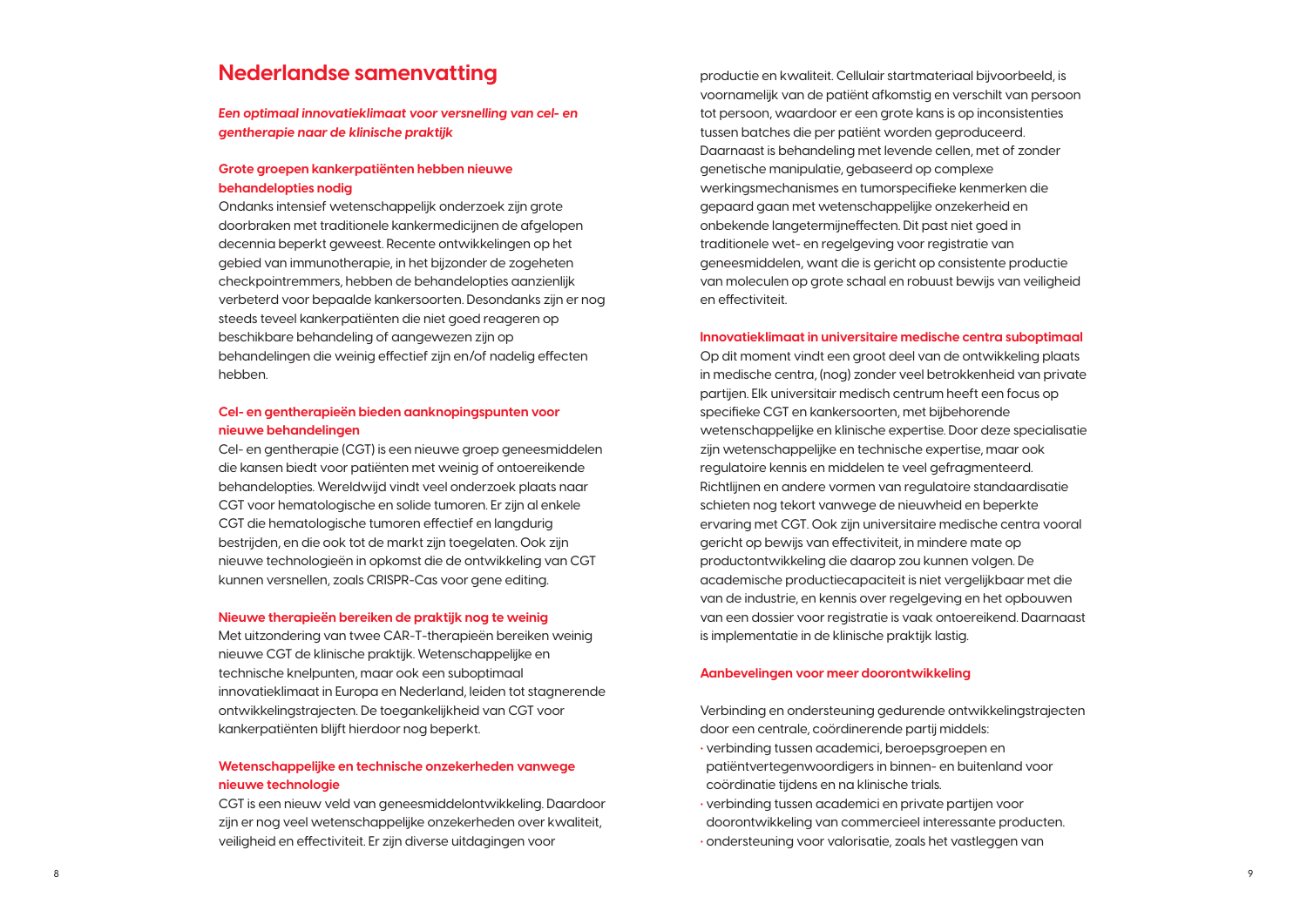Wij als KWF committeren ons aan de verdere versnelling en versterking van de ontwikkelingen op het gebied van CGT. We dragen hier de komende tijd op drie concrete manieren aan bij: **•** we ondersteunen de infrastructuur voor CGT-ontwikkeling conform GMP met financiering.

- **•** we organiseren een congres ter bevordering van publieke samenwerking en van interactie en kennisdeling met valorisatie-organisaties en overheidsinstanties.
- **•** we zetten ons in voor de ontwikkeling van heldere, passende regelgeving en vergoedingsstructuren door beleidsbeïnvloeding, en meer interactie tussen academici en overheidsinstanties.

Intellectual Property (IP)-rechten en contractuele afspraken voor consortia en andere publieke samenwerkingsverbanden, en ook bij het oprichten van spin-offs, publiek-private samenwerkingen en licentiëring.

**•** ondersteuning voor het voldoen aan regulatoire vereisten voor markttoelating en aan vereisten voor vergoeding (Health Technology Assessment - HTA).

Heldere, passende regelgeving en vergoedingsstructuren door:

- **•** meer interactie tussen academici en overheidsinstanties voor kennisdeling en training, inachtneming van vereisten vanaf een vroeg stadium, plus verbetering van procedures en vereisten door standaardisatie.
- **•** meer interactie tussen overheidsinstanties voor de inachtneming van verschillende regulatoire en HTA-vereisten tijdens het ontwikkelen van een productdossier.
- **•** het opstellen van regulatoire kaders voor het beschikbaar maken van niet-commerciële, academische CGT in de klinische praktijk.

Structurele publieke kennisdeling en bundeling van productiecapaciteit middels een platform dat:

- **•** een nationale kennisbasis vormt voor Good Manufacturing Practice (GMP)-productie, productie kosten en regulatoire vereisten.
- **•** samenwerking tussen productiefaciliteiten vergemakkelijkt, en daarmee de voor opschaling van productie ten behoeve van grote klinische studies of de klinische praktijk.

Financiële middelen ter ondersteuning van:

- **•** CGT-productontwikkeling conform GMP in publieke productiefaciliteiten, plus de benodigde infrastructuur.
- **•** productoptimalisatie en doorontwikkeling in exploratief onderzoek, mogelijk voor nieuwe kankersoorten met aandacht voor de potentiële klinische meerwaarde.
- **•** academische fase II-III-multicentertrials voor de doorontwikkeling van niet-commercieel interessante CGT. Vanwege de hoge kosten is samenwerking tussen publieke financiers nodig.
- **•** een centrale, verbindende partij met services voor regelgeving en valorisatie tijdens ontwikkeling.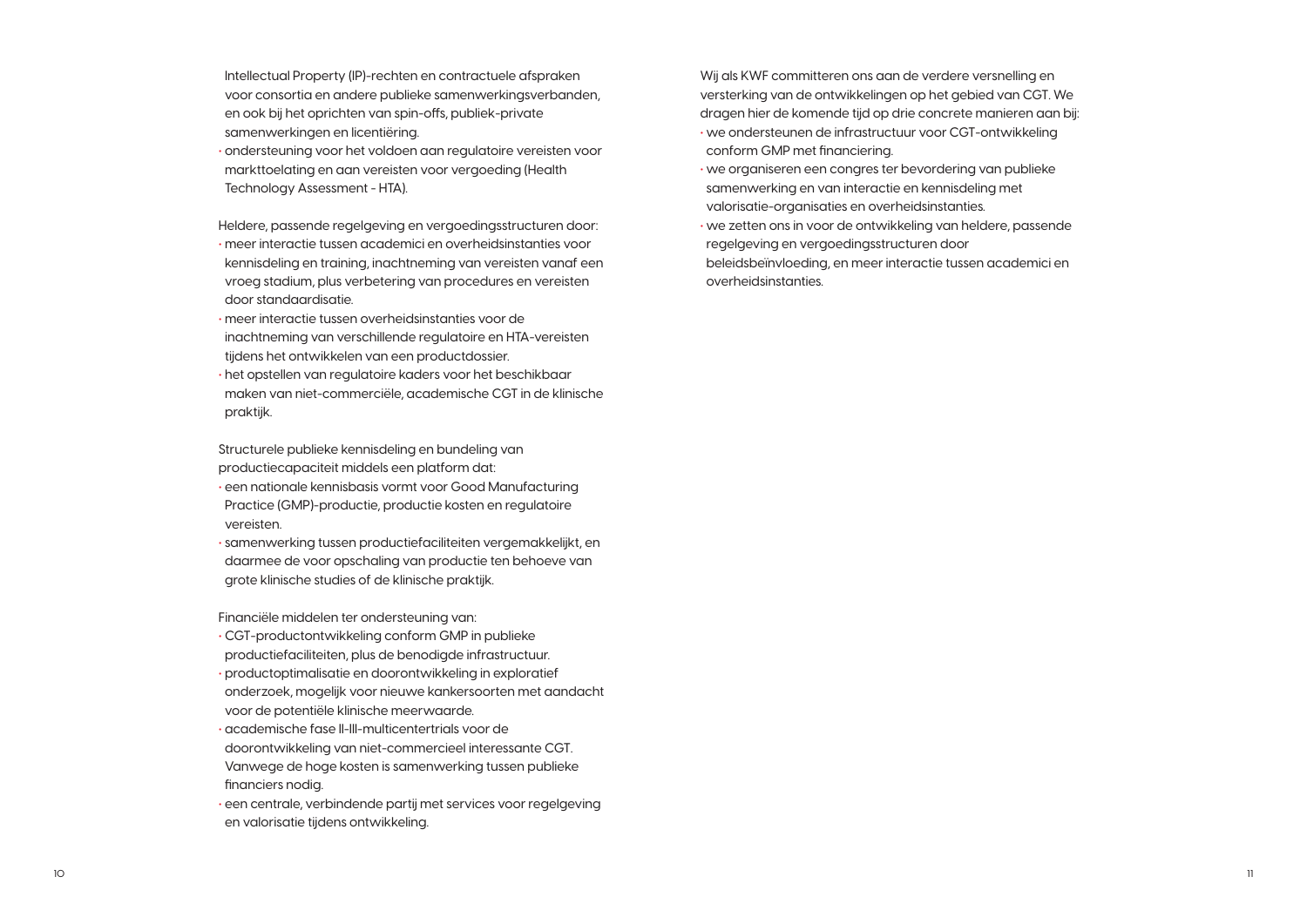difficult to compare) and 3) production (consistent, large-scale production of identical medicinal products is rarely possible).

**•** Scale-up and further development is faltering A large portion of the development of cell and gene therapy takes place in medical centers. This usually involves small-scale production for research amongst their own patients. Capacity and scale-up of production and large multicenter trials is insufficient. The last step to bringing a registered product on the market is rarely taken. This is associated with strict quality requirements and high costs, which academic centers are often unable or unwilling to comply with.

**•** Insufficient knowledge sharing and collaboration Each academic medical center often focuses on specific cell therapies and cancer types. This leads to fragmentation and inefficient use of knowledge, expertise and financial and other resources. Especially knowledge sharing about the technical and quality aspects of product development is falling short. Commercial interests (patent rights, profit opportunities) often make collaboration with private parties difficult.

**•** Uncertainty about laws and regulations

Knowledge about laws and regulations as well as building a product dossier is often inadequate. This hinders the registration and approval procedures. The laws and regulations also don't mesh well with the innovative character of cell and gene therapy. Due to the rapid pace of scientific and technological developments, laws and regulations often lag behind ("regulatory lag"). Requirements for traditional medicinal products do not always translate to cell and gene therapy.

#### **•** Insufficient financing

Process and product development is very expensive due to the high costs of certified production facilities and materials. The complex and labor-intensive production process also greatly affects personnel costs. Public financing (e.g. by the government or health funds) is often insufficient.

#### **Recommendations**

- **•** Collaboration and support by one central, coordinating party:
- **•** Collaboration between academics, professional associations

### **Public summary**

*Cell and gene therapy is a promising new group of medicinal products for treating cancer. Despite their great promise, many cell and gene therapies get stuck in development and never reach the patient. In the report "Cell and Gene Therapy Towards Oncology Clinical Practice," KWF (Dutch Cancer Society) explains the underlying hurdles and the possibilities of overcoming these.* 

#### **Living cells**

Cell therapy is treatment with living body cells. Typically these are cells of the patient's own immune system. These immune cells are removed from the blood and undergo molecular processing so that they can better recognize and destroy cancer cells. When DNA of these cells is modified, these therapies are referred to as gene therapy.

#### **Promising treatment**

Cell and gene therapy is garnering a great amount of interest worldwide and is being extensively studied. The results are generally promising, with a perspective of effective and longterm disease control. Cell and gene therapy can make a crucial difference for cancer patients with limited treatment options in particular.

#### **Patients should benefit more**

KWF finds it unacceptable that few cell and gene therapies reach patients. In order to improve development and availability, KWF took stock of the underlying hurdles in interviews with experts in the field of cell and gene therapy and formulated concrete recommendations. The ultimate goal is to have as many cancer patients as possible benefit from cell and gene therapy.

#### **Hurdles**

**•** Scientific and technical uncertainties

Cell and gene therapy is a complex treatment with a patientspecific mechanism of action and a challenging production process. This gives rise to uncertainties regarding 1) research methods (few representative animal models, small patient groups) 2) safety and efficacy (results amongst patients are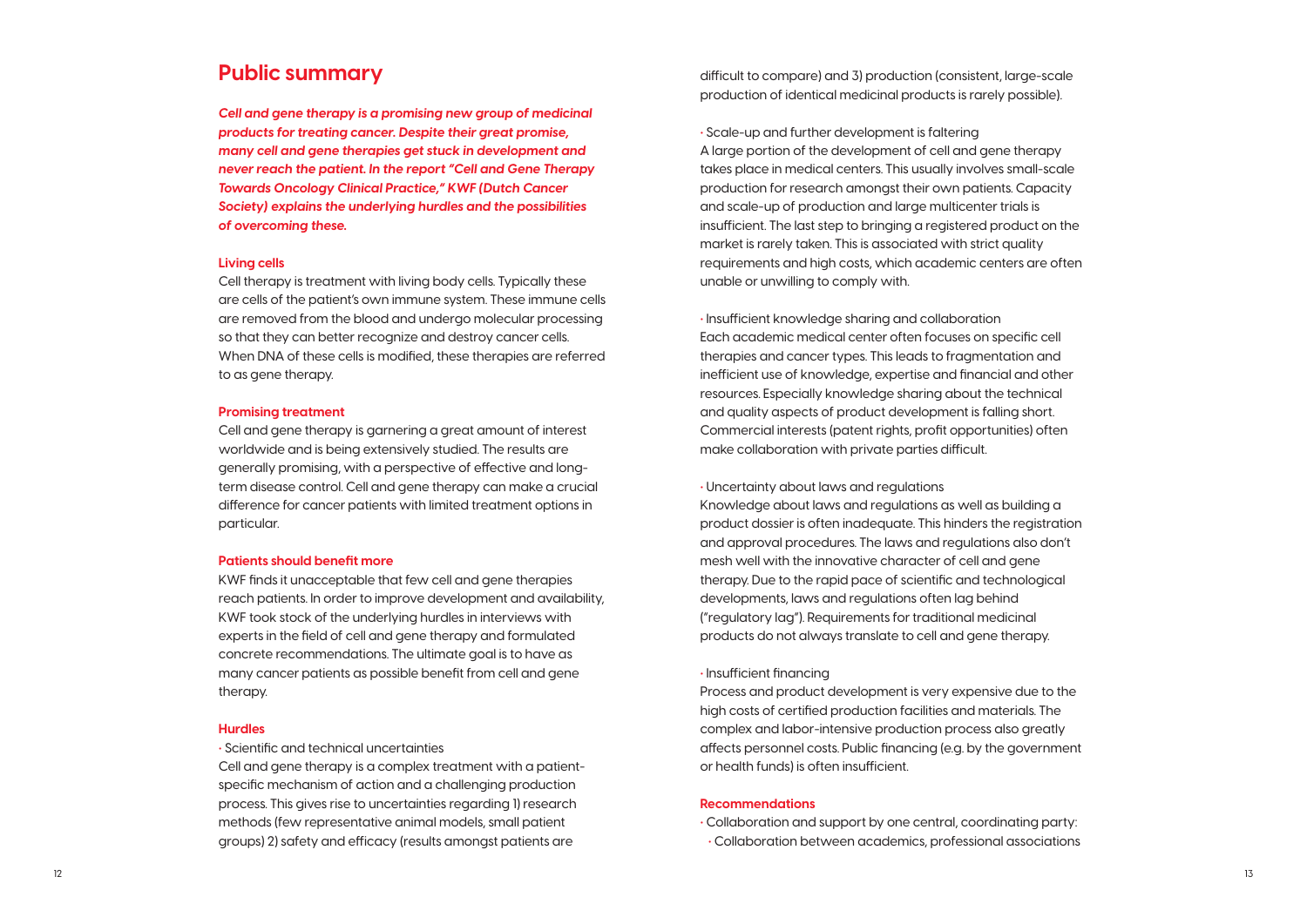- **•** Providing financial and knowledge-related support of infrastructure for the development of cell and gene therapy. See our Infrastructure Initiatives Call 2021-2.
- **•** Promoting public collaboration and knowledge sharing between academics. See our Cell and Gene Therapy in Oncology conference.
- **•** Promoting clear, appropriate regulations and reimbursement structures and more interaction between academics and relevant governmental agencies.

and patient representatives nationally and internationally during and after clinical trials.

 **•** Collaboration between academics and private parties for further developing commercially viable products.  **•** Support with collaboration contracts, setting up spin-offs and establishing property rights such as patents and licenses.  **•** Support with compliance with laws and regulations and reimbursement requirements.

**•** Clear, appropriate regulations and reimbursement structures:  **•** More interaction and knowledge sharing between academics and government agencies to enable smoother and faster procedures, including for registration.

 **•** More interaction between government agencies to better align laws and regulations and reimbursement requirements.  **•** New frameworks for laws and regulations to make noncommercial, academic cell and gene therapy available in clinical practice.

- **•** One platform for public knowledge sharing and bundling of production capacity:
- **•** One national knowledge database for production and registration facilitates scale-up and further development.  **•** Collaboration between production facilities decreases the chance of duplication or failure and facilitates scale-up of production.
- **•** Financial support of:
- **•** Cell and gene therapy development in academic production facilities, including the necessary infrastructure.
- **•** Product optimization and further development of promising products for other cancer types.
- **•** Academic clinical trials for further development of noncommercially viable cell and gene therapies. Collaboration between public financiers is necessary due to the high costs.
- One central, connecting party for advice and support with laws and regulations and product development.

#### **The role of KWF**

KWF sees various opportunities for itself to accelerate and enhance development of cell and gene therapy. We contribute to this in three specific ways: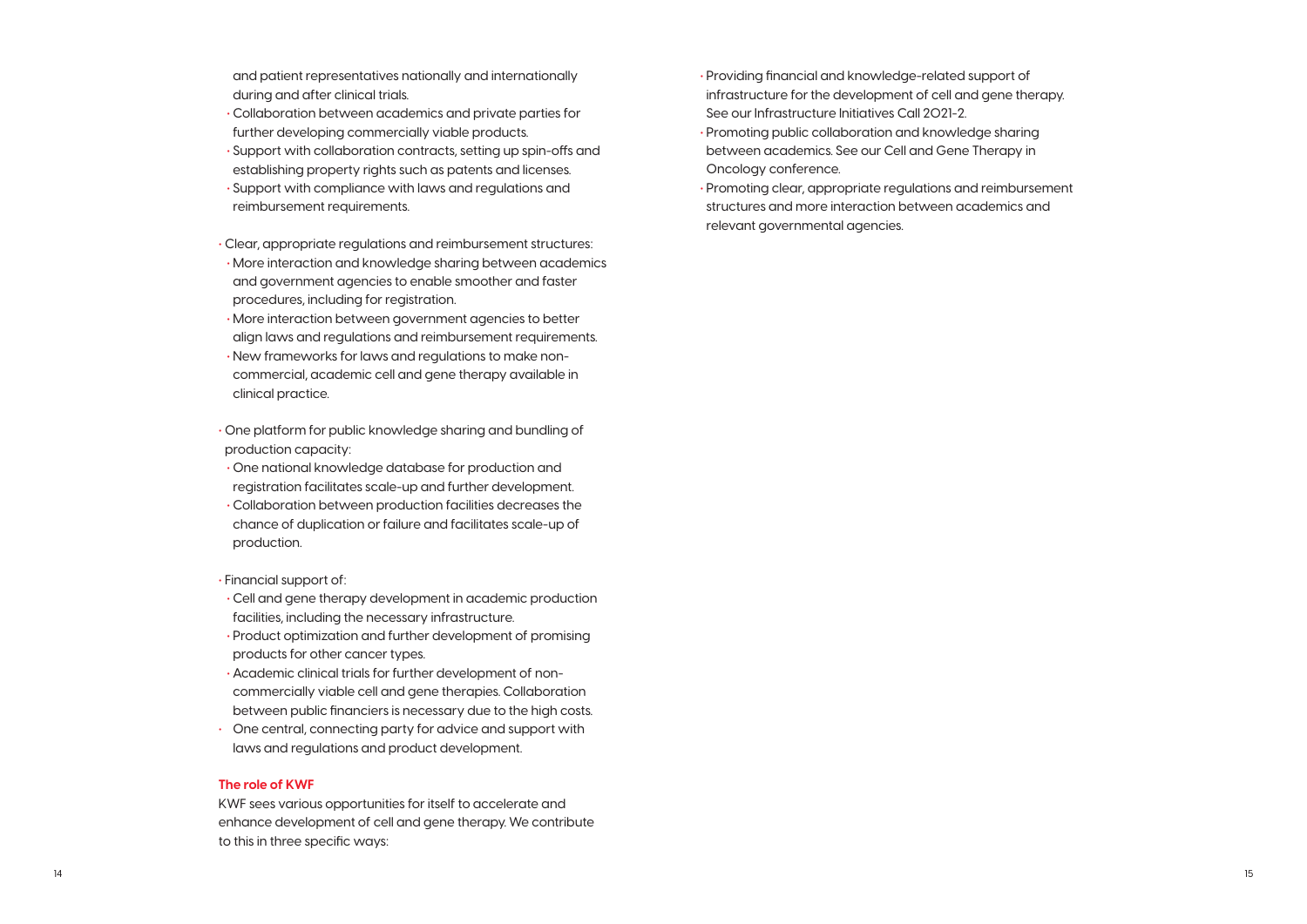modification of T cells with synthetic CARs, it is also possible to genetically modify the T cell receptor (TCR). TCR-T cell products express synthetic TCR that can detect certain cancer-specific antigens. These antigens are presented as peptides on human leukocyte antigen (HLA) molecules. Detection of the HLA/antigen complex by the TCR, in combination with other signal, results in destruction of the cancer cell. HLA molecules and antigen presentation differ greatly between individuals. In contrast to CARs, which can detect certain cell types by recognizing cell membrane proteins, TCRs can very specifically detect certain cancer cells of one individual or sub-group of patients. In addition, tumor-infiltrating lymphocytes (TILs), T cells that are isolated from the patient's tumor tissue and cultivated in high quantities, are being investigated as another modality for T cell therapy.<sup>3</sup>

Dendritric cells that are manipulated ex vivo in order to present certain cancer-specific antigens to T cells can trigger an immune response for killing cancer cells.4 NK cells can be used as therapy by cultivating them in high quantities through the cytotoxic function for abnormal cells such as cancer cells. NK cells can also be genetically manipulated so that they express a CAR or TCR receptor and can detect antigens.4,5

In short, CAR-T cells, TCR-T cells, TILs, dendritic cells, NK cells and genetically modified NK cells have a lot of potential as a new treatment for both hematologic and solid tumors, in particular for patients who have few to no treatment options. New technologies for genetic modification such as CRISPR-Cas are opening doors for the next generations of gene therapies. However, there are still many scientific and technical challenges to allow further development of cell and gene therapy into safe and effective medicinal products with good product quality.

#### **Innovation climate**

Worldwide, academic medical centers play an important role in research and innovation in the area of cell and gene therapy for cancer. In the Netherlands, preclinical research and a large portion of exploratory clinical trials are conducted in the academic setting.6,7 Lots of knowledge about complex mechanisms of action, process and product development and clinical knowledge is hence in the hands of academic medical

## **1. Background**

#### **Cell and gene therapy**

Cell and gene therapy (CGT) is a promising new group of medicinal products for treating cancer. A large part of these therapies consists of administering cells of the patient's immune system. Dendritic cells present antigens of pathogens but also of cancer cells to T cells in order to trigger a targeted immune response. The function of T cells and Natural Killer (NK) cells is to detect and destroy abnormal or damaged cells. These can be virally infected cells but also cancer cells. T cells are activated by the detection of an antigen (adaptive immune system), while NK cells are activated, among other things, by a change of activation and inhibition signals (innate immune system). Cell and gene therapy is achieved by isolating immune cells with a specific anti-tumor function and manipulating them for treatment (cell therapy) and possibly genetically modifying them in order to bring about a specific anti-tumor function (gene therapy).

To date, two gene therapies have been marketing authorized in the European Union as medicinal products for treating B cell malignancies (B cell cancer): Kymriah® and Yescarta®. These are CAR-T cell products (CAR = Chimeric Antigen Receptor), T cells that have been genetically modified to express a synthetic CAR (receptor). The CAR constructs of Kymriah® and Yescarta® were developed so that they can detect cell membrane proteins of B cells so that the T cell kills them. The prognosis for patients with B cell malignancies in whom the cancer recurs after standard treatment (relapse) or who do not respond to standard treatment (refractory) was very poor. The CAR-T cell products have a remarkable clinical efficacy for the treatment of relapsing or refractory B cell malignancies. In the vast majority of patients, treatment with CAR-T cells leads to complete remission and an increased chance of survival after one to two years after a single treatment. There are still more CAR-T cell products in development, especially for hematologic malignancies, but research is now also being conducted with CAR-T cell products for solid tumors.<sup>1,2</sup> One of the big challenges is to find the correct targets so that CAR-T cell therapies do not attack healthy cells.

Other T cell-based therapies for treating cancer are still in various phases of development. In addition to genetic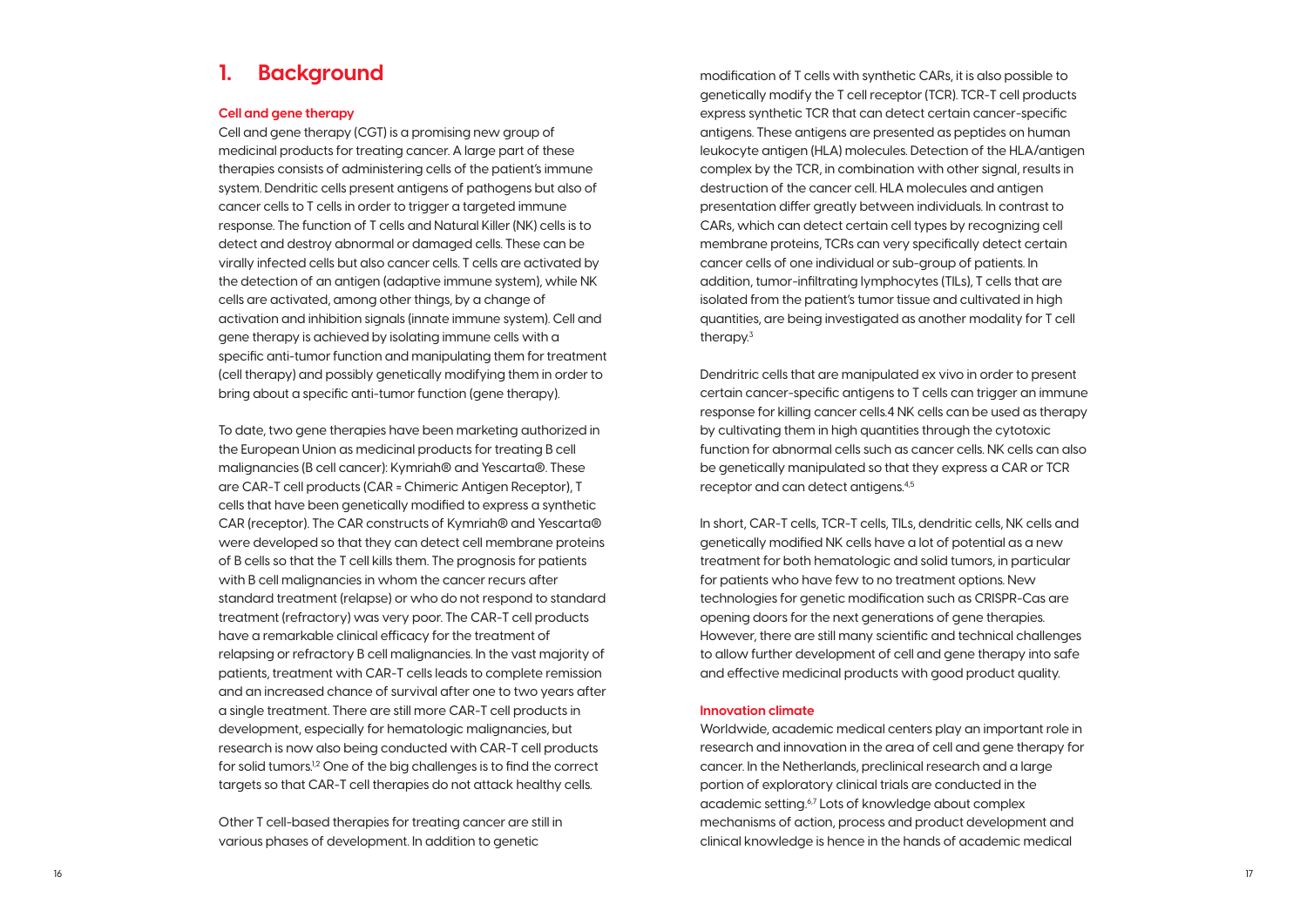#### **Objective**

It is KWF's ambition to improve cancer treatment and accelerate new developments. By facilitating the innovation climate for cell and gene therapies, KWF supports making new cell and gene therapies with clinical benefits available for cancer patients. This report offers insight into how the innovation climate for further development of academic innovations can be improved.

#### **Basic principles**

Logically, the big role of academic medical centers is based on their clinical expertise, capacity and focus on innovative research and access to patient material that functions as starting material for cell and gene therapies.<sup>8</sup> Collectively, the various research groups at Dutch academic medical centers have an enormous intellectual capacity to generate knowledge and optimize innovative technologies. However, the organizational structure and involved parties in the field bring forward challenges for new cell and gene therapies to reach clinical practice. Lots of preclinical research and exploratory clinical trials are conducted within one academic medical center, causing knowledge and resources to be fragmented.9 In addition to this fragmentation, strong representation from academia is associated with still other challenges to product development. Academic medical centers are more focused on proving efficacy than on product development. There is also often inadequate access to financial resources for larger clinical trials after exploratory clinical trials, there are few partnerships for development between academic medical centers, and knowledge about regulations and building a registration dossier is often insufficient.<sup>10</sup>

This report describes the findings based on two basic principles: 1) academic development trajectories of cell and gene therapies, and 2) the future and role of the involved stakeholders, from an academic perspective. First, the various opportunities and hurdles are explained for academic development trajectories during translational research and further clinical development of cell and gene therapies towards practice. The report explains for both phases of research how knowledge sharing and collaboration between medical centers, but also other aspects such as infrastructure, regulations and financing, have played a role in development trajectories and offer possible solutions for stagnating development trajectories of promising cell and gene therapies. Second, academic perspectives on knowledge sharing and collaboration are explained and the intended roles for academia and industry in the future. Additionally, recommendations are given for academia and other stakeholders, including KWF, for making cell and gene therapy available in clinical practice.

centers and other public institutes, such as academic research departments and blood banks. This development field for cell and gene therapy differs significantly from the development field for traditional medicinal products, in which the pharmaceutical industry plays a bigger role in multiple phases of the development trajectories.

#### **Problem statement**

Despite the promise of improved treatments for cancer, few cell and gene therapies reach clinical practice. This further development stagnates at two moments during the development phase in particular: 1) further development from preclinical products to exploratory clinical trials (translational research), and 2) scale-up from exploratory clinical trials to later, larger clinical trials and treatment in clinical practice. In addition to scientific and technical hurdles, the innovation climate is suboptimal for further development, thereby limiting access to new cell and gene therapies for cancer patients.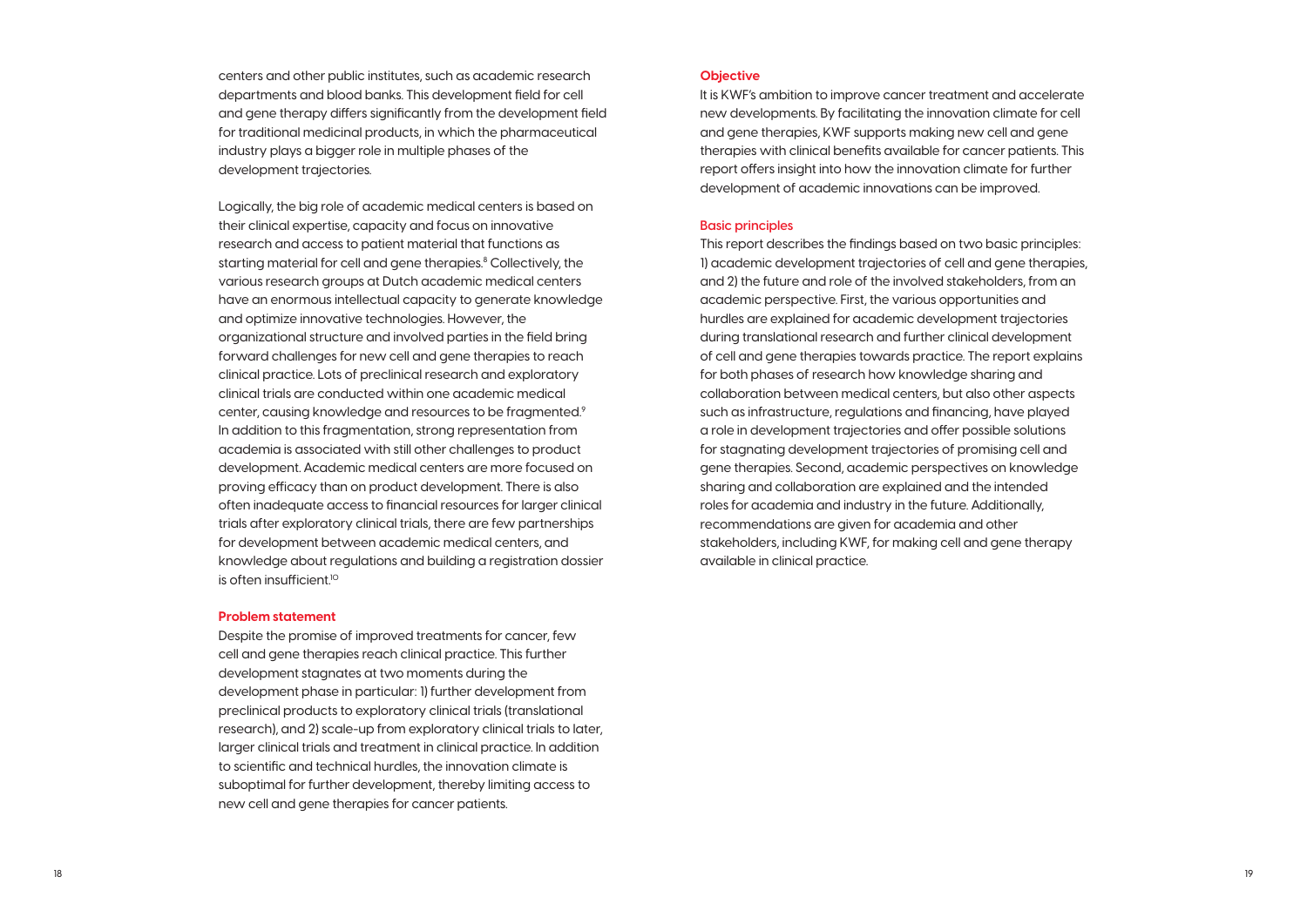### **2. Academic development trajectories**

Research on cell and gene therapy for treating cancer is being conducted at all Dutch academic medical centers (Amsterdam UMC, Erasmus MC, LUMC, Maastricht UMC, Radboudumc, UMC Groningen, UMC Utrecht), two oncology institutes (NKI-AVL, Princess Máxima Center) and the blood bank (Sanquin). Of these institutes, the Erasmus MC, LUMC, Radboudumc, UMC Groningen, UMC Utrecht, the NKI-AVL and Sanquin have a GMP-certified production facility for cell and gene therapy.

In total, 27 applications for starting a clinical trial on CGT were found in the registry of the Dutch Central Committee on Research Involving Human Subjects (CCMO) in the period from 2015 to September 2020, after applying the inclusion criteria (Annex I - Methods). Of these applications, 19 trials were approved. Of these, 14 trials are exploratory (phase I, I/II). The remaining trials concern phase II trials (n=3) and phase III randomized clinical trials (n=2).

This chapter describes opportunities and hurdles, and solutions for new cell and gene therapies to reach clinical practice. The opportunities, hurdles and solutions were formulated based on interviews with 34 Dutch academic developers (scientists, pharmacists and physicians) from the field of cell and gene therapy (hereinafter referred to as "respondents"). The research activities and related opportunities and hurdles described by respondents are divided into five categories: research (scientific aspects), production and quality (technical aspects), knowledge sharing and collaboration, regulations and financing. For each category, the described research activities and related opportunities and hurdles have been divided into two phases in the development trajectory: 1) translational research (translation from preclinical research in the laboratory to the first applications in the clinic (exploratory clinical research), and 2) continued, clinical development to large trials and clinical practice. Annex I describes the data collection and analysis methods, and Annex II contains the questionnaires for the interviews.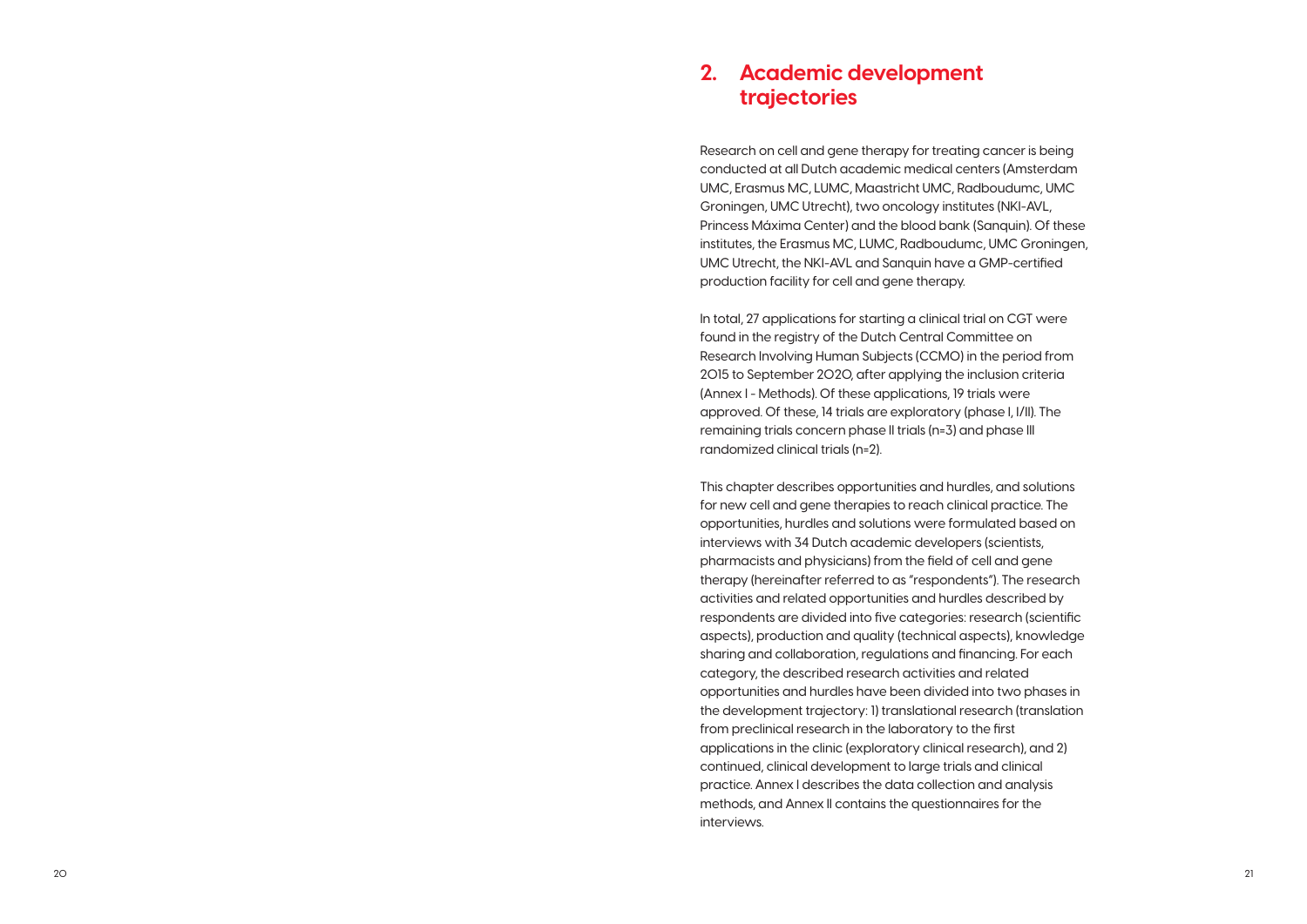the cells of a cancer type. There are T cell therapies that are not HLA-bound because they have been genetically modified to express a γδ-TCR instead of an αβ-TCR. Because of this, despite autologous starting material, γδ-TCR-T cell therapy may potentially be more widely usable than αβ-TCR-T cell therapy. CAR-T cell therapy is being studied in preclinical research, including CAR-T cell therapy that can be generated from stem cells (iPSC: induced Pluripotent Stem Cells). This can be the basis for "off-the-shelf" CAR-T cell therapy, which is made from allogeneic starting material (donor tissue and cells) instead of autologous material. NK cell therapy is inherently suited for the use of allogeneic starting material. Both γδ-TCR-T cell and NK cell therapy is being studied in exploratory clinical research.

Products that are very patient-specific and are suitable for a point-of-care model are less commercially viable and will take longer to be picked up by private parties for further development. Therefore, these developments offer opportunities for further developing niche cell and gene therapy within academia. Therapies that are less patient-specific, for example because they are made from allogeneic starting material, have no HLA restrictions or can be made "off-the-shelf", have major advantages for safety, production and employability. This offers opportunities for the further development and marketing of academic innovations as new medicinal products for a relatively large group of patients, in collaboration with private parties (see section 2.2.).

However, there are scientific hurdles for translational research. For example, it is difficult to translate cell and gene therapies that were developed in the laboratory in animal models to humans due to the high species specificity: molecular mechanisms vary greatly between mice and humans. This leads to suboptimal animal models and a low predictive value of preclinical data for clinical safety and efficacy, which leads to a high chance of failure in exploratory clinical trials. Additionally, the precision with which cells bring about an anti-tumor effect significantly impact safety and efficacy. Off-target specificity and HLA incompatibility can lead to graft-versus-host disease or rejection, for example. What's more, the efficacy must often be demonstrated in multiple, suboptimal animal models in order to amass strong evidence for the start of clinical trials. Products

### **2.1 Opportunities and hurdles during development trajectories**

#### **Research**

#### *Translational research*

In the Netherlands, preclinical research is conducted with cell and gene therapies that are at the forefront of biomedical progress and offer opportunities for improving cancer treatment. Lots of expertise has been accumulated about the cellular immunology of T cells, NK cells and dendritic cells at Dutch public institutes, aimed at both fundamental knowledge as well as innovative clinical application.

Researchers were able to take the step from preclinical research to exploratory clinical research with TCR-T cell therapy, TILs, dendritic cells and NK cell therapy. Some of these therapies (e.g. TCR-T cell and dendritic cells) are very focused on biological properties of patient subgroups or individual patients. Based on biological properties, such as certain mutations that are the origin of the cancer, suitable antigens and/or receptors are studied for a good anti-tumor response of the therapy. TIL therapy is patient-specific because it is made from the T cells of the patient's tumor, but the discussed TIL therapies are currently not being specifically modified for a certain antigen specificity. This enables to deploy this therapy broadly for a patient population with the same type of cancer, despite that the specificity of the T cells likely differs between patients. Because these therapies are made from autologous starting material (the patient's tissue or cells), they are more suitable for preparation and administration within one medical center (hereinafter referred to as point-of-care) in order to circumvent complex and expensive production and distribution systems. In addition to the first products that are tested in exploratory trials, multiple centers have a TCR, TIL or dendritic cell therapy pipeline. Translational clinical trials with autologous CAR-T cell therapy are planned in the near future in the Netherlands.

Therapies are also being developed that are bound to a lesser degree to biological properties per patient or subgroups of patients, but they can detect certain targets that are specific to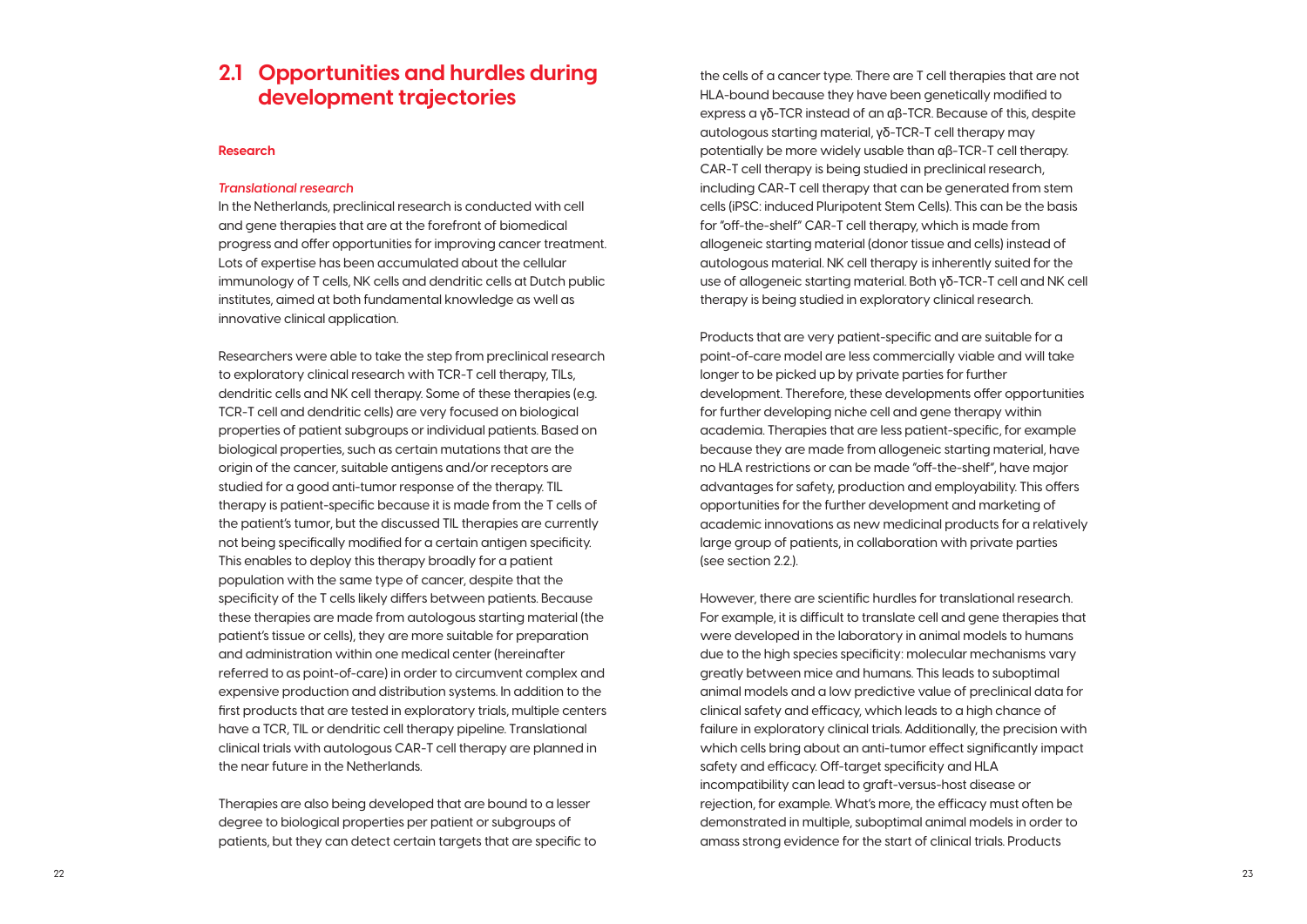to set up a national phase III study with traditional trial designs. These hurdles for small patient populations overlap with those of the further development of targeted therapies (personalized medicine) and medicinal products for rare tumors. In addition, the positioning of cell and gene therapy leads to hurdles compared to existing treatment. Cell and gene therapy as the last resort for patients with relatively late-stage cancer can be unfavorable to efficacy, while in earlier stages treatment with other medicinal products is preferred over treatment with cell and gene therapy. This has negative effects on inclusion and implementation in clinical practice. The further development of cell and gene therapy in combination with other medicinal products has resulted in toxicity in several trials. This impedes the optimization of treatment strategies for combating escape mechanisms of relapsing or refractory cancer cells.

#### **Production and quality**

#### *Translational research*

In addition to being safe and effective, a product must also be of sufficient quality for human administration. Researchers and pharmacists attempt to translate a product made in a laboratory setting in preclinical research to a product manufactured according to Good Manufacturing Practice (GMP). To this end, both the production process as well as the product itself must be developed, validated and/or optimized according to GMP standards (hereinafter referred to as "GMPcompliant process and product development").

Many Dutch public institutes have invested in GMP production facilities for cell and gene therapy. In doing so, they are able to produce cell and gene therapy for the treatment of patients at their own hospital. This small-scale production capacity is sufficient for exploratory clinical research. In addition to researchers and physicians, pharmacists from the production facilities of medical centers and other public institutes play a central role in the GMP-compliant process and product development. Respondents state that researchers with translational experience have the capacity to think in GMP terms early on and that there is good interaction with pharmacists within their own institute. This has resulted in multiple products that are manufactured according to GMP by Dutch public

have also been overtaken by other innovations, especially immune therapies such as checkpoint inhibitors, which have become available earlier in the rapidly developing immunotherapy field. This leads to premature termination of exploratory clinical trials, because patient inclusion stagnates, for example. High specificity also has negative consequences for patient inclusion due to small target populations, even for exploratory clinical trials. These scientific challenges result in long-term trajectories in order to complete validation trials from preclinical research.

#### *Further clinical development towards practice*

Various exploratory clinical trials are described whose products may be suitable for further clinical development to larger clinical trials (phase II, III), emphasized by scientific evidence for safety and indications of efficacy. The research groups developing these cell and gene therapies have a good integration between research and the clinic, and experience with cell and gene therapy. There are clinical teams with capacity for data analysis and selection for further development, plus designing and conducting a larger clinical trial under Good Clinical Practice (GCP) standards.

Despite this capacity, only two phase II clinical trials have been conducted in the past five years with a public sponsor approved by the CCMO. One study concerns a dendritic cell product and the other a TIL product. Both are aimed at treating melanoma. However, one study ended early, while the other one is still ongoing. The ongoing study has a favorable design, due to a comparator arm that consists of the second-line checkpoint inhibitor treatment. This benefited the patient inclusion. For the phase III study that ended prematurely, the patient inclusion stagnated because of the arrival of checkpoint inhibitors due to a design with a placebo arm. Choices of a clinically relevant comparator arm appear to be crucial to success, considering the speed of scientific progress and the duration of large clinical trials.

In addition to scientific progress and competition with other medicinal products, other hurdles were named for further clinical development. The mechanism of action can be aimed at a subpopulation of patients with certain genetic and/or molecular profiles. For such patient populations it is not possible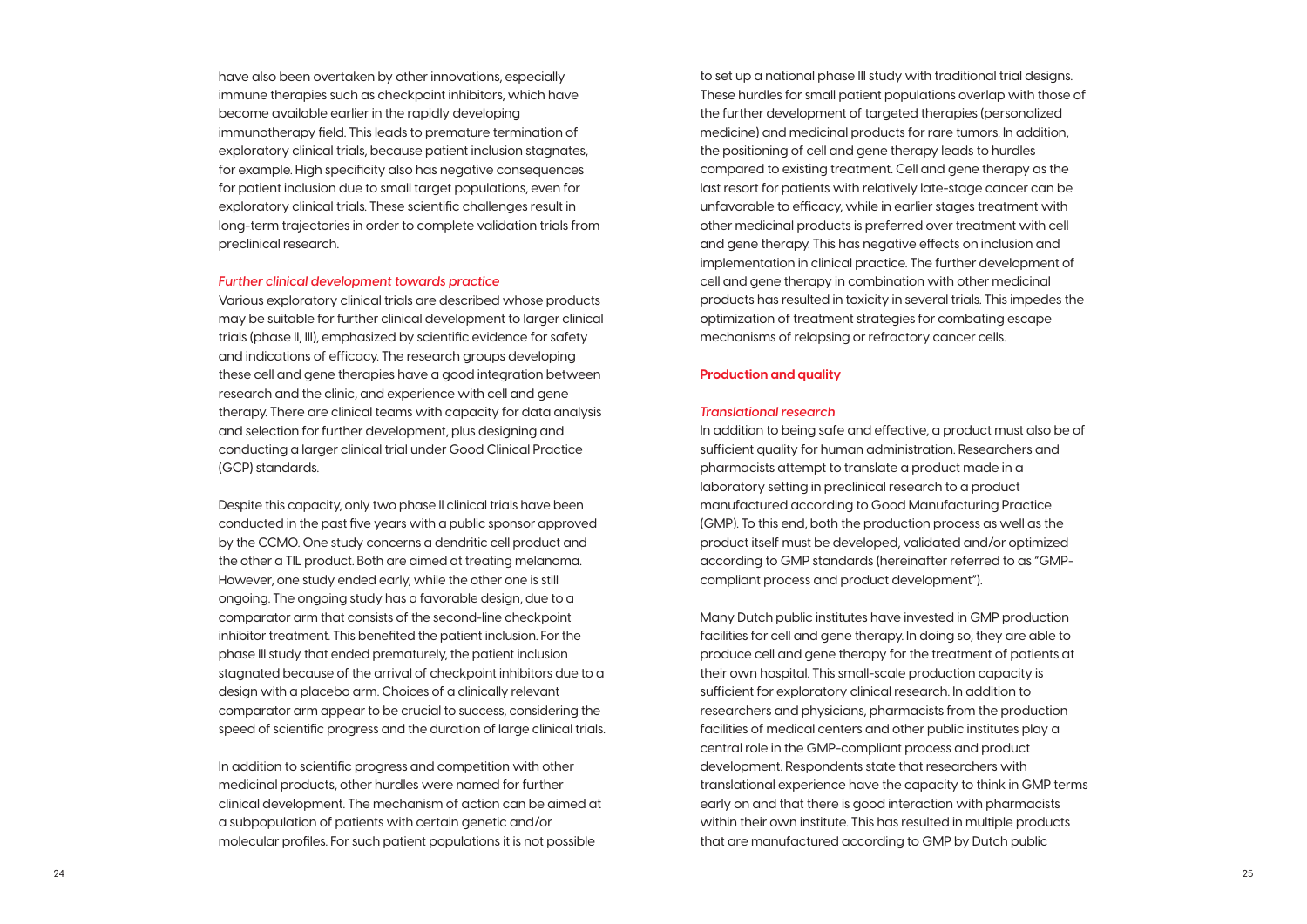production of cell and gene therapy decide to search of other positions in the commercial sector, personnel shortages quickly occur for continuing production. Additionally, consultation between researchers (who are not directly involved in translational research) and pharmacists for GMP production is often non-existent or occurs too late. This leads to inefficient development trajectories, because GMP and regulatory requirements for product quality are often taken into account too late, or not at all, during preclinical development. For example, it may happen that no GMP-equivalent is available for certain materials, such as excipients, that are used for the production process of the laboratory product. There are long waiting lists of up to several years for vectors used for genetic modification. These vectors are also very expensive. In addition to the lack of GMP-certified excipients, the correct equipment is not always available and the production capacity of GMP facilities is limited. These production factors lead to excessive setbacks during translational research, such as stagnation and delays, additional costs or discontinuation of development trajectories.

#### *Further clinical development towards practice*

Achieving further clinical development requires scale-up of production to be able to treat larger groups of patients in followup trials. Automated production processes are much easier to scale up than manual production processes. Production of cell and gene therapy in public production facilities is taking place more and more in closed systems. Large parts of production processes can be automated because of this. For production in a point-of-care setting, the production duration is short and products are made fresh. As a result, a public production facility at an academic medical center production facility has advantages over a commercial central production facility. With on-site production, the lines of distribution are shorter, faster and more affordable.

However, no Dutch public institution has sufficient capacity to scale-up the production to sufficient batches for the number of intended patients for a phase III clinical trial or for clinical practice. There are a limited number of clean rooms available per medical center. Production processes take a long time and are enormously labor-intensive, especially for cell and gene

institutes. Production processes are optimized in order to circumvent hurdles such as insufficient starting material. The production process of a specific cell therapy can be applied to other type of cell therapy or for another type of cancer. Equipment for automated production processes, such as bioreactors, which are also called closed systems, is used wherever possible. The use of closed systems makes quality control during production in a point-of-care setting relatively easy compared to an open, manual system for production. The risks of contamination, for example, are much lower in a closed system than in an open space. The spaces where the closed systems are located also do not need to comply with the same strict GMP requirements as the clean rooms that are suitable for production in an open system. It also makes the scale-up in a later development phase easier (see the next section). Closed systems will be used for production of CAR-T cell therapy in the point-of-care setting in the near future. This capacity provides opportunities for translational research and further development of new cell and gene therapies.

However, the transition of a product from the laboratory that was tested in animals to a product that is going to be tested in humans has greater consequences due to the required GMP standards for the materials used during the production process, the necessary facilities and the regulatory knowledge and documentation, among other things, The cellular starting material also differs (cell lines or donor material in the laboratory versus patient material in clinical trials). As a result, GMPcompliant process and product development is a comprehensive step and creates hurdles with respect to the capacity of available personnel, knowledge, infrastructure and materials. Researchers and pharmacists who work on product development according to GMP often have other primary work activities. Scientific research has more priority for researchers, while activities at the hospital pharmacy or transplant facility have priority for pharmacists. There is little personnel that primarily works in translational research and product development of cell and gene therapy. This applies to both researchers and pharmacists. Hiring permanent personnel for process and product development is not a priority for universities, making these kinds of activities dependent on project financing. As soon as employees dedicated to GMP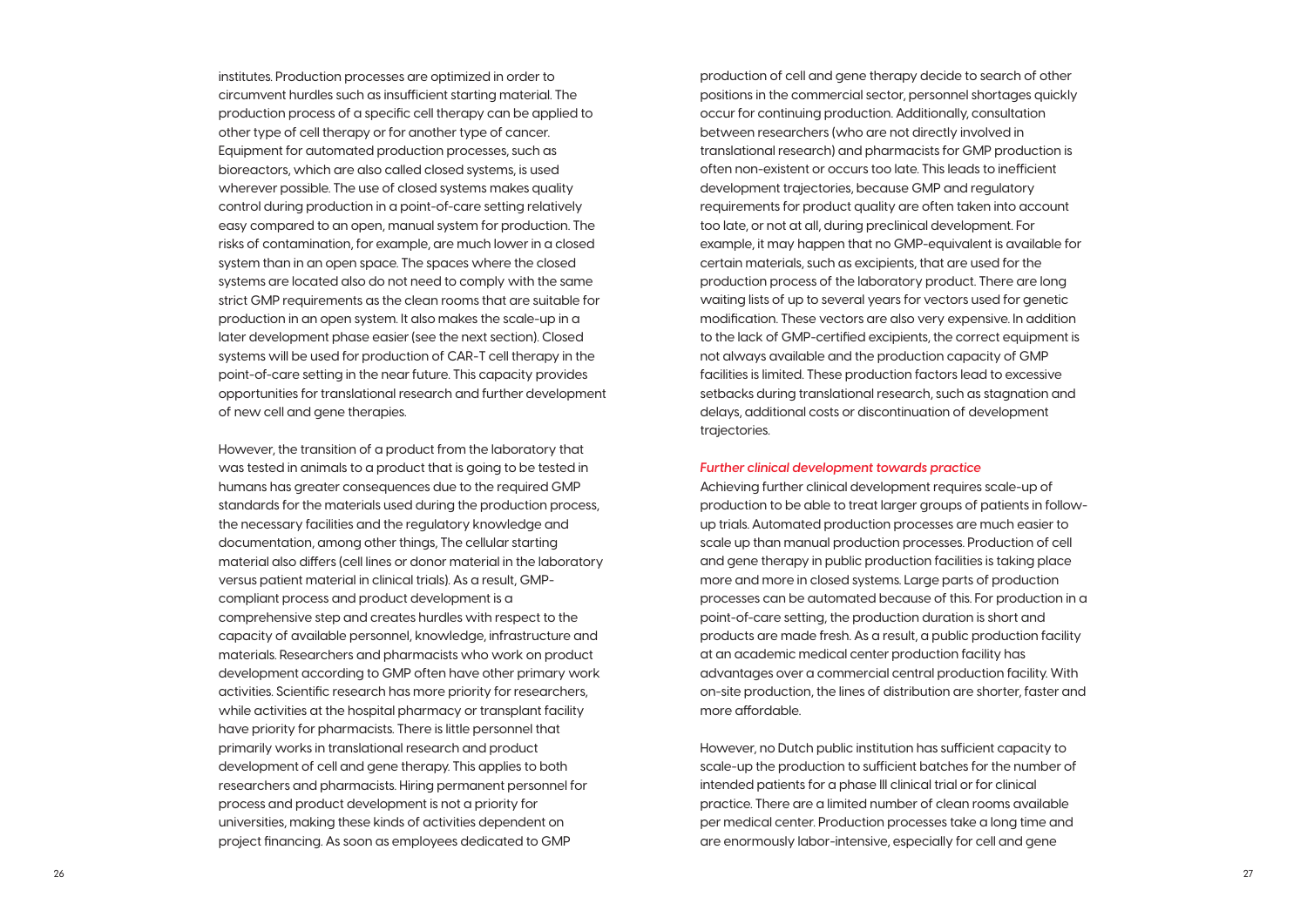therapies, which are largely still produced in an open system. Hence, the burden on the personnel is enormous for GMP production, quality control and batch release. One batch is often intended for treating one patient, because the therapy is made from autologous material. Scale-up is relatively difficult for autologous products compared to allogeneic products and/or options for off-the-shelf production.

Production in a point-of-care setting, distributed over several centers, is a targeted strategy for increasing production capacity and for cell and gene therapy to reach clinical practice. Scale-up by means of production by multiple centers is difficult to set up, in particular with open systems for production. Closed systems are not, or not yet, suitable for some products, or only for a small part of the production process, and pharmacists and researchers are still dependent on labor-intensive, prolonged open systems for production. Small differences in the infrastructure for production, plus vulnerability of material during distribution and variation between human starting material, yields problems for the production of consistent batches that are of comparable product quality. There is also limited expertise available for the design and development of a Target Product Profile, a product that complies with the quality requirements for registration and access to clinical practice. This can make scale-up of production impossible or cause a product not to reach clinical practice because it does not comply with quality requirements (see Regulations, section on further clinical development towards practice).

#### **Knowledge sharing and collaboration**

#### *Translational research*

Fragmentation of knowledge and resources can impede the speed of innovation and make activities costly and inefficient. Knowledge sharing and collaboration can therefore be an important way to help innovations move forward in new fields like cell and gene therapy. This applies to both within and between institutes. Traditionally, the scientific community shares information by publishing articles. This allows knowledge to be acquired at the global level. Scientists often meet at scientific conferences in order to share knowledge. Informal social relationships both nationally and internationally also play an

important role in attracting the right expertise for starting development trajectories or further developments of products. Respondents have amassed knowledge internationally through these channels and set up development trajectories including GMP production for dendritic cells, NK cell therapy and TIL therapy in the Netherlands.

Within the Netherlands, partnerships have been described in interviews for various development activities, including further development of therapies for new indications (application for other types of cancer), setting up an umbilical cord blood bank and establishing CAR-T cell therapy in a point-of-care setting. Knowledge sharing and collaboration also occur within various working groups and professional associations (see section 3.1). Other researchers chose to set up spin-offs for successful lines of research. This offers opportunities for process development, financing for infrastructure, personnel and commercial further development.

However, respondents indicate that public collaboration is currently falling short. Despite the large amount of investment being made, there is especially little knowledge sharing about the technical and quality aspects of cell and gene product development, the so-called knowhow. This specific knowledge is published less frequently in the public domain due to academic or commercial interests (see section 2.3). There is room for knowledge sharing about knowhow within the ATMP Working Group for Dutch and Belgian Hospitals, but this working group is limited to a meeting of pharmacists. The Netherlands is lacking a platform for knowledge sharing about knowhow between public developers that facilitates an educational, current system or database for GMP-compliant process and product development of cell and gene therapy. Currently, most public knowledge remains too fragmented and activities remain inefficient and expensive.

Partnerships with private parties such as large and small biotechnology and pharmaceutical companies provide lots of opportunities for regulatory and financial support for GMPcompliant process and product development. For example, for setting up vector production, using closed production systems and promoting patents and valorization.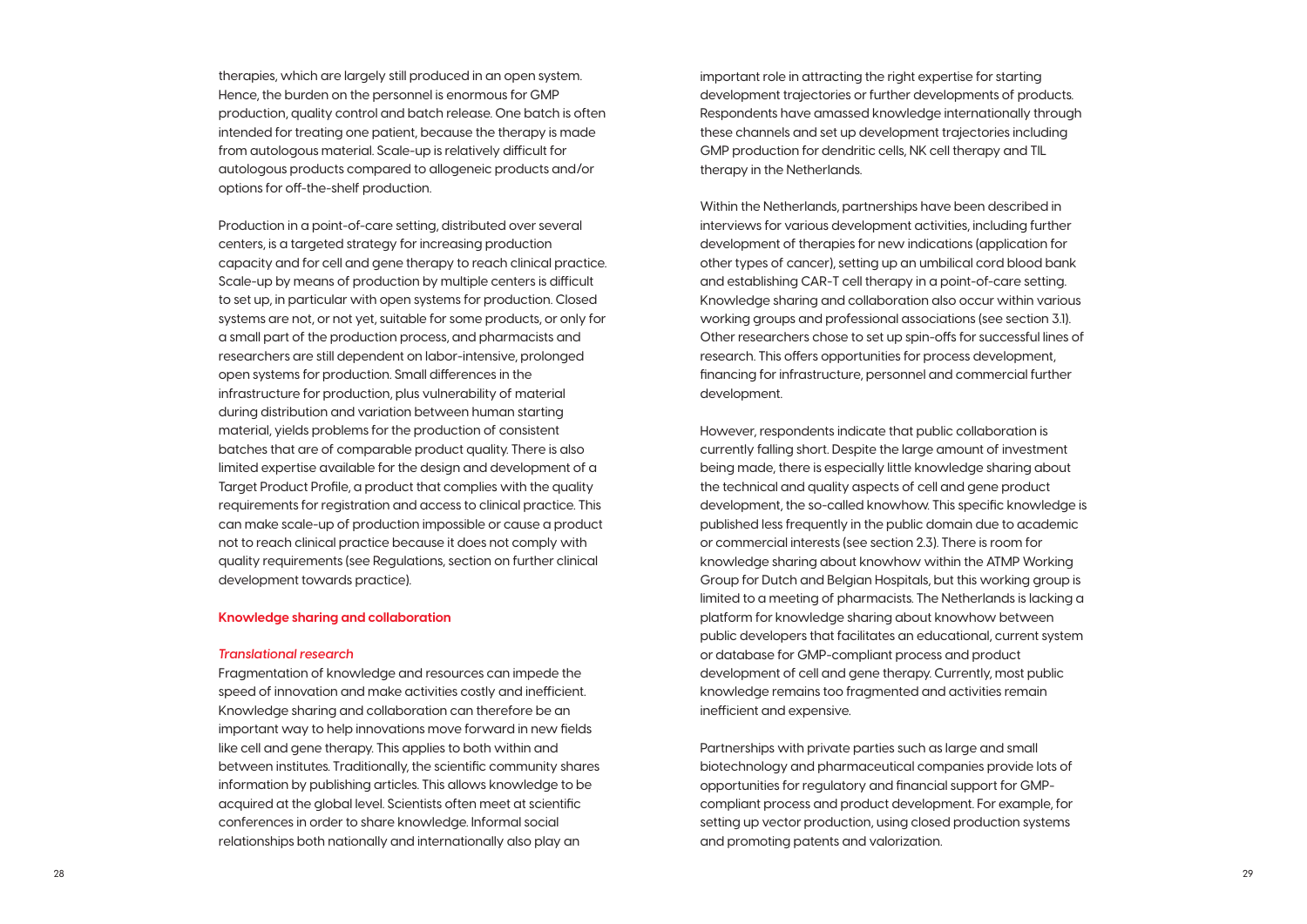Hurdles are also mentioned regarding attempts to establish partnerships. A technology transfer is a loss of investment if a clinical trial is terminated early. The product quality among production facilities must be comparable, but for products with a complex and lengthy production process, the technology transfer failed due to batch inconsistencies among production facilities. Production at multiple locations also requires permits for distributing tissue and/or cellular material. Clinicians must refer patients and possibly be trained. Not all hospitals prioritize cell and gene therapy and the necessary requirements and investment.

It is also possible to clinically further develop cell and gene therapies and to reach clinical practice in collaboration with private parties, on a relatively large scale for products with a commercial value. From now on, this will be called the "commercial route" to clinical practice. The advantage of a partnership with a biotechnology or pharmaceutical company is that there is attention for IP protection, support for GMPcompliant process and product development, financing for clinical trials and support for the route to registration and clinical practice. Biotechnology companies with a point-of-care business model offer possibilities for setting up production with closed systems in academia. By setting up spin-offs, academics can establish a bridge to the commercial route and attract capital, with lots of control over IP rights and development trajectories, plus possibilities for scaling up production capacity and recruiting personnel that is dedicated to product development.

In partnerships with private parties, contractual agreements and the allocation of IP rights were causes for delayed and stagnating development trajectories. When licensing IP rights whereby all rights are sold, the innovation is in the hands of the private party, which can result in niche innovations not being further developed due to acquisitions, for example. Respondents also indicate that lengthy legal processes are needed in order to come to reasonable liability clauses.

Commercial interests constitute a hurdle in the collaboration with private parties. Not all cell and gene therapies have a commercial value. That is why on the one hand it is difficult to find a private partner for the development of products with an intensive production process or with limited possibilities for intellectual property (IP), such as patents, for example. On the other hand, conflicts may occur about IP rights during publicprivate partnerships. Respondents mentioned such conflicts which resulted in delayed development trajectories.

#### *Further clinical development towards practice*

Respondents named several partnerships that are focused on further clinical development, such as randomized multicenter clinical trials with production at several locations. Despite difficulties in setting up production at multiple centers, several so-called technology transfers were initiated and completed. A technology transfer entails the transfer of the required knowledge, rights and possibly materials for setting up and validating production at another institute. Some institutes also produce cell and gene therapies for other public institutes. There is also national and international collaboration among clinicians for the inclusion of patients and coordination with professional associations like HOVON and international networks.

These examples illustrate opportunities for new cell and gene therapies to reach clinical practice in a point-of-care setting on a relatively small scale for small patient populations (compared to a European/global pharmaceutical scale), in a network of involved public institutes. From now on, this will be called the "academic route" to clinical practice. For one product that is currently being developed in a phase III study, the expectation is that this will be successfully completed. To be able to treat all patients who are eligible for this therapy, production at several academic centers is a necessary strategy.

Collection of starting material and treatment with cell therapy can take place in multiple academic medical centers with the necessary clinical training. However, coordination and collaboration for designing and conducting large clinical phase II and III multicenter trials are still lacking.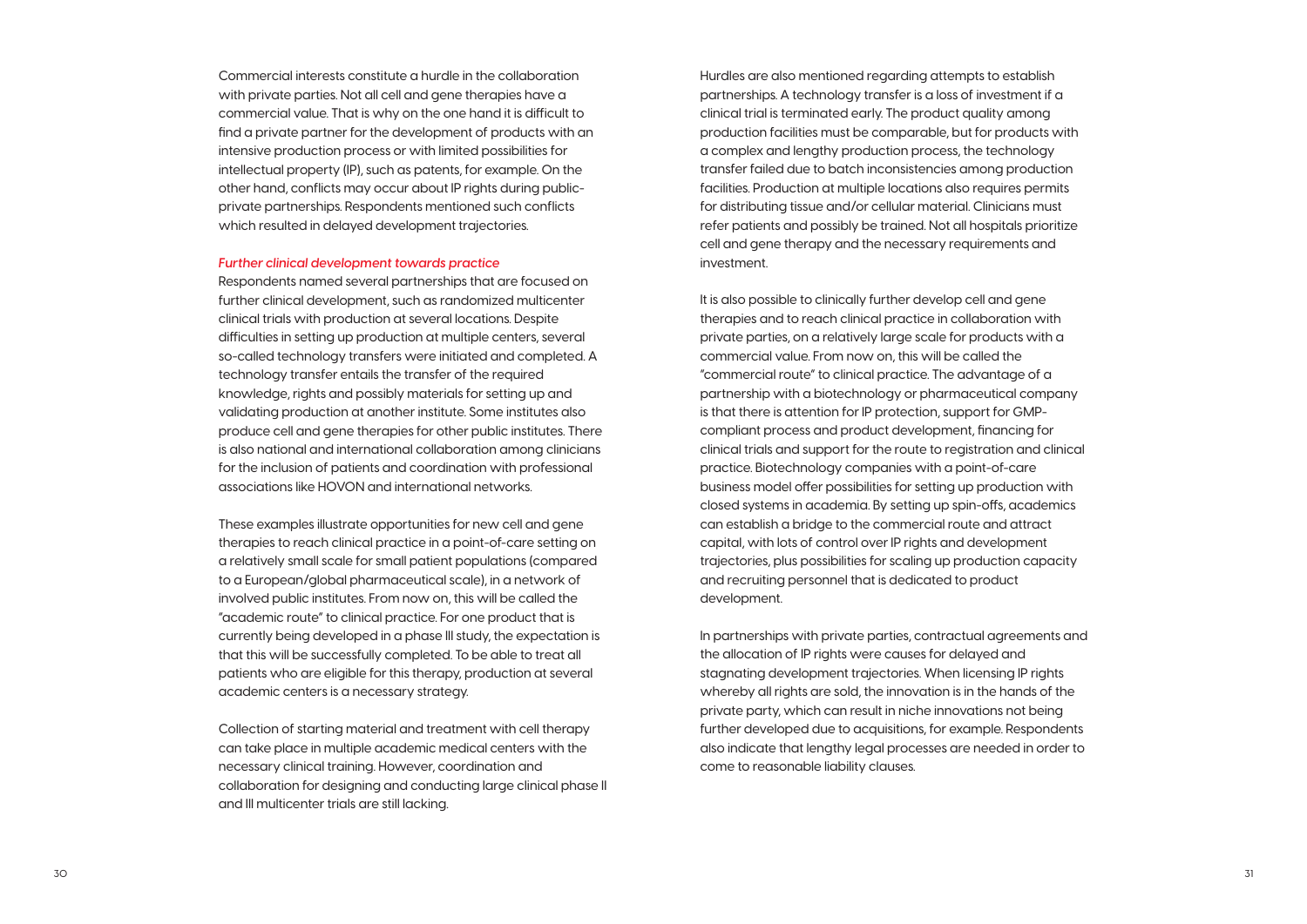specificity does have consequences for safety and efficacy, after all. Other respondents view re-compiling dossiers and other regulatory requirements as a hurdle to the development of cell and gene therapy.

In addition to legislation regarding medicinal products, other legislation may be applicable to cell and gene therapy, such as the Law on Safety and Quality of Body Material (Wet veiligheid en kwaliteit lichaamsmateriaal [Wvkl]) or legislation regarding genetically modified organisms (GMO) in the case of gene therapy. Both are named as delaying factors for development trajectories due to the required applications and processes for manufacturing licenses and/or approvals. Furthermore, differences in national legislation are a hurdle to set up clinical trials in several European countries.

In order to take the step from preclinical research to a phase I clinical trial, researchers must gain permission from the CCMO. The CCMO centrally reviews all dossiers for clinical trials with cell and gene therapy, instead of the ethics committees of hospitals. The most important parts of the research dossier are the Investigator Brochure and the Investigational Medicinal Product Dossier (IMPD). These contain all the information from the preclinical and clinical trials with the product, and information about the quality, production and control of the investigational product.<sup>a</sup>

> Respondents view the assessment of the IMPDs by the CCMO to be strict. The patient's poor prognosis is often not included in a risk/benefit assessment. The process for receiving approval to start a clinical trial is often an intensive one, requiring much interaction between the assessor and the developer in order to answer regulatory questions. This process for interaction itself is described as a hurdle for clarifying small ambiguities. Frequently mentioned, content-related hurdles are considerations for the design of the clinical trial and scientific pitfalls for demonstrating preclinical safety and efficacy, such as the uncertainty associated with the study results due to the novelty and limited availability of animal models. There may also be a so-called regulatory lag, which means that regulatory knowledge about new products and technologies lags behind due to the speed with which scientific knowledge develops. Additionally, changes have been made to GMP requirements for ATMPs over time. thereby increasing the production costs of products for new indications (other types of cancer).

#### *Further clinical development towards practice*

Traditionally, new medicinal products become available in clinical practice through market authorization and reimbursement. Cell and gene therapies are assessed as ATMPs through the central registration procedure of the European Medicines Agency (EMA) for marketing authorization that is valid in all member states. The EMA bases its decision-making for

#### **Regulations**

#### *Translational research*

The field of cell and gene therapy is relatively new and entails various products, which leads to specific requirements per product. These differences are not specified in guidelines or regulations. In addition, requirements for traditional medicinal products do not always translate well to cell and gene therapy. However, cell and gene therapies fall under the European regulation for Advanced Therapy Medicinal Products (ATMPs) and are regulated as medicinal products. The consequence is that developers run into a series of hurdles for compiling a good IMPD. For example, it is ensured that the study design and models are suitable for substantiating the safety and efficacy and that the production process and the product itself comply with GMP quality requirements. GMP production requires applying for manufacturing licenses and a solid administration.

A separate dossier is required for each experimental medicinal product, including cell and gene therapies. This also applies to cell therapies that are similar to existing, marketing authorized products, except for their specific antigen-receptor combination. For example, this applies to a dendritic cell product that has already been tested in clinical trials but presents a new antigen, or a CAR-T cell product that has already been tested in clinical trials but expresses a different CAR. Usually, this concerns product modifications in order to bring about an anti-tumor response against a different type of cancer compared to the old product. Some respondents indicated that compiling new dossiers is part of the application of a product in other types of cancer or underlying molecular mechanisms. The new antigen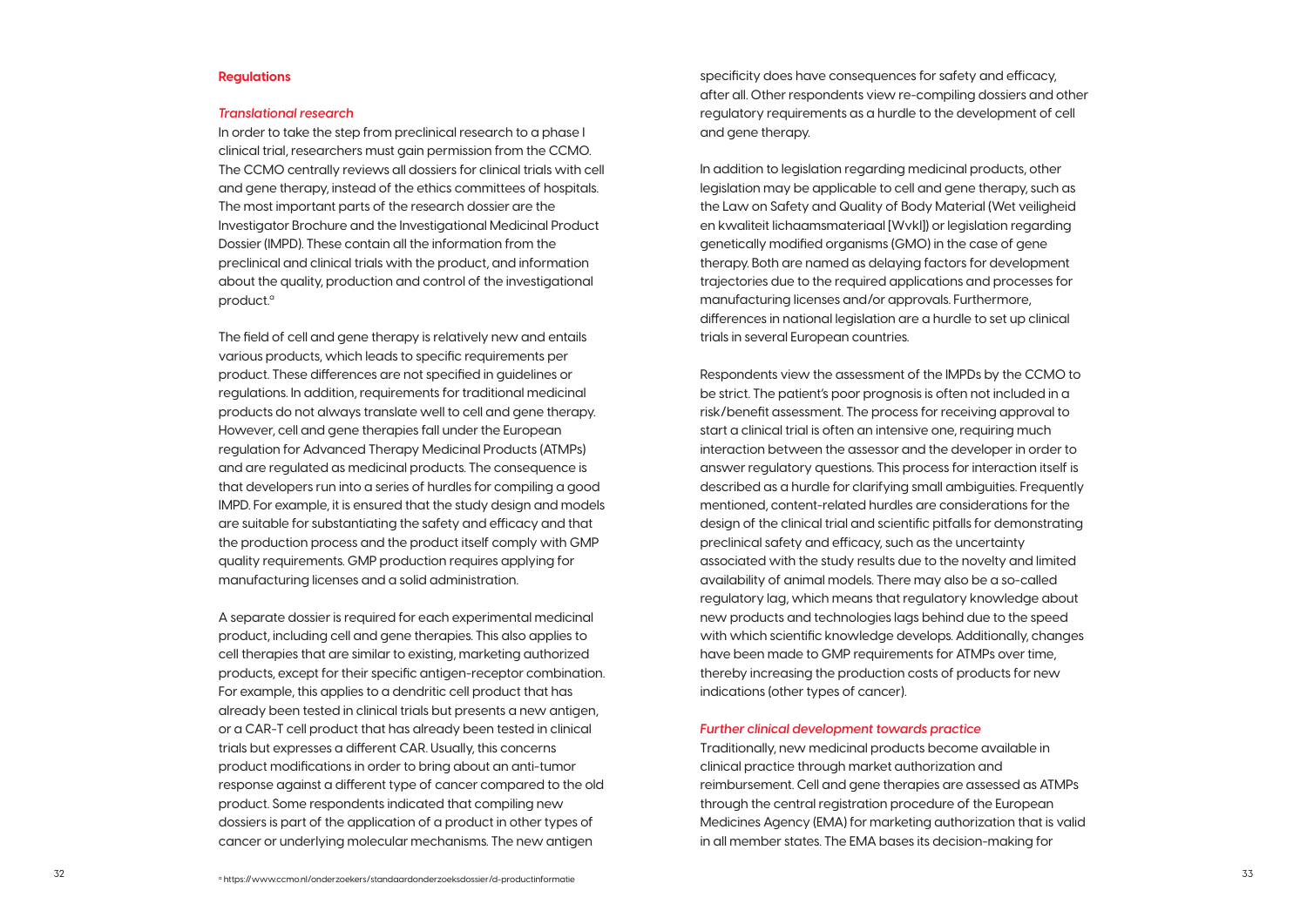also not granted if there is a registered alternative medicinal product for which the patient is eligible.

Registration of academic innovations would be a more sustainable alternative strategy to reaching clinical practice, but respondents indicate that it is currently not feasible for academics to aim for central marketing authorization through the EMA. The strict requirements for marketing authorization are associated with high costs. In addition, the regulatory procedures themselves are also very expensive. Furthermore, there are ambiguities regarding the obligations of a license holder and doubts about whether academic medical centers are suitable as a license holder.

Requirements for product quality in particular are a barrier for central marketing authorization through the EMA. In order to approve medicinal products for human administration, every batch must fulfill certain specifications during and after production. Because cell and gene therapies are new, however, the tests and production controls for determining the specifications of an end product often still need to be developed and validated. These tests for batch release, tests for biological potency, controls during production and differences between the investigational product and registered product give rise to many regulatory objections for marketing authorization of ATMPs.11 Respondents named tests for potency and differences between batches of various production facilities as specific hurdles to further development and scale-up under ATMP legislation, respectively. Changes in regulations cause problems with production processes and quality testing of existing products for the clinic. With protocol changes for production and quality, it is possible for the collected clinical data to no longer be linked to the new product specifications. Consequently, production changes constitute hurdles to cell and gene therapies that are in a late stage of clinical development.

In order to prevent regulatory hurdles, developers can request scientific advice from organizations such as the CBG and EMA. However, some researchers describe barriers to request scientific advice, for example fears of interference with the intended research. Additionally, inadequate expertise in compiling a Target Product Profile among researchers, a

- 
- 
- 
- 
- 
- 
- 
- 

marketing authorization on a risk/benefit analysis. For reimbursement by health insurance companies, Health Technology Assessments (HTA) are conducted by the Care Institute Netherlands (Zorginstituut Nederland [ZIN]), based on a cost-effectiveness analysis as supplied by the manufacturer. In addition, a regulatory route facilitates access to experimental (i.e. non-registered) ATMPs in clinical practice in certain exceptional situations, the so-called Hospital Exemption (HE).

It is not easy to fulfill the regulatory requirements for clinical trials, registration and reimbursement, but the involved authorities offer options for scientific advice on requirements and trial design. Public developers can contact the Medicines Evaluation Board (College ter Beoordeling van Geneesmiddelen [CBG]) as well as the Care Institute Netherlands to discuss requirements and routes to clinical practice. Respondents also indicate that CCMO assessments go more smoothly the more experience has been amassed with regulatory procedures and documentation. There has also been a substantial improvement of the approval procedure for clinical research with medical GMO applications due to the adoption of the GMO Resolution (Besluit GGO). The Dutch GMO approval procedure has been significantly shortened to a maximum of 56 days, resulting in fewer delays for clinical trials with gene therapies. The HE also offers options for treating patients with cell and gene therapy outside the regulatory frameworks of clinical trials and marketing authorization. This concerns patients who are not eligible for clinical trials, for example, or for bridging the period between exploratory and clinical follow-up trials. Respondents also indicate that they use the HE to make a therapy available in clinical practice after completing clinical research. It offers an advantage because the requirements for the HE are less strict than for central marketing authorization.

However, the current regulatory frameworks do not offer sufficient space for cell and gene therapies that are not commercially viable to reach clinical practice via an academic route. The HE is intended for exemption situations and not for making an unregistered ATMP nationally available in clinical practice by hospitals. There are restrictions tied to the HE, such as the number of patients that can be treated (initially 10 per year, and at most 50 per year for subsequent licenses). HE licenses are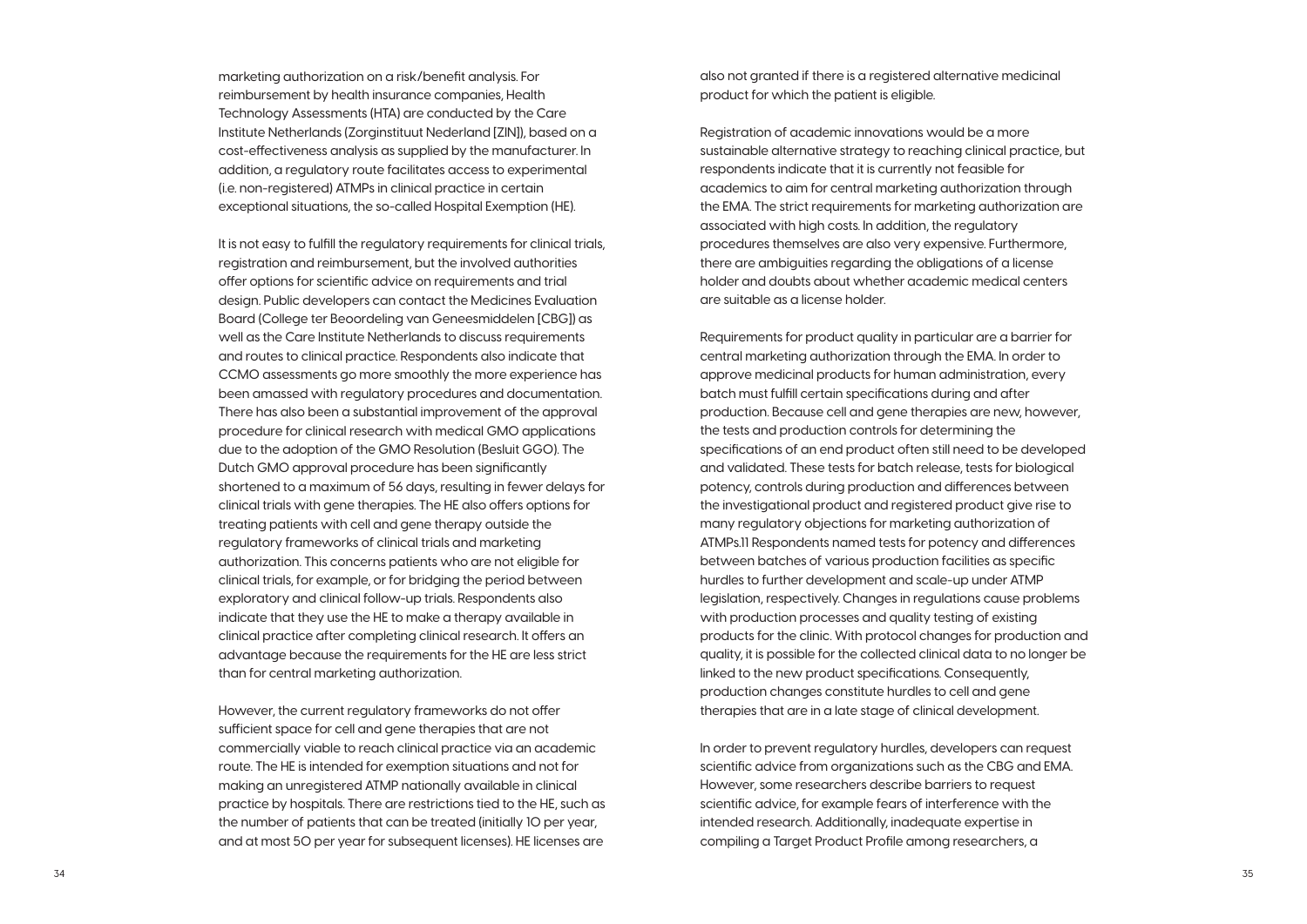application of products to other types of cancer. Product optimization requires knowledge from immune monitoring trials, but funding agencies have rejected such applications in the past.

In order to interest commercial parties to invest and engage in valorizing research activities, IP in the form of patents is essential. Respondents are more or less aware of this aspect, but the high costs of patent applications and publication pressure are hurdles to patenting innovations.

#### *Further clinical development towards practice*

There are several financial options for publicly developed cell and gene therapy to reach clinical practice. Public developers have no profit motive, making the prices of products many times lower compared to commercial products. The advantage of on-location production, in a point-of-care setting, is that the production costs are lower than those of a production chain with a complex distribution line. A number of respondents found ways to finance further development trajectories. Setting up spin-offs has been a successful strategy for financing further clinical development via a commercial route with the help of investors, with substantial control over the development trajectory and an increase in capacity. In addition, the ZIN's Potentially Promising Care subsidy program<sup>b</sup> offers new opportunities; this is the intended strategy for financing development trajectories for public cell and gene therapies. It is easier to start through this subsidy program than through previously granted financing by means of conditional reimbursement within the basic health insurance. Additionally, foreign financing is also available for international consortia.

However, many respondents indicate that financing for further clinical development and registration for access to clinical practice is not or hardly available for public developers. In particular, financial hurdles exist for initiating the academic route with products without a strong commercial value and earnings model. In part due to the high costs for production, for conducting large clinical trials and the difficulties to find sufficient public financing for such efforts. The production costs are high because GMP production facilities and the required materials are expensive, regulatory requirements are becoming increasingly strict and highly trained personnel has to spend

regulatory lag at government agencies and suboptimal regulatory processes lead to hurdles and delays, just like with translational research. The Law on Safety and Quality of Body Material (Wvkl) and GMO legislation are hurdles during scale-up or expansion to multiple clinical sites.

Other than for projects that are being financed through conditional reimbursement in the basic health care insurance package or the Potentially Promising Care subsidy program (subsidieregeling Veelbelovende zorg), respondents did not describe any experience with HTA or procedures for advice on cost-effectiveness. Public developers are aware that reimbursement by health insurance companies is necessary for broad accessibility but are more focused on collecting medical data than cost-effectiveness data.

#### **Financing**

#### *Translational research*

KWF finances a significant part of preclinical research with cell and gene therapy. Financing for scientific research and exploratory clinical trials is also available from other foundations, such as ZonMw. In addition, public institutes have supported the establishment of GMP production facilities for cell and gene therapy, enabling production of these therapies on a small scale.

Yet, financing for process and product development is often seen as a hurdle. Process and product development is very expensive due to the high costs of GMP production facilities and materials, plus the necessary time commitment of highly trained personnel. These costs increase even further if the validation of GMP-compliant process and product development is inefficient, resulting in delays or stagnation, even before the clinical trial starts. Project financing and subsidies are often insufficient to fully cover the costs, and institutes are still covering these themselves, where possible. GMP-compliant process and product development is also a more technical rather than scientific step in translational research, due to which financial backers are not always open to funding this step. Respondents also indicate that when assessing financing applications there is a lot of focus on the degree of innovation of applications instead of on product development, including the redesign and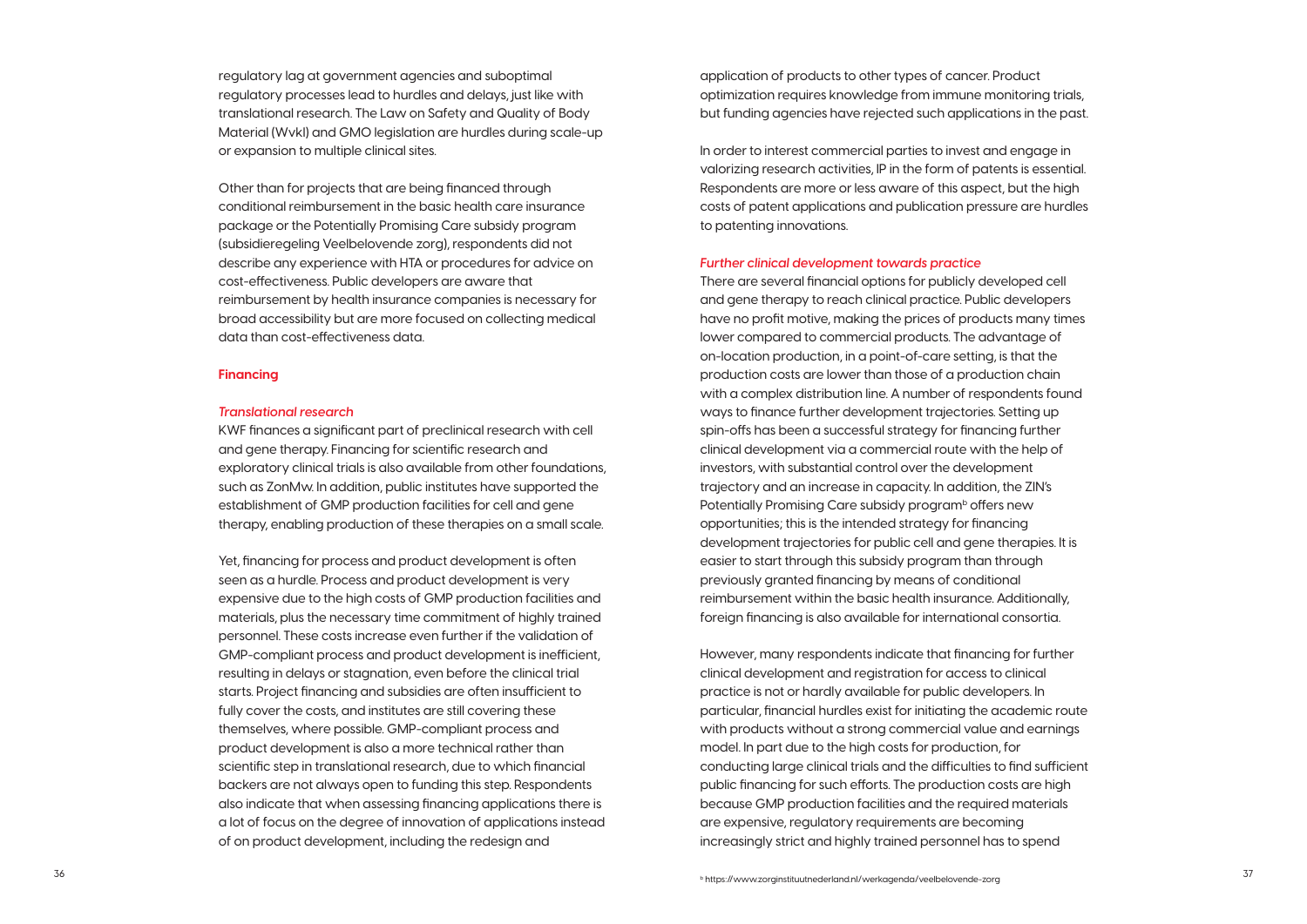### **2.2 Solutions for stagnating development trajectories**

KWF and respondents see solutions to support experimental cell and gene therapies to reach exploratory clinical research. In order to further develop products with promising data from exploratory research, it is essential for these products to be designed so that they are suitable for scale-up, valorization, respond to the needs of clinical practice, and for trials to comply with regulatory and HTA requirements (Figure 1). This requires a multidisciplinary approach with structural knowledge sharing and collaboration, and sufficient financial resources and support for regulatory/HTA requirements and valorization.

After successful exploratory clinical research, KWF sees two routes for cell and gene therapies to reach clinical practice:

1) The academic route for non-commercially viable products whereby development and application take place within academia; and

2) The commercial route for commercially viable products, whereby study results are valorized through the establishment of spin-offs, out-licensing and/or partnerships with biotechnology and pharmaceutical companies.

substantial amounts of time on the production of one or several batches. Additionally, it is considerably more difficult to find investors in Europe for commercial development trajectories compared to the United States.

The high production costs and the workload of personnel are also a hurdle for making cell and gene therapies available in clinical practice, including off-label use of registered cell and gene therapies. No financing is available for a central registration procedure by the EMA, except for when working together with commercial parties that have more financial resources. The costs of an EMA procedure for marketing authorization are considerable and not feasible for a academic medical center.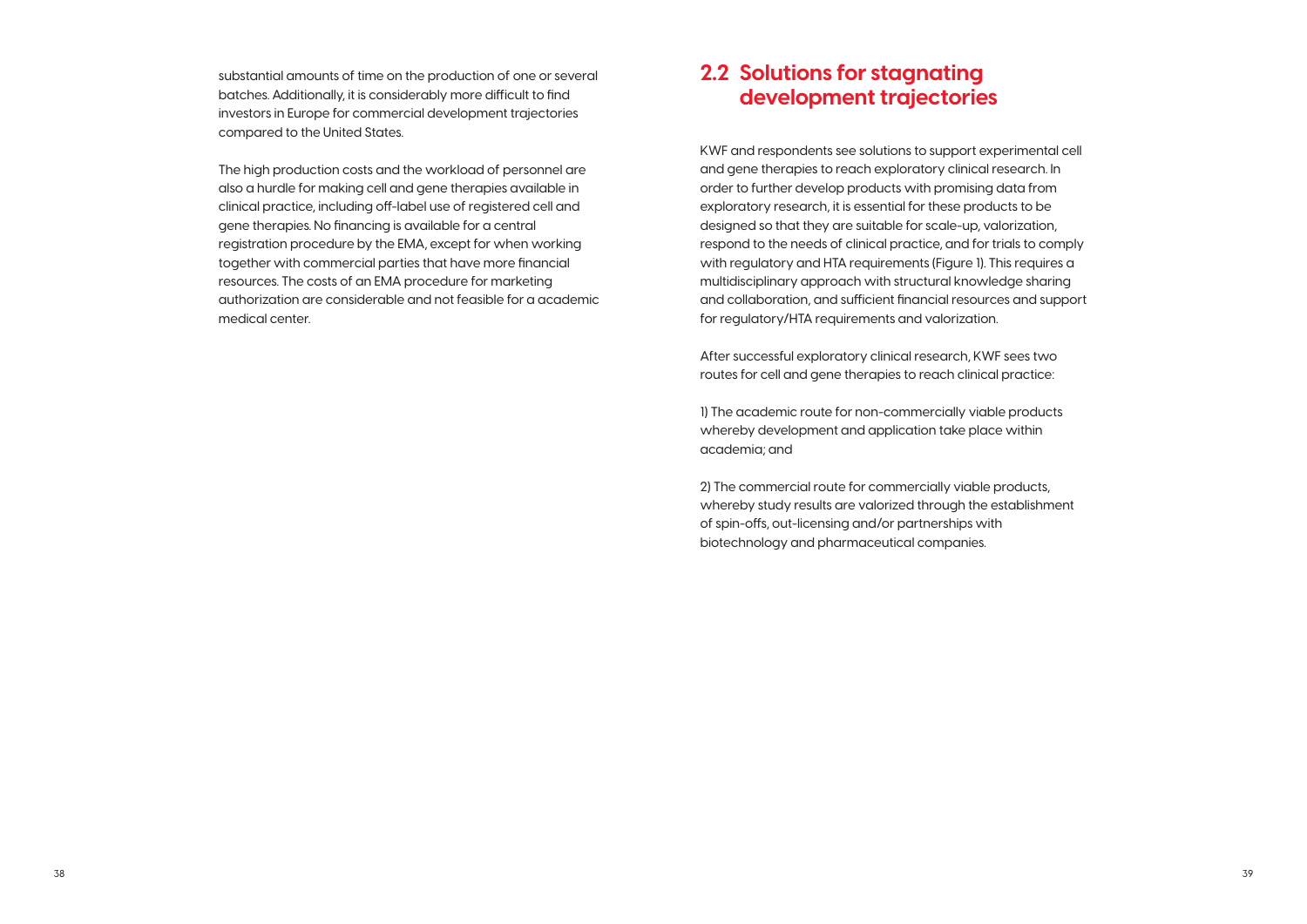**VI**<br>el<br>tri related to the preclinical dossier, GMP<br>production and product quality. **White:** represents considerations production and product quality, clinical need, study design, safety and efficacy, and cost effectiveness and reimbursement, which need to be considered during the entire process in order to comply with laws and regulations and to reach clinical practice.

**llu**<br>raj<br>ou trajectory of academic innovations,<br>divided between public (academic **ns,<br>C<br>erc Blue:** represents the development trajectory of academic innovations, route) and private parties (commercial route).

### *Figure 1: Hurdles and solutions for further development towards clinical practice*

**Red:** represents the development trajectory of academic innovations from preclinical research towards clinical practice.



**1-4:** solutions for more further development of clinically relevant cell and gene therapy.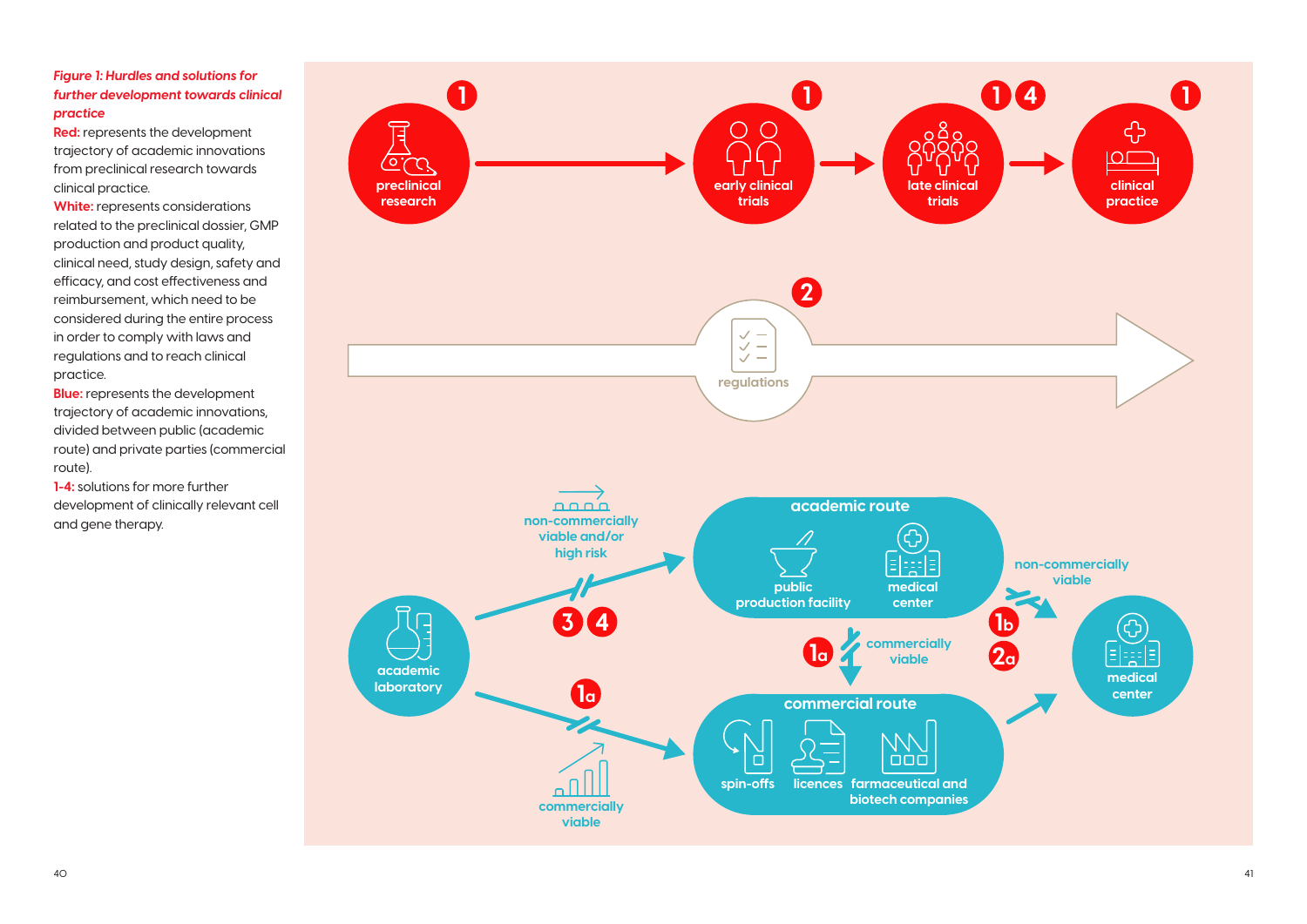**Solution 4:** Financial resources for the support of: **•** GMP-compliant CGT product development at academic production facilities, plus the required infrastructure.

- **•** Product optimization and further development in exploratory research, possibly for new types of cancer with attention to the potential clinical added value.
- **•** Academic phase II-III multicenter trials for further development of non-commercially viable CGT. Collaboration between public financiers is necessary due to the high costs.
- **•** A central, connecting party with regulatory-related and valorization services during development.

**Solution 2:** Clear, appropriate regulations and reimbursement structures through:

- **•** More interaction between academics and government agencies for knowledge sharing and training, considering requirements starting at an early stage, plus improvement of processes and requirements through standardization.
- **•** More interaction between government agencies for considering various regulatory and HTA requirements during development of a product dossier.
- **•** Establishment of regulatory frameworks for making noncommercial, academic CGT available in clinical practice (solution 2a).

**Solution 3:** Collective public knowledge sharing and bundling

**Solution 1:** Collaboration and support during development trajectories by one central, coordinating party by means of: of production capacity by means of a platform that:

- **•** Forms a national knowledge base for GMP production, production costs and regulatory requirements. This facilitates the compilation of high-quality Investigational Medicinal Product Dossiers and Target Product Profiles. This facilitates scale-up and further development in larger clinical trials.
- **•** Collaboration between production facilities is facilitated, and hence the preliminary scale-up of production for large clinical trials or clinical practice.
- **•** Collaboration between academics, professional associations and patient representatives, nationally and internationally for coordination during and after clinical trials.
- **•** Collaboration between academics and private parties for further development of commercially viable products.
- **•** Support for valorization, such as establishing intellectual property (IP) rights and contractual agreements for consortia and other public partnerships, and also when setting up spin-offs, public-private partnerships and outlicensing (solution 1a).
- **•** Support for compliance with regulatory requirements for market authorization and requirements for reimbursement (HTA) (solution 1b).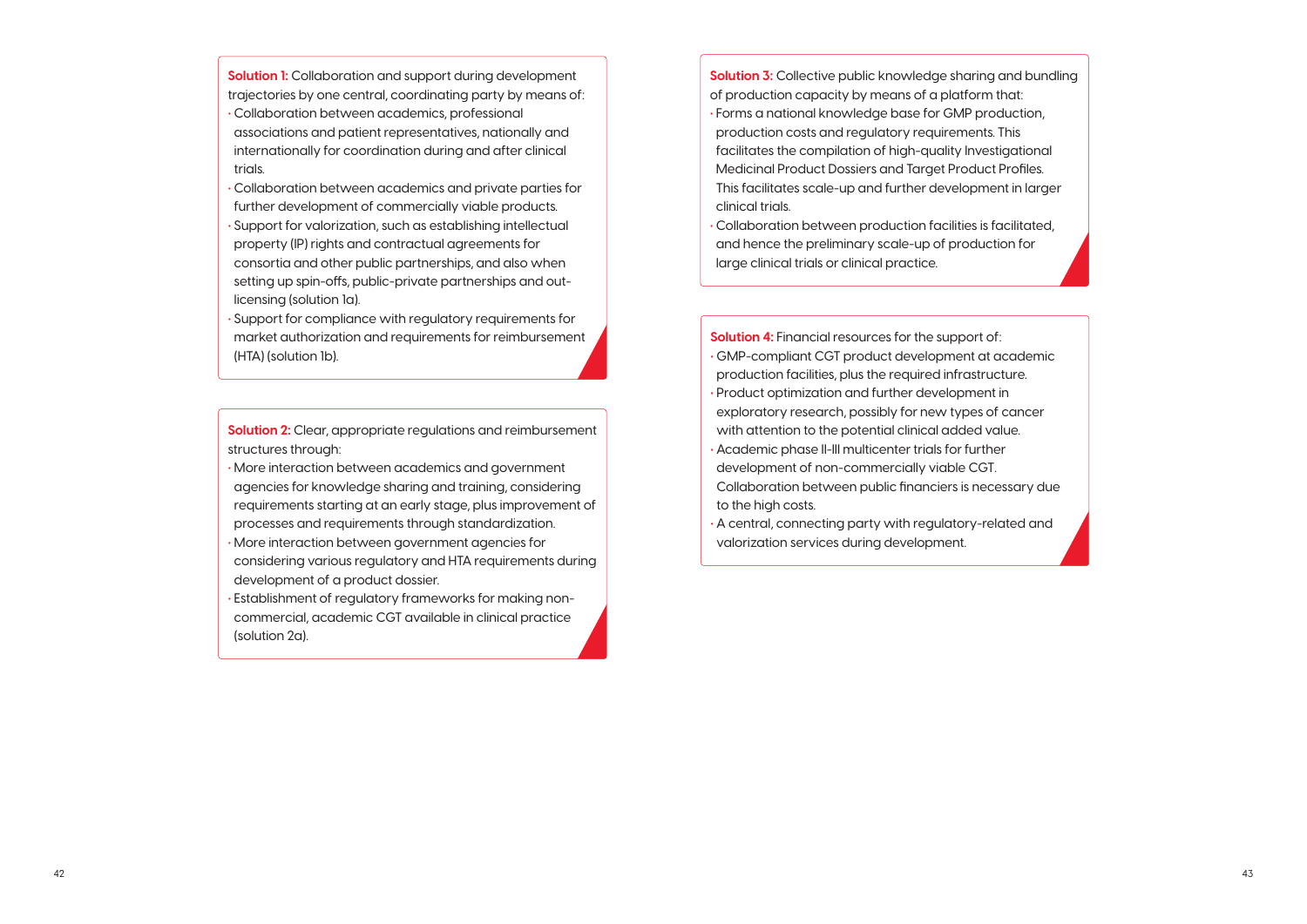### **3.1 Academic perspectives**

#### **Academic ambition**

The promise of cell and gene therapy for improving clinical practice and treatment for cancer patients is considerable. Respondents named several innovations that were developed from academic research and have the potential to improve treatment of cancer patients in the future.

This vision entails a range of cell and gene therapies, including allogeneic, off-the-shelf NK cell therapy and CAR-T cell therapy in a point-of-care setting for hematologic tumors. There are many options for TCR-T cell therapy; setting up libraries of TCR-T cell therapy including combination TCRs (mutation signature and general antigen) and TCRs without HLA restrictions. TCR-T cell therapy can be extended to solid tumors. In addition, academics have the ambition to implement first/second generation TIL therapy and dendritic cell therapies in clinical practice, or to optimize first/second generation products and expand these to several types of cancer. The development of these cell and gene therapies for cancer is among the priorities of various academic medical centers and public institutes.

There are two technological developments that can rapidly accelerate the translational research of various types of cell and gene therapies. First, the use of stem cells for various applications for regenerating tissue or cells. For treating cancer, there are also opportunities to use stem cells as starting material for making targeted cell and gene therapy. These stem cells can be differentiated to certain immune cells, with the possibility of genetic modification so that activation takes place through a certain receptor-ligand combination and/or cytotoxicity improves through the expression of certain factors. Second, new technologies for gene editing such as CRISPR-Cas. These are viewed as possible solutions for current hurdles for genetic modification with viral vectors.

In addition to cell and gene therapies, there are also other innovations that are expected to either directly or indirectly improve the treatment of cancer, such as organoids, 3D printing and bispecific antibodies. Although bispecific antibodies and other immunotherapies such as checkpoint inhibitors do

### **3. Stakeholders**

This chapter describes the academic perspectives on the intended future. These entail the academic ambition for the future of cell and gene therapy, academic perspectives on increased public knowledge sharing and collaboration as a possible step towards an improved innovation climate, and academic perspectives on the intended roles for academia and industry in the field of cell and gene therapy. These perspectives stem in part from interviews with respondents, but they are not necessarily linked to actual events with regard to the development trajectories that were discussed in the previous chapter. This chapter also contains recommendations for academia as well as for other stakeholders, including KWF, for making cell and gene therapies available in clinical practice. These are aligned with the solutions for stagnating development trajectories mentioned in section 2.2 and are suggestions for action for stakeholders in the cell and gene therapy field.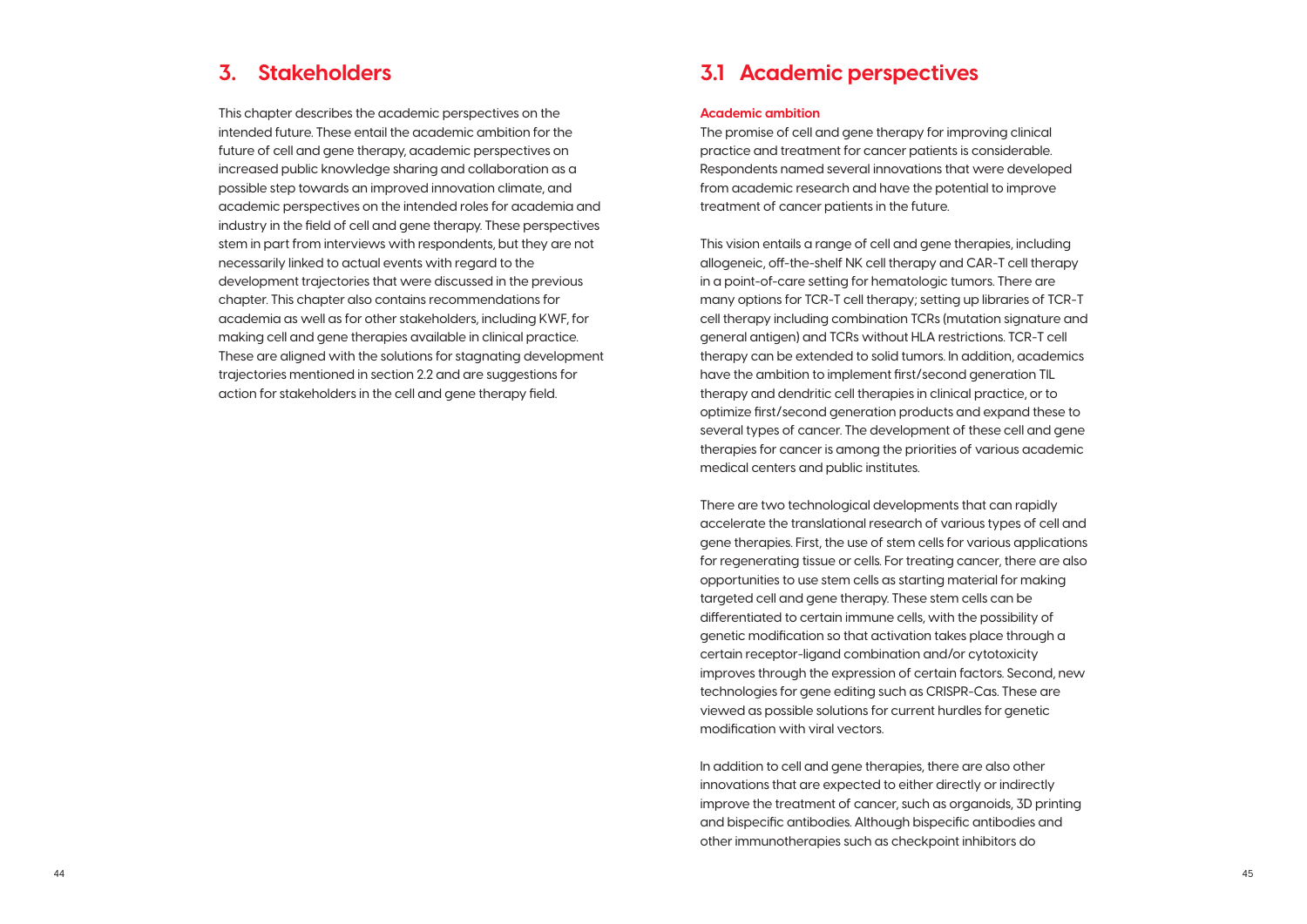initiatives for cell and gene therapy are of added value when they are aligned with existing activities and networks.

However, respondents do have some concerns related to a network of public developers in the Netherlands. A network should not get in the way of current developments, for example. Respondents indicate that public developers can be skeptical of relinquishing control when joint decision-making would take place for translational research and further clinical development. This is why balancing of interests will be important for the success of a public network. In addition, respondents believe that it should also yield advantages for all those involved, even for academics who have relatively more experience than others. What must be prevented is for consultancy-type roles to arise that undermine the principle of equality within the network and create disproportional advantages and disadvantages.

Academic research is competitive because funding for research is limited. The guaranteeing of funding depends on output in the form of scientific publications to large extent. Hence, publications play an important role in the academic field. However, this hinders knowledge sharing and collaboration between groups or in a network, unless the appropriate agreements can be laid down. To a lesser degree, research is driven by patent applications which are necessary for collaboration and product development. This is why a patent application is often not prioritized over a publication in practice, except for when the institute's Technology Transfer Office (TTO) finds the costs of the patent application to be justified relative to the innovation possibilities and chances of product development. However, commercial interests can also hinder knowledge sharing and collaboration. The general perspective of IP rights is that these limit knowledge sharing and collaboration, and patents and contracts impede openness between parties. The development phase largely determines whether patents will facilitate or hinder collaboration.

#### **Intended role for academia**

Translational researchers have the ambition to discover new innovations and test these in exploratory clinical research. Further clinical development of products within academia is sometimes viewed as too risky. However, researchers,

compete with cell and gene therapy, a combination treatment of biological medicinal products and cell and gene therapy offers opportunities for long-term remission and survival. Physicians also foresee more optimization of products and/or treatment regimens for appropriate use of medicinal products.

#### **Academic perspectives on public knowledge sharing and collaboration**

There is a lot of support among respondents for a network for public knowledge sharing and collaboration. Researchers, pharmacists and physicians indicate that it is not possible to further develop cell and gene therapy within an individual academic medical center or other public institute. Collaboration between centers is considered to be essential for developing new cell and gene therapies. Many public developers have an open-minded attitude towards knowledge sharing and collaboration with other public developers, provided that science is the priority and there are no commercial factors involved, such as patents.

Other networks were named that also facilitate knowledge sharing and collaboration. These are focused on the development of ATMPs (ATMP Working Group for Dutch and Belgian Academic Medical Centers),on producing human tissue and cells (JACIE network, transplantation network), or are focused on developments in relevant therapeutic areas, like HOVON in hemato-oncology. In other therapeutic areas than oncology, a consortium has been set up of public and private parties, in collaboration with technical universities, in order to encourage development of regenerative medicinal products. The listed networks can offer support for initiatives and activities regarding the development of cell and gene therapy for treating cancer.

Moreover, there are already existing organizations that offer opportunities for valorization of developments within oncology (Oncode Institute) and financing of public-private partnerships (Topsector Life Sciences & Health). Establishing initiatives with economic, ethical and regulatory support, including training, is seen as facilitating. Coordinating and supporting institutes abroad, such as the UK Catapult, are seen as an example of how the innovation climate can be improved in the Netherlands. New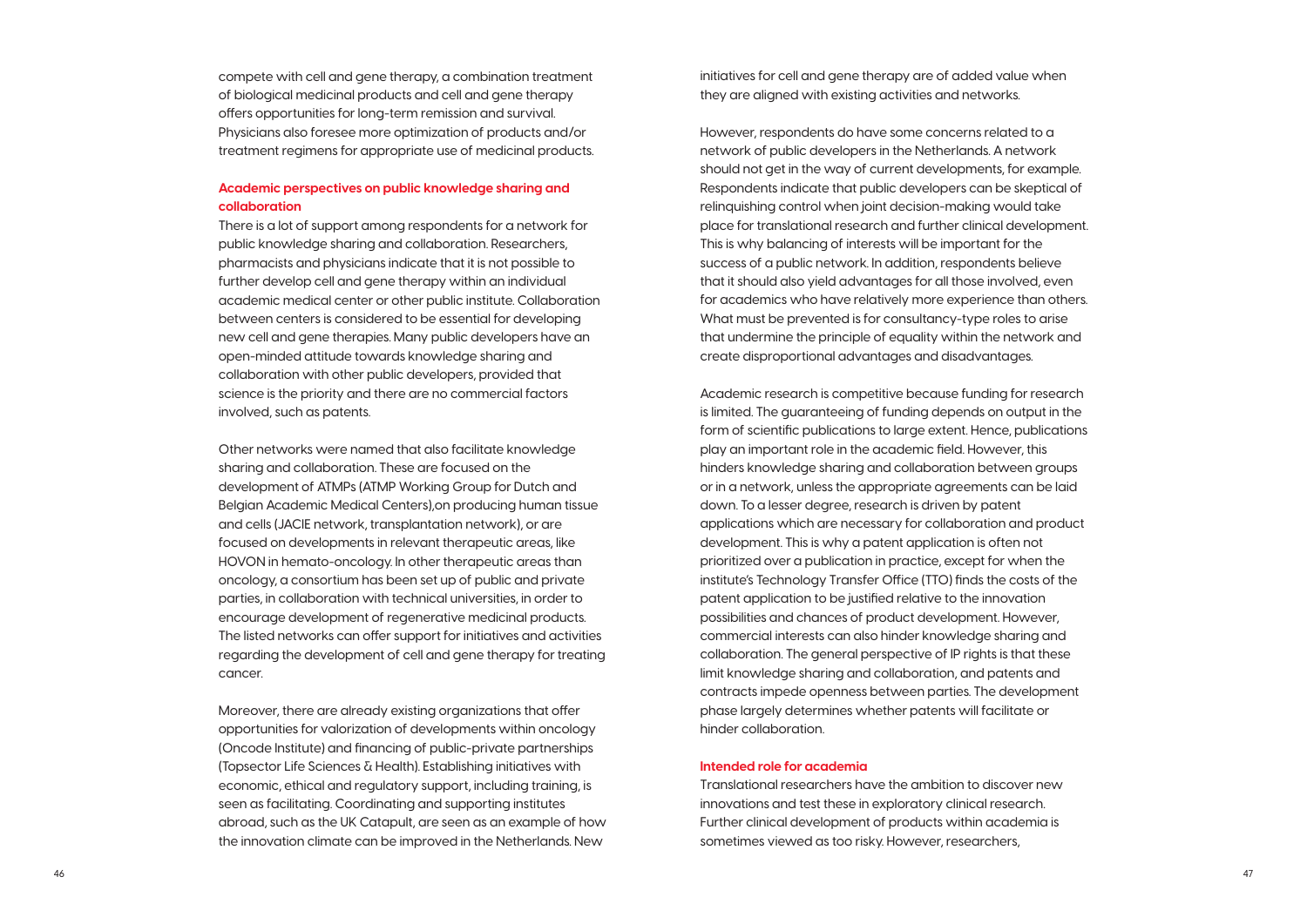value, there are possibilities for academics to remain closely involved in further development through spin-offs. This bridge to a commercial model offers opportunities to raise capital on the road to registration and clinical practice.

#### **Intended role for industry**

For commercially viable products, especially universally applicable products that are developed for relatively large patient populations, many public developers see a role for industry to support these products reach clinical practice. This type of cell and gene therapies is more aligned with the traditional model of medicinal product development, supported by substantial infrastructure for production and regulatory capacity for registration of the biotechnology or pharmaceutical industry. Examples of universally applicable products are off-theshelf, allogeneic cell products, such as certain CAR-T cell or NK cell products. Other commercially viable products are genetically modified cell products. The vectors for genetic modification offer more possibilities of protecting innovation with IP rights than cell products that are not genetically modified.

Some private parties have a point-of-care business model. This model has a revenue model that is based on the production process and sale of equipment and materials instead of the end product. The point-of-care business model offers opportunities to make cell and gene therapies available within public-private partnerships. A number of respondents see collaboration with private parties as an opportunity to further develop successful products by granting licenses whereby IP rights are sold or by entering into public-partnerships in which both parties fulfill a role and contractual agreements are concluded about the rights on the results, the production process, or the product and/or technology for example. The advantage of collaboration for further development with a private party is that the objectives are similar: product development for treatment in clinical practice, instead of academic interests that can occur in a partnership with other public parties. Investment risks for the private party can be mitigated by financing translational research with public funds, after which the private party can invest in the further clinical development towards practice. It is also possible for products from the academic route to be transferred to the commercial route over the course of time by

pharmacists and physicians who are involved in clinical research strive for further clinical development of successful products via an academic or commercial route.

Many of these public developers prefer further development via the academic route given the affordability of the innovations. These academic innovations should be produced in a point-ofcare setting. No distribution is needed in this case, making the production process relatively short and the products possibly more effective because they do not need to be cryopreserved. This also makes them suitable for treating patients with a short life expectancy. Academics above all want to make niche cell and gene therapies available that are adapted to the genetic mutations and antigen profiles of one single patient, by placing other antigens on a standardized cell (plug-and-play model). These include both personalized medicine and cell and gene therapies for rare tumors. Another group of cell and gene therapies that is considered suitable for a point-of-care model are products with a lengthy, complex production process without the option of IP rights. A low academic price offers opportunities for reimbursement because the products are more cost-effective than expensive commercial products. The government plays a role in deciding which products should become widely available.

However, for the academic route to reach clinical practice there is currently no platform for knowledge sharing and collaboration between public developers, there are limited financing options for products without a revenue model and there is an inadequate infrastructure for production on a scale that is sufficient for clinical practice. Even if academics can overcome these hurdles, there is a lack of the appropriate regulatory frameworks for the academic route. The HE could offer a temporary regulatory solution for production on a small scale, but registration via EMA is not feasible and is not an objective for academics. Consequently, cell and gene therapies are at risk of disappearing from clinical practice, even though they are promising for cancer patients with few treatment options and/or limited prospects.

A few public developers prefer the commercial route for further development. For cell and gene therapies with a commercial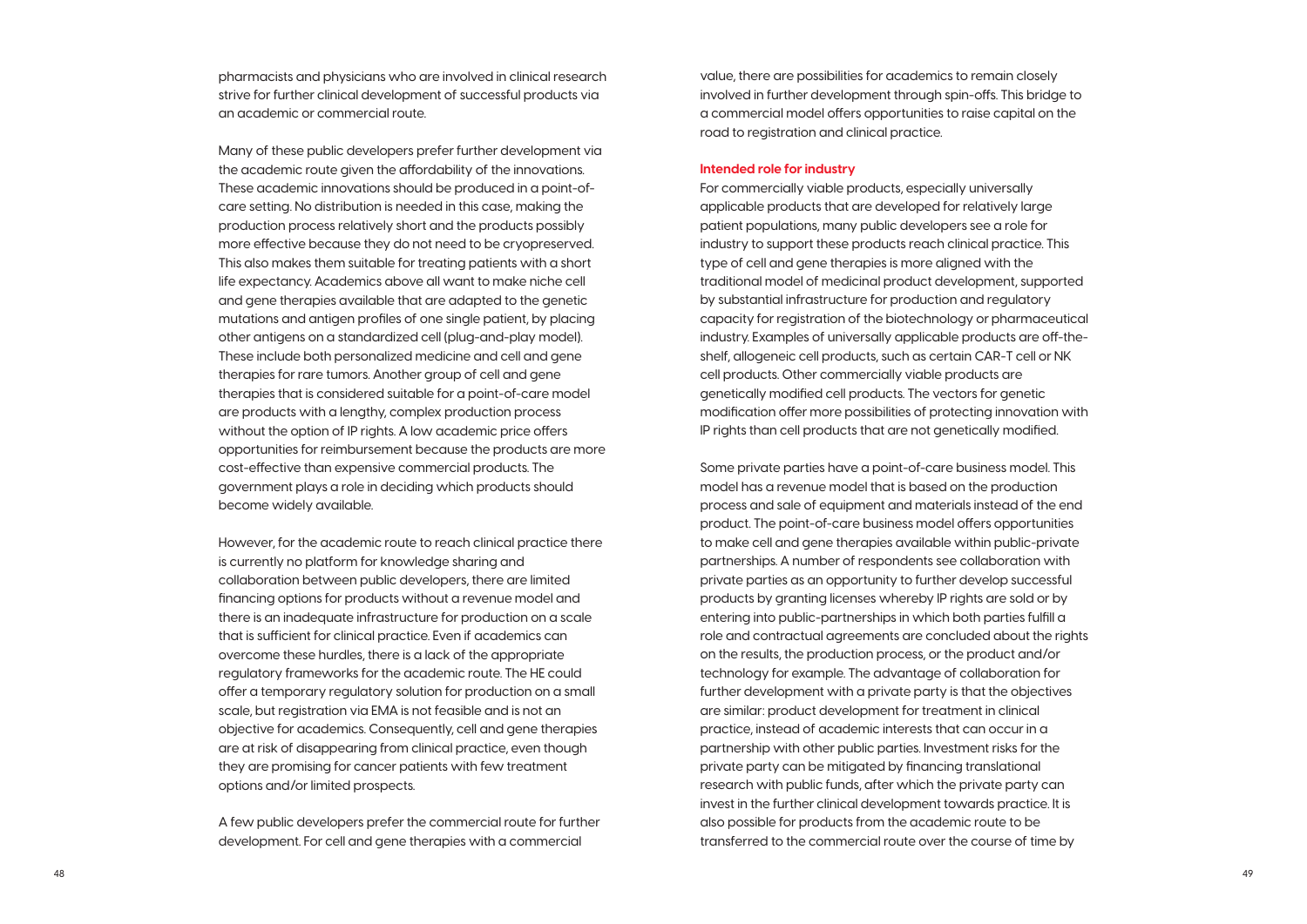academic developers of competition and reluctance to cooperate with industry. Theoretically speaking, academic and private developments can be complementary, based on the commercial value of a product or a lack thereof. However, opinions on which cell and gene therapies are commercially viable and which ones are not can differ, both among public developers and between public developers and private parties in Europe.

In addition, private parties from non-European countries, such as the United States and China, where more research is taking place and the commercial value of cell and gene therapy is different due to other innovation climates, represent a threat to the development of cell and gene therapy in the Netherlands and Europe. If cell and gene therapy without European commercial value is made available via the academic route and under the Hospital Exemption (without obtaining or aiming for central registration), then similar American products will have a competitive advantage if these are registered by the EMA. Hospital Exemption permits are no longer granted in the Netherlands if registered products are available. It can be assumed that commercial products are much more expensive than academic products, given the prices of commercial CAR-T cell therapies. The production duration may also increase due to production at centralized factories, possibly causing treatments to become available too late after collection of starting material from patients with a short life expectancy. If the company does not market the product in the Netherlands, it will no longer be available at all. For commercially viable products that are developed for central registration, developments from other continents are also a treat, in particular for cell and gene therapies with orphan drug status due to market exclusivity.

This illustrates the necessity for public-private collaboration in the Netherlands and Europe in order to accelerate developments. Both public and private developers must compromise to take collaborative developments a step further. Academic developers could be more transparent about experimental cell and gene therapies, including those that are made available under the Hospital Exemption. The industry could be more transparent about pricing and other decision-making with regard to marketing. Legal support for negotiations for

means of licenses or partnerships. If the required scale of production exceeds the academic capacity due to wider use of the product up to standard treatment, then collaboration with private parties is a possible solution for scale-up and wide availability, provided that terms and conditions to guarantee availability and affordability are agreed upon.

However, wide availability is largely dependent on decisionmaking about reimbursement by basic health insurance, which in turn depends largely on the price of the medicinal product compared to the patient benefit. Respondents point to a position of dominance of the pharmaceutical industry and other private parties that constitute hurdles to availability. This position of dominance is manifested in various aspects; the high prices of cell and gene therapies that are launched on the market without transparency about how these prices were decided, monopolistic situations, no availability of registered cell and gene therapies and a decisive role in setting terms and conditions for partnerships. Patents on vectors that are in the hands of industry hinder academic research, for example, on the combined use of new generations of cell and gene therapies. Acquisitions and mergers between private parties are increasingly taking place, with the risk that the developments of niche products will be terminated. Niche products may still often be of interest to smaller biotechnology companies but can be too risky for large pharmaceutical companies. Acquisitions of academic innovations or entire laboratories by private parties hinder academic freedom. Private parties focus primarily on the development of innovative products for new indications but not on making treatment available to patients who fall outside the indication for which the medicinal product is registered. Logically, there is no commercial interest in products or further development without a revenue model. Yet, these hurdles cause academics to be reluctant to work with private parties. A few respondent see no role at all for commercial parties in the development of cell and gene therapies, in particular if these are made from the patient's cells.

#### **Public versus private role**

The intended roles for academia and industry show that academic and commercial interests differ (from the academic perspective). In practice, there is a pervasive feeling among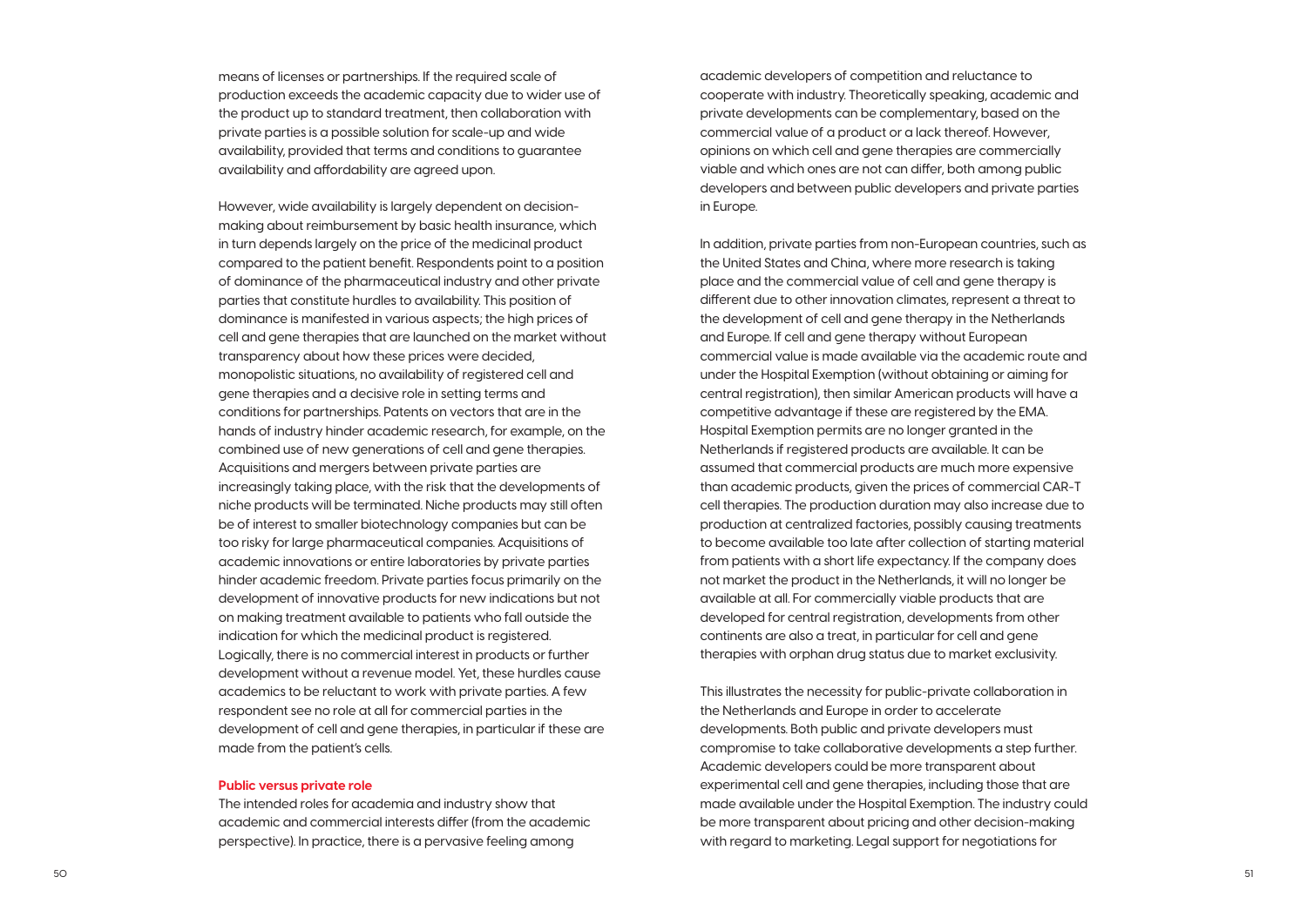promising, commercially viable products is essential for building a bridge for more public-private collaboration.

### **3.2 Recommendations per stakeholder group**

KWF compiled the following recommendations for encouraging further development of cell and gene therapy. The recommendations include knowledge sharing and collaboration, infrastructure for production, improvement of regulatory frameworks and financing. They are divided per stakeholder group:

#### **Academia - Public developers**

- **•** Integrate translational development trajectories within an interdisciplinary product team with researchers, pharmacists, physicians and patient representatives, from both within and outside of one's own institute. This increases the chance of successful development of a product with a Target Product Profile that is suitable for clinical practice. **•** Share preclinical results and knowledge about production and quality as a catalyst for translational research. Public collaboration with contractual agreements can prevent hurdles for valorization.
- **•** Share clinical results, including negative results, recommendations from scientific advice and information about the costs of production and development trajectories with other public developers, as a catalyst for further clinical development.
- **•** Enter into collaboration with other public developers for setting up and conducting large clinical trials for further development of non-commercially viable cell and gene therapies, including the required scale-up of production.
- **•** Enter into collaboration with private parties for further development of commercially viable cell and gene therapies, or initiate commercial development by setting up a spin-off.
- **•** Interact with regulatory agencies at an early stage through scientific advice, including advice about clinical research (CBG) and registration obligations and requirements (EMA).
- **•** Maintain an open, pro-active dialog with regulatory agencies in order to decrease the regulatory lag regarding innovative products and technology.
- **•** Interact with the payer (ZIN, health insurance company) at an early stage in order to obtain clarity about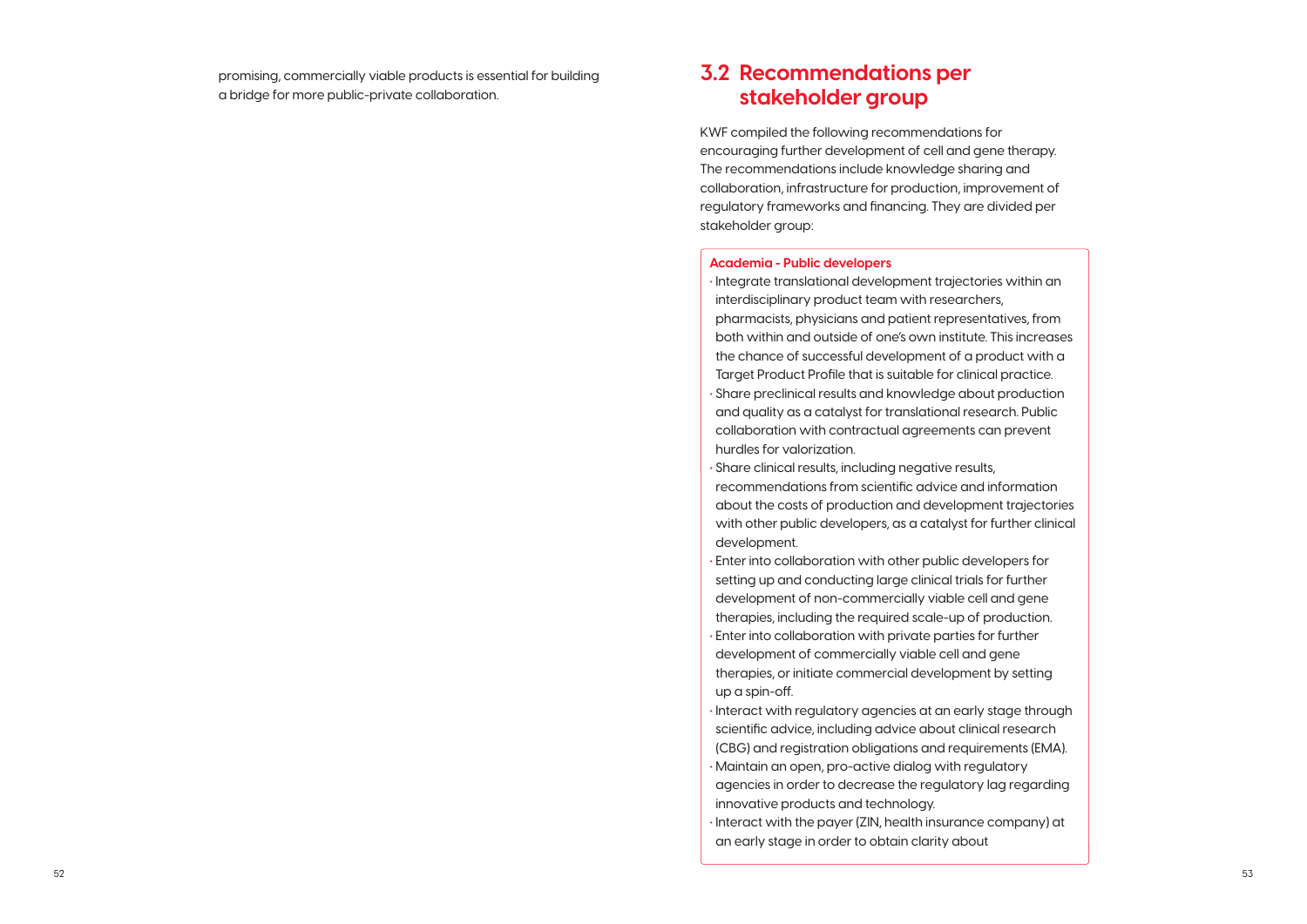#### **Academia - Institute**

- **•** Train/specialize translational researchers and pharmacists in the area of regulatory requirements and procedures needed for the development of cell and gene therapy for the clinic. These researchers and pharmacists can fulfill a "service desk" function.
- **•** Create careers in product development of cell and gene therapy, with remuneration policies linked to product development for personnel and for the institute.
- **•** Offer financial support for infrastructure for GMP production.

- **Private parties and trade associations**<br>• Improve the coordination of partnerships with public developers, possibly through a platform for ATMP publicprivate partnerships.
- **•** Increase the transparency of contractual agreements and terms and conditions during development trajectories and the post-marketing phase (including pricing, royalties, risk distribution).

#### **Patient associations**

- **•** Tie in with evaluation committees of funding agencies.
- **•** Tie in with committees for regulatory decision-making.
- **•** Interact with public developers for patient advocacy in development trajectories.
- **•** Influence policy to guarantee access to cell and gene therapies (e.g. reimbursement).

### **Government agencies (CCMO, IGJ, CBG, VWS, EMA, EC) Regulation**

- **•** Offer public developers reduced regulatory rates for scientific advice and marketing authorization (CBG, EMA, EC). **•** Improve regulatory knowledge sharing and interaction with public developers. Integrate academic knowledge into guidelines and standardize IMPD requirements where possible, including quality aspects, for certain product types and risk profiles (CCMO, CBG).
- **•** Offer regulatory training for academic developers (CCMO, CBG).
- **•** Evaluate Dutch laws and regulations, including the Medicines Act, Hospital Exemption and Wvkl, in order to establish regulations and/or guidelines for national use of academic, non-commercially viable cell and gene therapies that cannot, or not yet be registered through the EMA (IGJ, CBG, VWS).
- **•** Evaluate European laws and regulations for a route to clinical practice for cell and gene therapies that fall under personalized medicine (CBG, EMA, EC).
- **•** Evaluate possibilities for EU harmonization of tissue, cell and GMO legislation (CBG, EMA, EC).
- **•** Prioritize increased interaction and collaboration between government agencies and payers (CCMO, IGJ, CBG, VWS, EMA, ZIN, EC).

#### **Financing**

- **•** Invest in the field of cell and gene therapy for long-term growth, by means of a large financial injection for a nationally coordinating body like the UK Catapult (Nationaal Groeifonds [National Growth Fund]):
- **•** The coordinating body of public cell and gene therapy developers aims for more translation into exploratory clinical research and further clinical development through:
	- **•** National knowledge sharing of translational and clinical research between researchers, pharmacists, physicians and patient associations.
	- **•** Joint commitment to translation of new innovations to exploratory clinical trials, further development of successful products and design of phase II/III multicenter trials.

reimbursement requirements, and about determining the correct route to clinical practice (academic vs. commercial).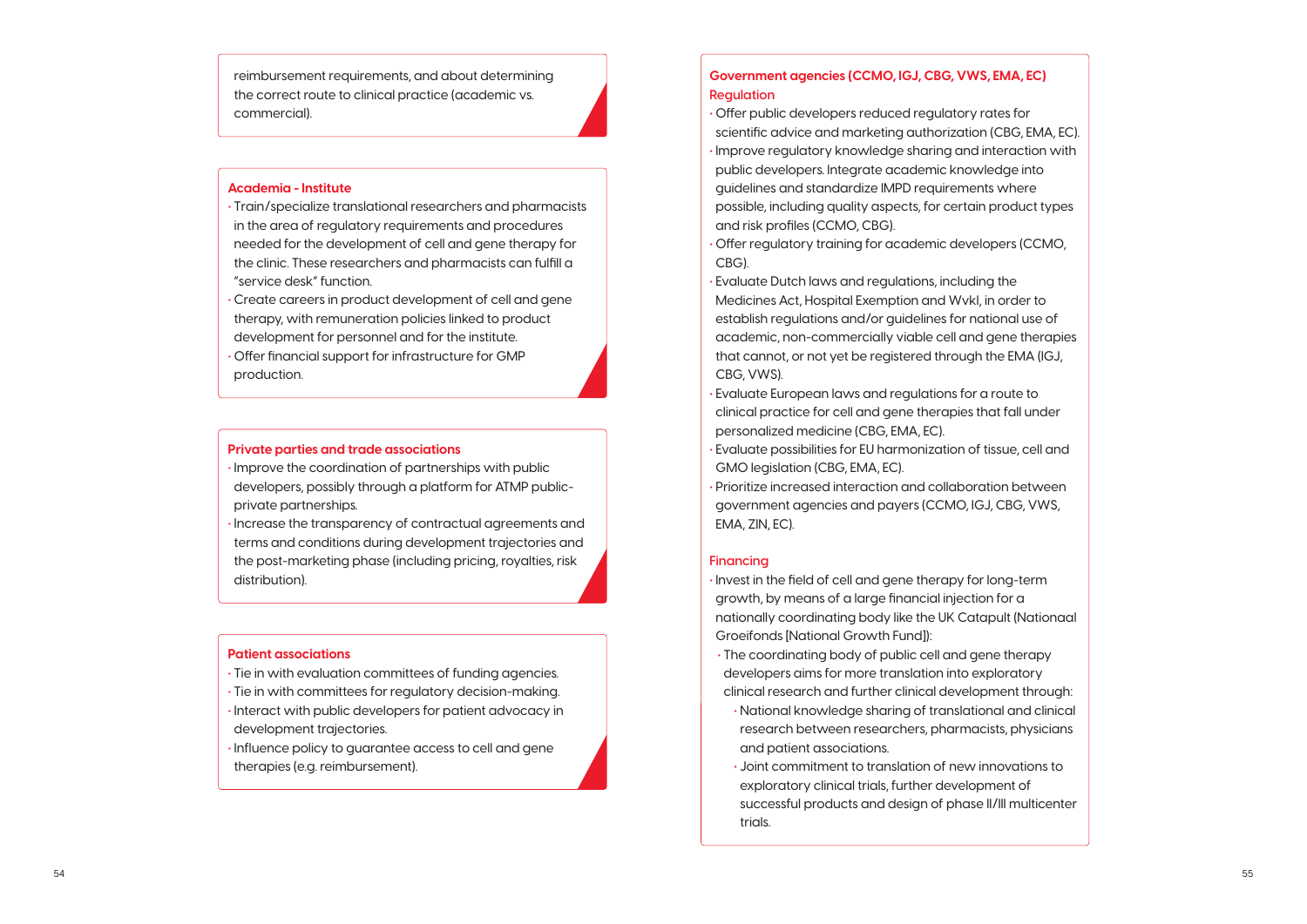#### **KWF**

#### **Connect**

- **•** Organize events such as conferences to facilitate ties among public developers and between public developers and government agencies.
- **•** Facilitate further development in partnerships through the academic and commercial route by providing access to support for valorization and further development of both commercially viable as well as non-commercially viable products. This can be achieved in collaboration with organizations such as the Oncode Institute, for example. This can include support for the patent process, contractual agreements, socially responsible licensing, reinvestment in research (royalties) or setting up spin-offs.
- **•** Creation of a network of specialized production facilities.
- **•** Connections with international consortia/networks/ commercial partners.

#### **Payers (ZIN, health insurance companies)**

- **•** Interact with public developers early on in order to offer support for requirements for reimbursement.
- **•** Offer training on HTA requirements for academic developers (ZIN).
- **•** Specify guidelines for assessing the cost-effectiveness and possible reimbursement structures for new cell and gene therapies.

### **KWF and other funding agencies (Groeifonds, ZonMw, ZIN, LSH)**

**•** Set up financing structures in collaboration with partners for further development of successful but non-commercially interesting, academic cell and gene therapies (the academic route).

#### **Lobby**

- **•** Influence policy to enable standardization of regulatory requirements and optimization of regulatory processes for clinical trials (the Netherlands: CCMO, CBG).
- **•** Influence policy for the benefit of a regulatory route for national use of academic, non-commercially viable cell and gene therapies (the Netherlands: IGJ, CBG, VWS).
- **•** Influence policy for the benefit of a regulatory route for registration and/or use of personalized cell and gene therapy (the Netherlands and EU: CBG, VWS, EMA, EC).
- **•** Influence policy for the benefit of EU harmonization of tissue, cell and GMO legislation and procedures (the Netherlands and EU: VWS, EC).

#### **Financing**

- **•** Make financing available for promoting academic infrastructure for GMP-compliant product development (initiated by means of Infrastructure Initiatives Call 2021-2).
- **•** When deciding on financing, give more priority to GMP product development, and product optimization and application of products for other types of cancer.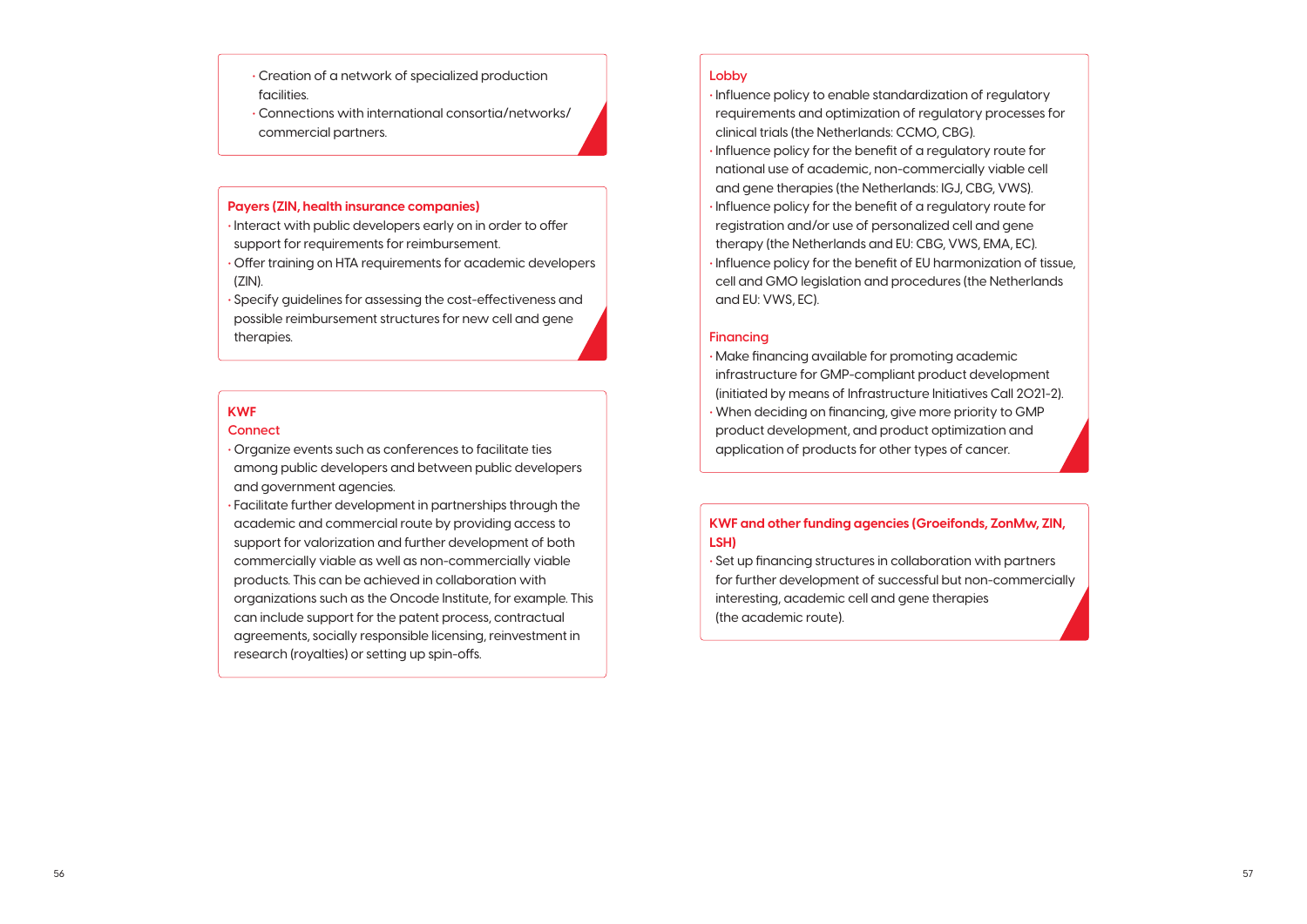### **References**

- 1. Mullard A. Second anticancer CAR T therapy receives FDA approval. Nat Rev Drug Discov. 2017;16(12):818. doi:10.1038/ nrd.2017.249
- 2. Jacobson C, Emmert A, Rosenthal MB. CAR T-Cell Therapy: A Microcosm for the Challenges Ahead in Medicare. JAMA. 2019;322(10):923-924. doi:10.1001/jama.2019.10194
- 3. Met Ö, Jensen KM, Chamberlain CA, Donia M, Svane IM. Principles of adoptive T cell therapy in cancer. Semin Immunopathol. 2019;41(1):49-58. doi:10.1007/s00281-018- 0703-z
- 4. Bol KF, Schreibelt G, Rabold K, et al. The clinical application of cancer immunotherapy based on naturally circulating dendritic cells. J Immunother Cancer. 2019;7(1):109. doi:10.1186/s40425-019-0580-6
- 5. Sivori S, Meazza R, Quintarelli C, et al. NK Cell-Based Immunotherapy for Hematological Malignancies. J Clin Med. 2019;8(10). doi:10.3390/jcm8101702
- 6. Boráň T, Menezes-Ferreira M, Reischl I, et al. Clinical Development and Commercialization of Advanced Therapy Medicinal Products (ATMPs) in the EU: how are the product pipeline and regulatory framework evolving? Hum Gene Ther Clin Dev. 2017;28(3):126-135. doi:10.1089/ humc.2016.193
- 7. de Wilde S, Guchelaar H-J, Zandvliet ML, Meij P. Understanding clinical development of chimeric antigen receptor T cell therapies. Cytotherapy. 2017;19(6):703-709. doi:10.1016/j.jcyt.2017.03.070
- 8. de Wilde S, Guchelaar H-J, Herberts C, et al. Development of cell therapy medicinal products by academic institutes. Drug Discov Today. 2016;21(8):1206-1212. doi:10.1016/j. drudis.2016.04.016

## **4 Conclusion**

There are many opportunities for improving translational research within academia in order to increase the likelihood of potential cell and gene therapies reaching exploratory clinical research. This requires a multidisciplinary approach with structural knowledge sharing and collaboration between academics, support for regulatory and HTA requirements and valorization and sufficient financial resources for the required infrastructure and product development. KWF sees two possible routes to reach clinical practice from exploratory clinical research: an academic and a commercial route. Which route is more suitable for a product depends on the individual product characteristics. Some therapies are so patient-specific that they do not lend themselves very well to a national and international marketing strategy. There is a role for academics and public institutes for making non-commercially viable therapies available to clinical practice via the academic route. However, there are hurdles that originate from a defective innovation system. The solution lies in more coordination and collaboration between academics and other stakeholders to large extent. A coordinating body can connect public developers with each other and offer the right support in order to jointly design multicenter clinical trials and production to facilitate access in clinical practice. Fit-for-purpose regulations and financial resources are needed to make non-commercial, academic cell and gene therapy available in clinical practice. More interaction between academics and regulatory agencies will prevent regulatory objections in later stages of development. In addition, solid product dossiers will make it easier to further develop promising cell and gene therapies that are commercially viable via the commercial route. A coordinating body can connect public developers with private parties and offer support for valorization and further development to the market, taking into account availability for patients and financial or other incentives for academic research. Complementary use of both routes is needed in order for all new cell and gene therapies with clinical added value to become available in clinical practice.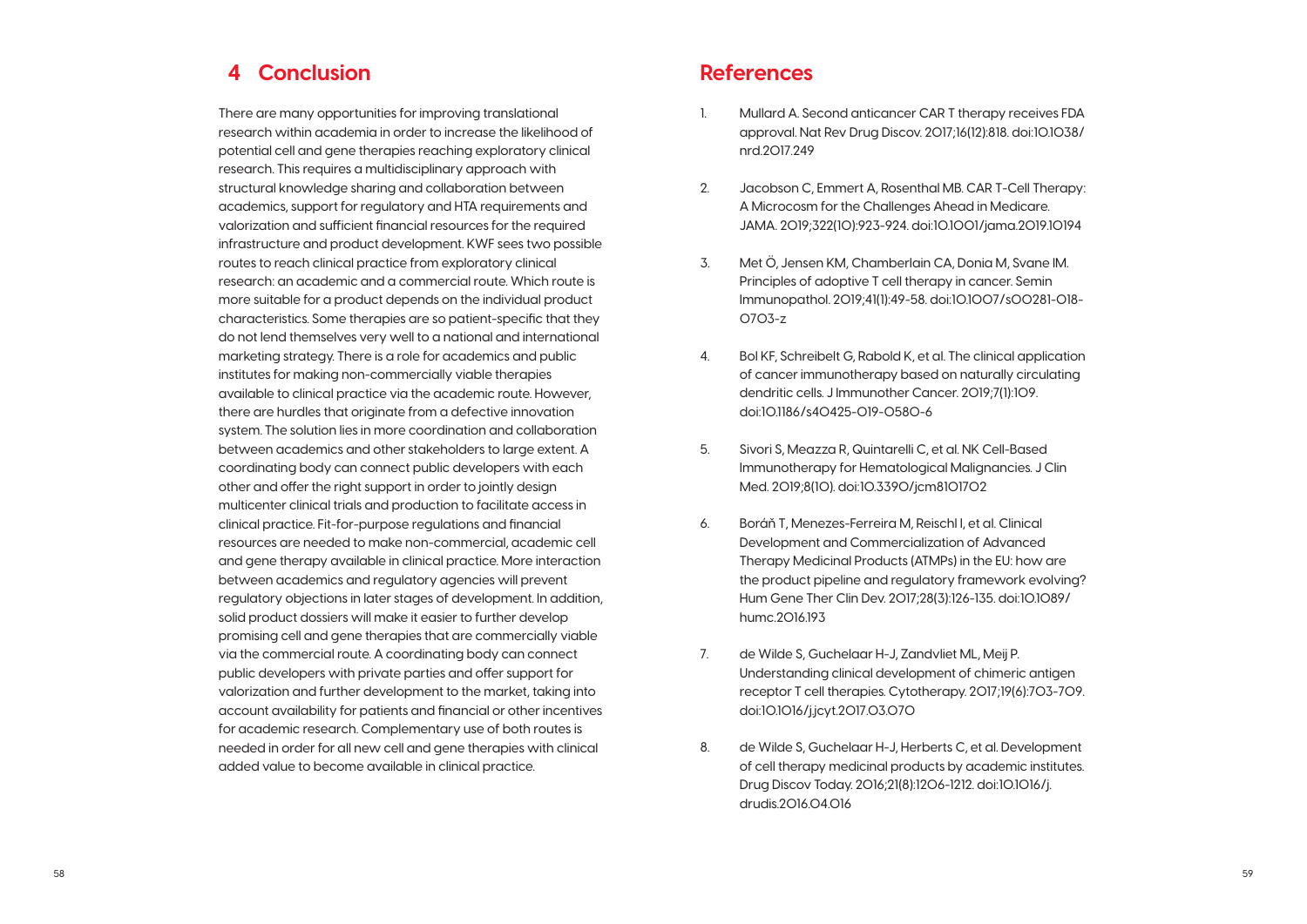## **Annex I: Methods**

#### **Scope**

#### *Cell and gene therapy*

This report focuses on promising cell and gene therapies for treating cancer. All cell therapies that are made from T cells, NK cells or dendritic cells are included. Therapies that involve genetic modification of such starting material are also included, regardless of which technology is used (defined here as gene therapy).

#### *Phases of development*

Medicinal products are developed in phases, which is largely determined by laws and regulations. New innovations are first tested in animals (preclinical research) before they are tested in humans (clinical research). Prior to starting clinical research, a dossier must be compiled that offers an adequate prediction of safety and efficacy for administration to humans. The step from preclinical research to clinical research is defined as translational research in this report. In addition to evidence of safety and efficacy, it is also necessary to translate products that are suitable for a laboratory setting to a product that is produced in compliance with Good Manufacturing Practice (GMP) and is suitable for clinical administration to humans. Clinical research consists of various phases: I, II and III, or combination designs. Clinical research begins in a small group of participants and/or patients. If the results of exploratory trials (phase I/II) are positive, further development to later phases of clinical research takes place, the goal being marketing authorization as a medicinal product.

Traditionally, medicinal products are authorized to enter the market through registration based on results from phase III trials, in which large numbers of patients are included. Registration and reimbursement are traditionally the route for access to a new medicinal product in clinical practice. For cell and gene therapy, there are two regulatory paths for reaching clinical practice (outside of experimental clinical research) in the Netherlands: central registration via the European Medicines Agency and a reimbursement decision by the Care Institute Netherlands, or national authorization for production and

- 9. Coppens DG, Gardarsdottir H, van den Bogert CA, De Bruin ML, Leufkens HG, Hoekman J. Publication rates and reported results in a cohort of gene- and cell-based therapy trials. Regen Med. 2020;15(1):1215-1227. doi:10.2217/ rme-2019-0066
- 10. Meij P, Veltrop LA, de Wilde SP. Advanced Therapy Medicinal Products (ATMPs) naar reguliere klinische zorg. Knelpunten en Mogelijkheden. Published March 2016. Accessed April 12, 2016. https://www.lumc.nl/cen/ att/80813053317221/1263833/Rapport\_-\_Advanced\_ Therapy\_Medicinal\_Products\_naar\_reguliere\_klinische\_ zorg\_2016.pdf
- 11. de Wilde S, Coppens DGM, Hoekman J, et al. EU decisionmaking for marketing authorization of advanced therapy medicinal products: a case study. Drug Discov Today. 2018;23(7):1328-1333. doi:10.1016/j.drudis.2018.03.008
- 12. Ten Ham RMT, Hövels AM, Hoekman J, et al. What does cell therapy manufacturing cost? A framework and methodology to facilitate academic and other smallscale cell therapy manufacturing costings. Cytotherapy. 2020;22(7):388-397. doi:10.1016/j.jcyt.2020.03.432
- 13. van den Bogert CA, Souverein PC, Brekelmans CTM, et al. Recruitment failure and futility were the most common reasons for discontinuation of clinical drug trials. Results of a nationwide inception cohort study in the Netherlands. J Clin Epidemiol. 2017;88:140-147. doi:10.1016/j. jclinepi.2017.05.001
- 14. Bekkers R, Bodas Freitas IM. Analysing knowledge transfer channels between universities and industry: To what degree do sectors also matter? Res Policy. 2008;37(10):1837-1853. doi:10.1016/j.respol.2008.07.007
- 15. Bogert CA van den, Souverein PC, Brekelmans CTM, et al. Non-Publication Is Common among Phase 1, Single-Center, Not Prospectively Registered, or Early Terminated Clinical Drug Trials. PLOS ONE. 2016;11(12):e0167709. doi:10.1371/journal.pone.0167709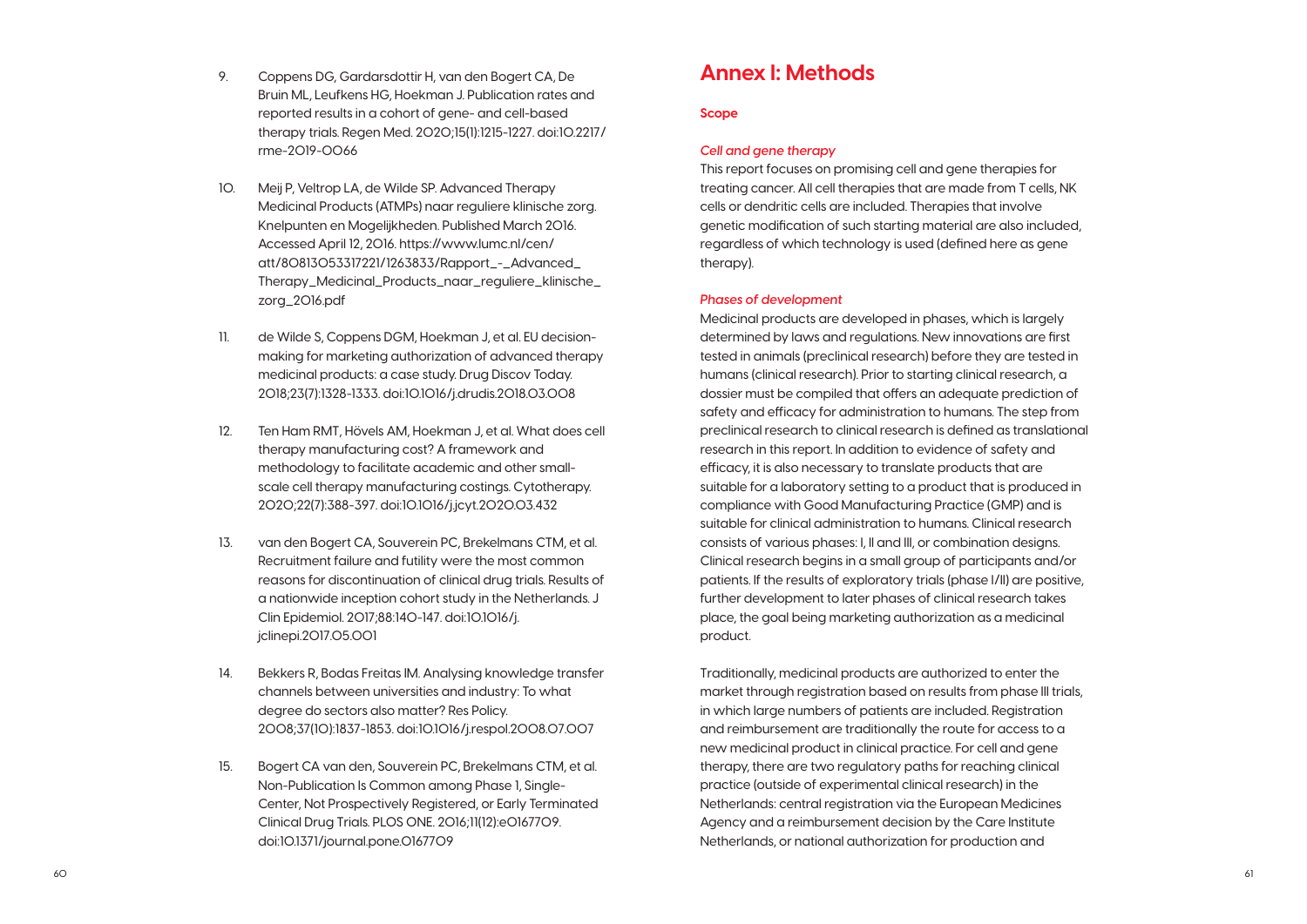sponsored by a Dutch public institute. The period of analysis was defined as approval or rejection by the CCMO in the period from January 2015 through September 2020.

The following data was extracted from the public CCMO database and tabulated per study: 1) sponsor, 2) product type (cell therapy, genetically modified cell therapy), 3) type of cell on which the mechanism of action is based (CAR-T cell, TCR-T cell, TIL, dendritic cell, NK cell), 4) technology for genetic modification (vector type, other technology, NA), 5) starting material (autologous/allogeneic), 5) indication (type of cancer), 6) clinical trial phase, and 7) single-center or multicenter study.

The information about the clinical trials was used as a starting point for the interviews (Annex II - Questionnaires) and to focus questions per interview in order to collect data about the course of the clinical trial, the historical course and the future perspective for the product. The encountered trials were all discussed with respondents.

#### *Selected respondents*

Public developers (researchers, pharmacists, physicians) were invited to participate in an interview. For each GMP production facility, one individual (head of cell and gene therapy production; pharmacist) was selected for an interview, with an invitation to other production personnel, if desired. Pharmacists and other production employees were invited first to take part in an interview (vs. researchers/physicians).

The public information about clinical trials, especially the study title and sponsor, was used to search for information about relevant research groups and the involved researchers/ physicians for both translational research and clinical research. The pharmacists also had a "gatekeeper" role for identifying other relevant respondents within their institute for an interview. Based on this method, at least one researcher and/or physician was selected as a respondent for translational research and at least one researcher and/or physician as a respondent for clinical research. A total of 36 respondents were selected for participation.

administration under the Hospital Exemption. In this report, reaching clinical practice concerns both regulatory routes. Chronologically, this report's analysis starts with translational research, production for clinical trials, the various phases of clinical research, up to reaching clinical practice (outside of clinical trials).

#### **Data collection**

Data about development activities and perspectives for further development of academic cell and gene therapies were collected through public sources and interviews with public developers of cell and gene therapy. Public developers are researchers and physicians who are involved in translational research and clinical trials, but also pharmacists who have a central role in the development of cell and gene therapy within academia in the production facilities of medical centers and other public institutes.

Public sources were used as a starting point to search for relevant public institutes (academic medical centers, oncology institutes and the blood bank), developers (researchers, pharmacists, physicians) and development activities (translational and clinical). First, the EudraGMDP database was used for identifying all public production facilities for cell and gene therapy with a GMP permit. Second, relevant clinical trials with cell and gene therapy were selected with the help of the register of the Central Committee on Research Involving Human Subjects (CCMO); www.toetsingonline.nl).

The information on which public institutes had a GMP production facility available was used for selecting pharmacists as a respondent. Additionally, information about clinical trials was used to select researchers and physicians as a respondent.

#### *Clinical trials*

A current overview of relevant clinical trials with cell and gene therapies that are promising for improving treatment of cancer was established, based on the following inclusion criteria: 1) experimental cell and gene therapies for which T cells, NK cells or dendritic cells are used as starting material, 2) which are or were in clinical development for the treatment of cancer in the past five years, and 3) which were developed in clinical trials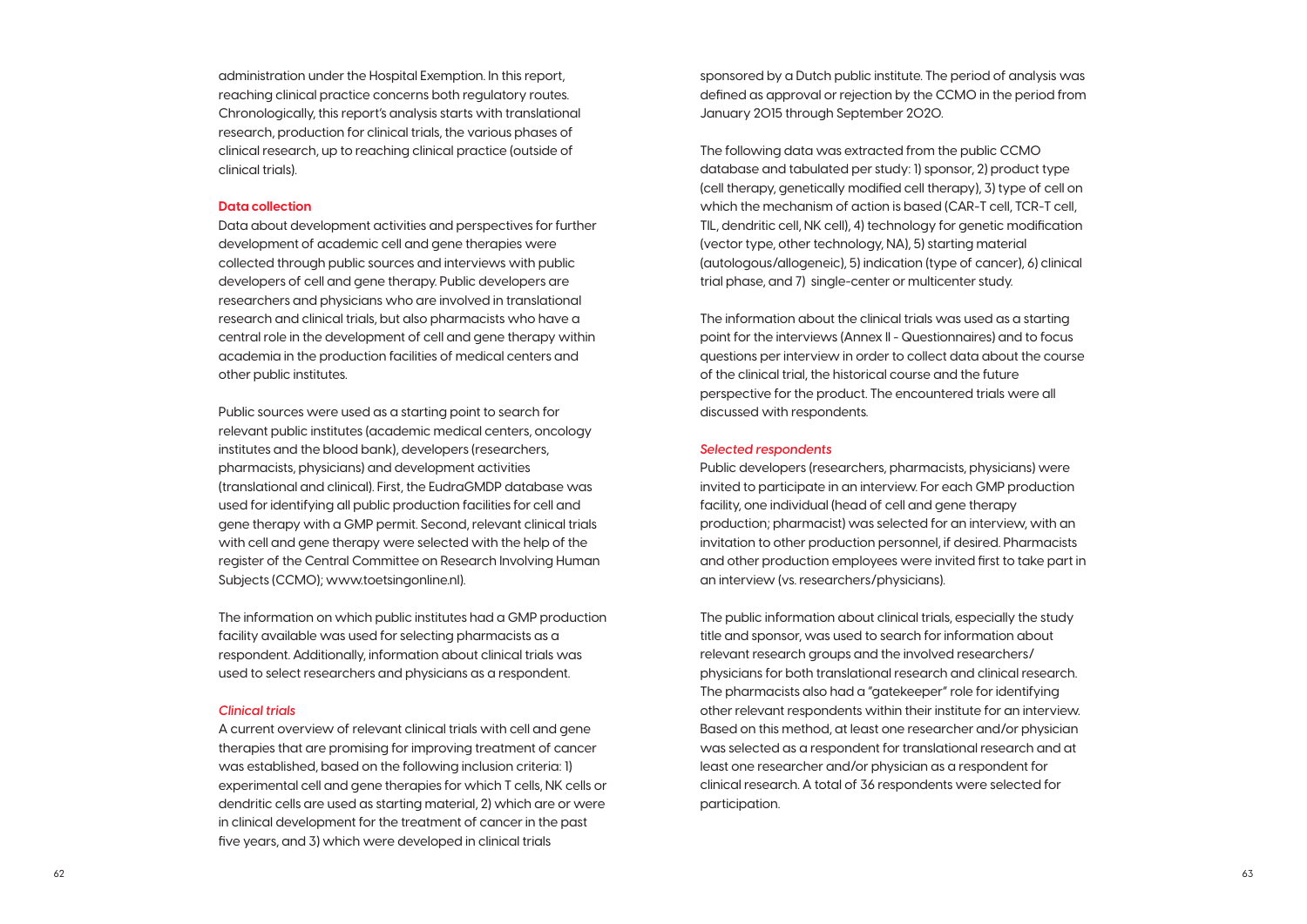sharing and collaboration, professional/institutional interest, role for academia, role for industry, role for KWF, future-oriented science and technological breakthrough) and codes per category. The coding also indicated whether the perspective concerned an opportunity/positive activity, hurdle/negative activity or solution/need. All codes were grouped based on this method in the Nvivo encoding tree, without coding from which institute or respondent the finding originated. Hence the analysis was anonymized. The preliminary coding tree was expanded during the encoding process. Saturation of the encoding was achieved during the analysis.

The final coding tree was extracted and served as a basis for the findings about development trajectories, solutions and perspectives that were proposed by the respondents for promoting translational research and further clinical development. The recommendations per stakeholder are based on the proposed solutions by academics, a past published report about academic development of ATMPs<sup>c</sup>, and internal strategy sessions at KWF.

#### *Interviews*

Selected respondents (researchers, pharmacists and physicians) were invited for a 30-45 minute interview. Separate, semistructured questionnaires were compiled for respondents based on the research activity (Annex II: 1 for manufacturers (production; pharmacists and translational researchers); 2 for translators (translational researchers and physicians) and 3 for clinicians (clinical researchers and physicians). Depending on the respondent, one or a combination of questionnaires was used.

Detailed notes were taken of each interview in transcription style, which were then validated by participants. A total of 34 respondents spread out over all relevant knowledge institutes for cell and gene therapy in the Netherlands took part in this study. Some respondents for translational and clinical research were invited for the same interview due to a joint development trajectory of one or more products. A total of 25 interview were conducted for data collection.

#### **Data analysis**

The validated notes were used to conduct a qualitative data analysis. Opportunities and hurdles, solutions and academic perspectives were encoded using Nvivo, Based on literature<sup>11,12,13,14,15</sup> a preliminary encoding tree was created with two branches for encoding 1) actual information about development trajectories, opportunities and hurdles, and 2) academic perspectives about science and the innovation climate.

The actual information about development trajectories (branch 1) was encoded based on 1) the development phase (preclinical research, translational research, production in facility, clinical research and clinical practice), and 2) category (skills/capacity, science/technical/medical, knowledge sharing, collaboration, regulation, financing). Codes were generated for encoding actual information for every combination of development phase and category. In addition, coding also indicated whether the actual information concerned an opportunity/positive activity, hurdle/negative activity or solution/need.

Academic perspectives (branch 2) were encoded based on categories (perspective of public and private knowledge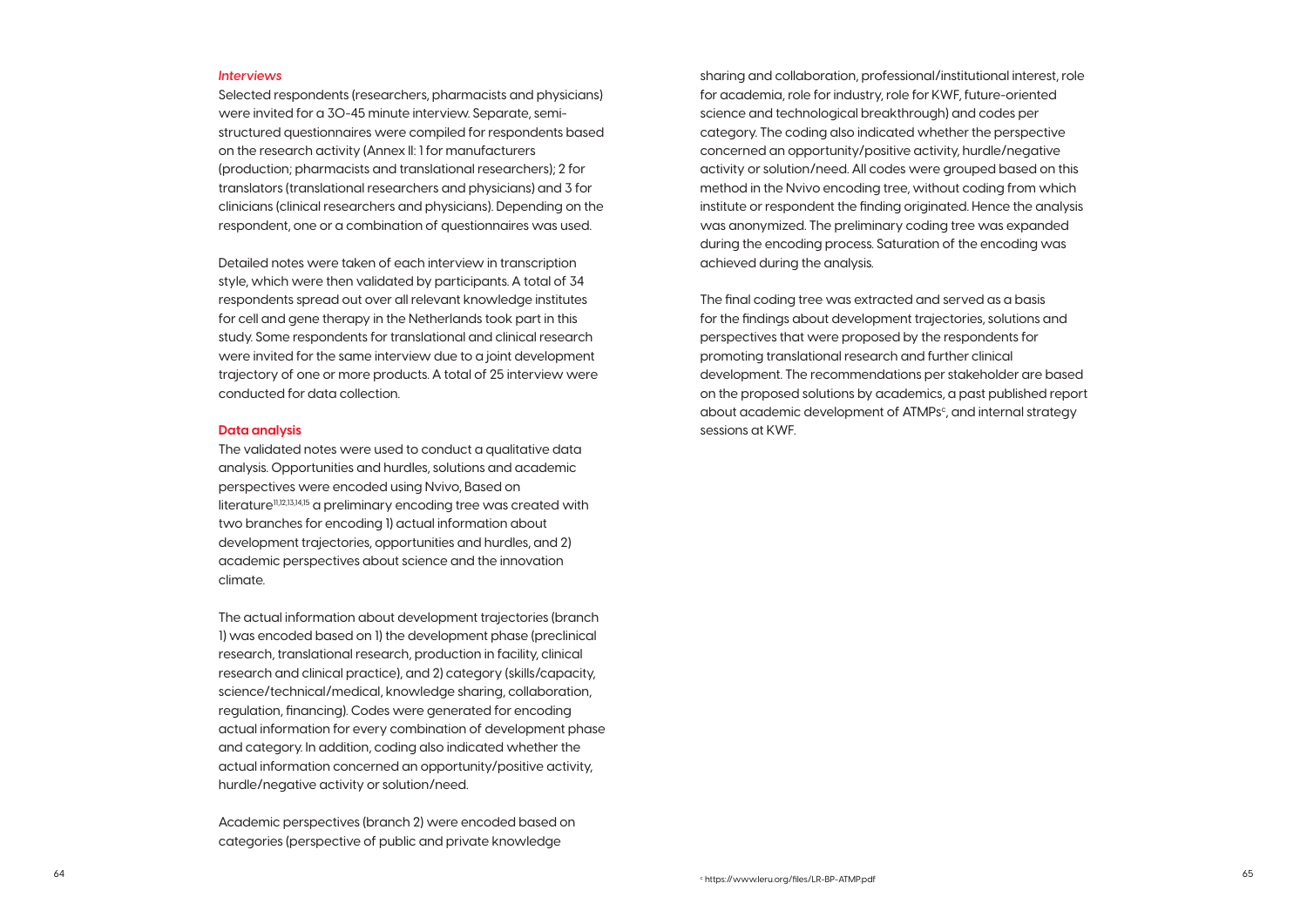- 3) Are these products as they are currently being manufactured suitable for further development from a production perspective? Why or why not? [Note: Can product or costs/infrastructure be related aspects"] *[Note: Ask for more details about product aspects if these are mentioned.]*
	- a) What makes it possible for this product to be manufactured on a relatively large scale?
	- b) Could production be scaled up for these products?
	- c) Would the quality have to be optimized?
	- d) Are these products suitable for distribution/production at another location? *[Note: Ask for more details about costs/infrastructure is* 
		- *this is mentioned.]*
	- e) What is needed for distribution of these products [qua infrastructure]?
	- f) From which budget is the production paid [clinical department, production facility/ hospital pharmacy, preliminary reimbursement, funds/grants]?
	- g) How is the distribution of fixed costs (material and facility) managed internally?
	- h) Are the production costs for some products much higher than for others? Why?
	- i) How could production cost be lowered?
- 4) If no solution was discussed]; What is needed for further development? [e.g. increase production]
- 5) Is there a plan for product development? [e.g. target product profile, for registration]
- 6) Are there similar products that are (almost) ready for making the transition to a GMP product from preclinical development?
- 7) Whom can we best contact to discuss the details of translational research? [Note: the "translator"]
- 8) Whom can we best contact to discuss clinical development of cell and gene therapy at the [institute]? [Note: the "clinical developer" plus any PIs]

### **Knowledge sharing and collaboration between production facilities**

*Instructions for the interview: These questions are also asked based on the products that are manufactured for one or more clinical trials. The goal is to find out about the types of actions* 

### **Annex II: Questionnaires**

#### *1: Questionnaires for manufacturers of cell and gene therapy - Manufacturers*

*Explanation for interview: The list with clinical trials in the past five years serves as the basis for the interview (for "Production" and "Knowledge sharing and collaboration between production facilities"). For the production facility, the questions focus on production aspects and possibilities for scale-up, plus knowledge sharing and collaboration stemming from production. There are also general questions asked about perspectives for knowledge sharing and collaboration in the Netherlands, plus about the future of the field. The questions with numbers are standard questions; the questions with letters only come into play as follow-up questions to the numbered questions.*

#### **Introduction**

*Instructions for interviewers: explain proposals and function at KWF. Explain the project's goal (academic network for knowledge sharing and collaboration; further development).* 

- 1) Do you object to this interview being recorded? [Instructions for the interview: If needed, explain that quotes and specific information about products will not be made public and that notes will be taken about the interview that will be sent to the participant for validation.]
- 2) Can you please introduce yourself and tell us your position at the [institute]?

#### **Production**

*Instructions for the interview: The products that are manufactured for one or more clinical trial/trials are discussed by the interviewer with the head of the production facility, based on the encountered information in the CCMO register. This concerns summarized information based on: 1) product type (cell therapy, genetically modified cell therapy, gene therapy), 2) type of cell on*  which the mechanism of action is based (CAR-T cell, TCR-T cell, *TIL, CAR-NK cell, NK cell, DC, vector), 3) technology for genetic modification (vector type, other technology, NA), 4) starting material (autologous/allogeneic), 5) indication (type of cancer), 6) development phase, and 7) single-center or multicenter study. The questions below must be asked for these products.*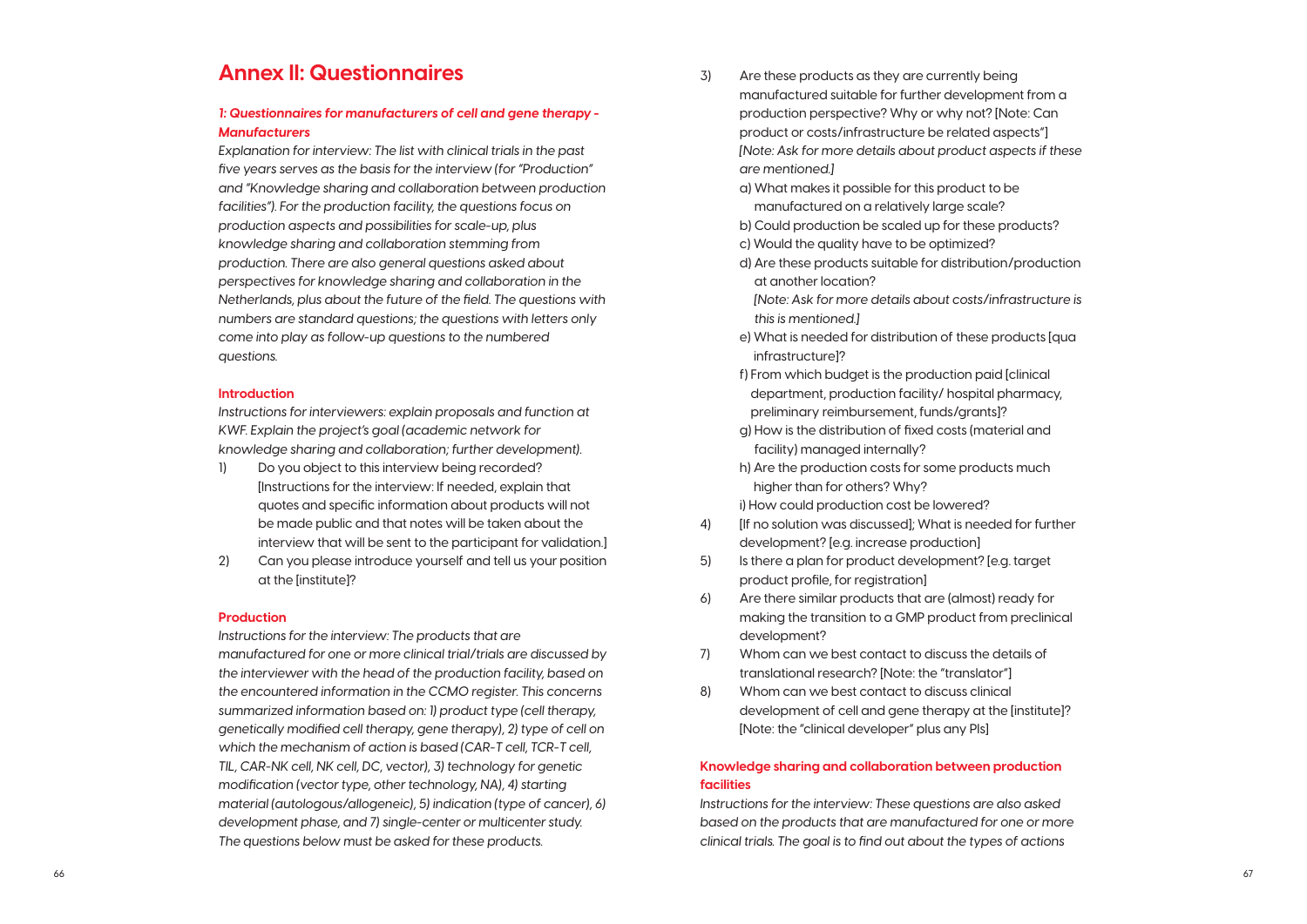- o) What are the biggest hurdles? *[For example: specialisms per institute, complicated sharing of knowledge and IP, no incentives/earning model.]*
- p) Under which circumstances will you stop with knowledge sharing and collaboration with other public institutes? And why? *[Note: Find out the boundary between pre-competitive research and competitive product development]*
- 14) Would you like to take part in a national network of public institutes in order to share more knowledge and engage in collaboration? Why or why not? q) Who should coordinate this?
- 15) Are there aspects that are important in order to get these products from academia to the patient? [For example, remuneration, distribution, collaboration with companies]
- 16) What is your vision for the future of this [cell and gene therapy] field?
	- r) Which methods, products or technologies do you believe will be the most successful?
- 17) Would you like to add anything that we've not touched upon?

#### **Conclusion**

Instructions for the interview: *Explain that findings will be published in a report (aggregated level). Publication of report (website), meeting being planned (mid-2021). Thank you very much.*

*that were or weren't taken for knowledge sharing and collaboration between production facilities and why this was or wasn't done.* 

- 9) Did the production facility share knowledge about the GMP products, in the public domain or with other institutes? This can include protocols for production, materials, methods (assays) for quality control. *[For example: (if respondent hesitates or doesn't know): publications, reports, conferences, symposia, workshops, sharing of personnel or facility, informal social relationships, financial relationship]* 
	- j) Why or why not? *[For example: (if respondent hesitates or doesn't know): personal attitude, strategic reasons for product development, strategic reason for funds/grants, other priorities, clinical results, production results, commercial value, possibilities]*
- 10) Are there partnerships for the production of these products? *[For example: (if respondent hesitates or doesn't know): consortia, technology transfers, R&D partnerships, spin-off]*
	- k) Why or why not? *[For example: (if respondent hesitates or doesn't know): personal attitude, strategic reasons for product development, strategic reason for funds/ grants, other priorities, clinical results, production results, commercial value, IP possibilities]*
- 11) Are there other cell and gene therapies manufactured in the production facility for clinical trials? l) [if yes, ask for more details;] What kind of product is this; where does the innovation come from; what kind of collaboration is this [R&D partnership [with UMCs/spinoffs/industry]/ participate as a site?

#### **Perspectives**

- 12) What do you need in order to move forward?
- 13) What do you think about more knowledge sharing and collaboration within academia?
	- m) What is needed in order to take advantage of opportunities?
	- n) Is there production capacity that is currently not being used? [scale-up for larger clinical trials, automatic/ continuous production in the future]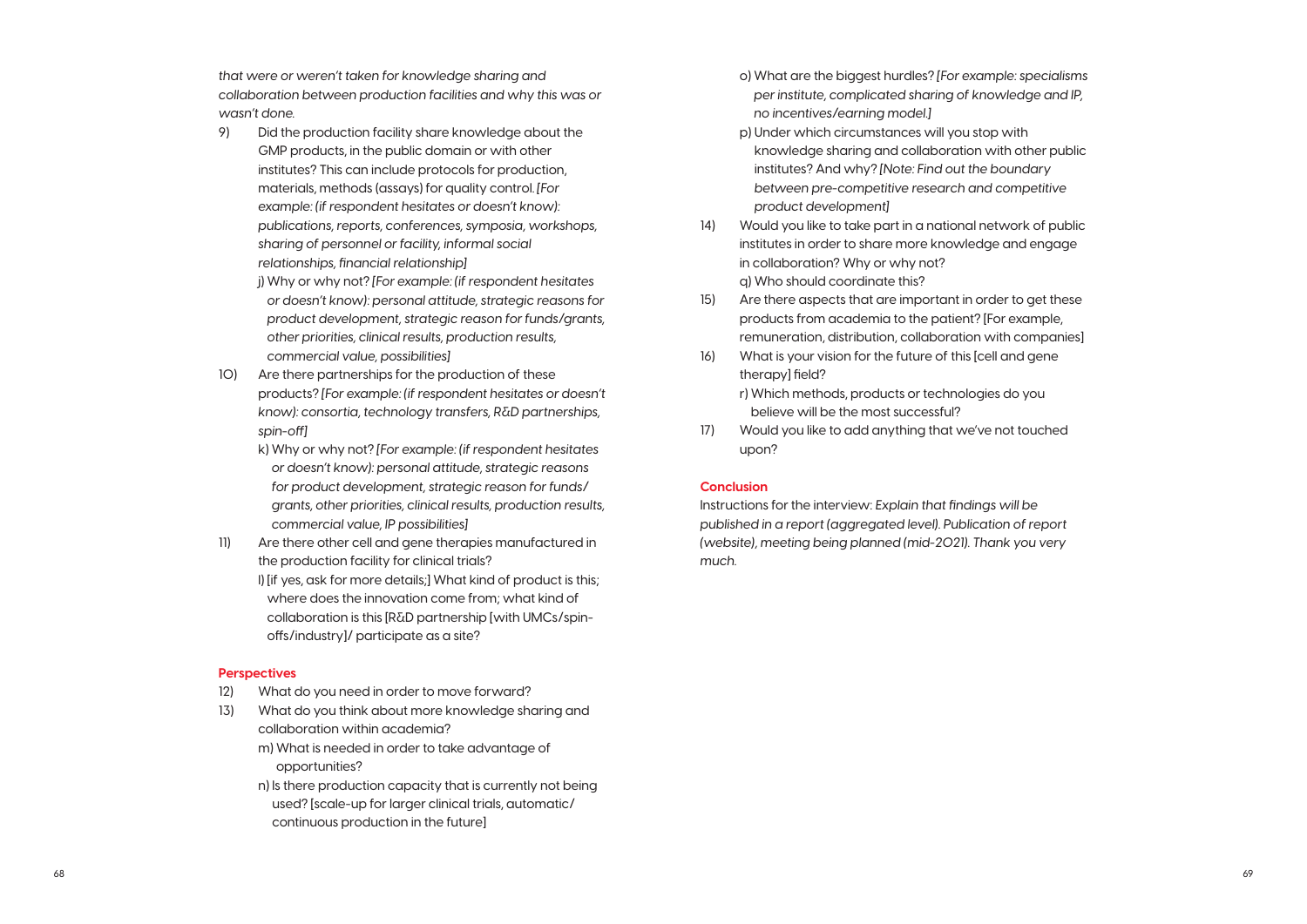*Instructions for the interview: In addition to information about clinical trials, information about preclinical research was also sought (in general) by means of information about the researcher(s) on the institute's website and the cell and gene portfolio.* 

- 4) Are there products that are (almost) ready for making the transition to GMP production from preclinical development for clinical trials?
- 5) Is there a plan for product development? [e.g. target product profile, for registration]
- 6) Are there also products that were not further developed after successful preclinical research? a) Why were these products not further developed? b) What are the considerations when deciding whether certain products will be further developed and other won't? *[For example: (if respondent hesitates or doesn't* 
	- *know): regulations, clinical results (safety, efficacy), financial resources]*
- 7) What was needed for further developing more preclinical products in clinical trials by means of approval by the CCMO? *[For example: (if respondent hesitates or doesn't know): regulations, clinical results (safety, efficacy), financial resources]*

#### **Knowledge sharing and collaboration for translational research**

*Instructions for the interview: These questions are also asked based on the products that are manufactured for one or more clinical trials. The goal is to find out about the types of actions that were or weren't taken for knowledge sharing and collaboration between production facilities and why this was or wasn't done.* 

- 8) Was knowledge shared about this translational research, in the public domain or with other institutes? This can include study protocols, materials, methods (e.g. mouse models, protocols for transduction)? *[For example: (if respondent hesitates or doesn't know): publications, reports, conferences, symposia, workshops, sharing of personnel or facility, informal social relationships, financial relationship]*
	- a) Why or why not? *[For example: (if respondent hesitates or doesn't know): personal attitude, strategic reasons*

#### **2: Questionnaire for translational researchers and/or physicians - translators**

*Explanation for interview: The list with clinical trials serves as the basis for the interview (for "Translational research" and "Knowledge sharing and collaboration between researchers"). For translators, the questions focus on the translation of preclinical products to initial clinical trial/trials and other preclinical products in development, plus knowledge sharing and collaboration stemming from translational research. There are also general questions asked about perspectives for knowledge sharing and collaboration in the Netherlands, plus about the future of the field.* 

#### **Introduction**

*Instructions for interviewers: explain proposals and function at KWF. Explain the project's goal (academic network for knowledge sharing and collaboration; further development).* 

- 1) Do you object to this interview being recorded? [Instructions for the interview: If needed, explain that quotes and specific information about products will not be made public and that notes will be taken about the interview that will be sent to the participant for validation.]
- 2) Can you please introduce yourself and tell us your position at the [institute]?

#### **Translational research**

*Instructions for the interview: One or more clinical trial/trials is/ are presented to translational researchers, based on the encountered information in the CCMO register. Summarized information is first discussed by the in interviewer, based on: 1) product type (cell therapy, genetically modified cell therapy, gene therapy), 2) type of cell on which the mechanism of action is based (CAR-T cell, TCR-T cell, TIL, CAR-NK cell, NK cell, DC, vector), 3) technology for genetic modification (vector type, other technology, NA), 4) starting material (autologous/ allogeneic), 5) indication (type of cancer), 6) development phase, and 7) single-center or multicenter study.*

- 3) Can you describe how you moved from preclinical research to clinical research for these products? a) What was needed in order to take the step to GMP production?
	- b) What was needed to get the clinical trial/trials started?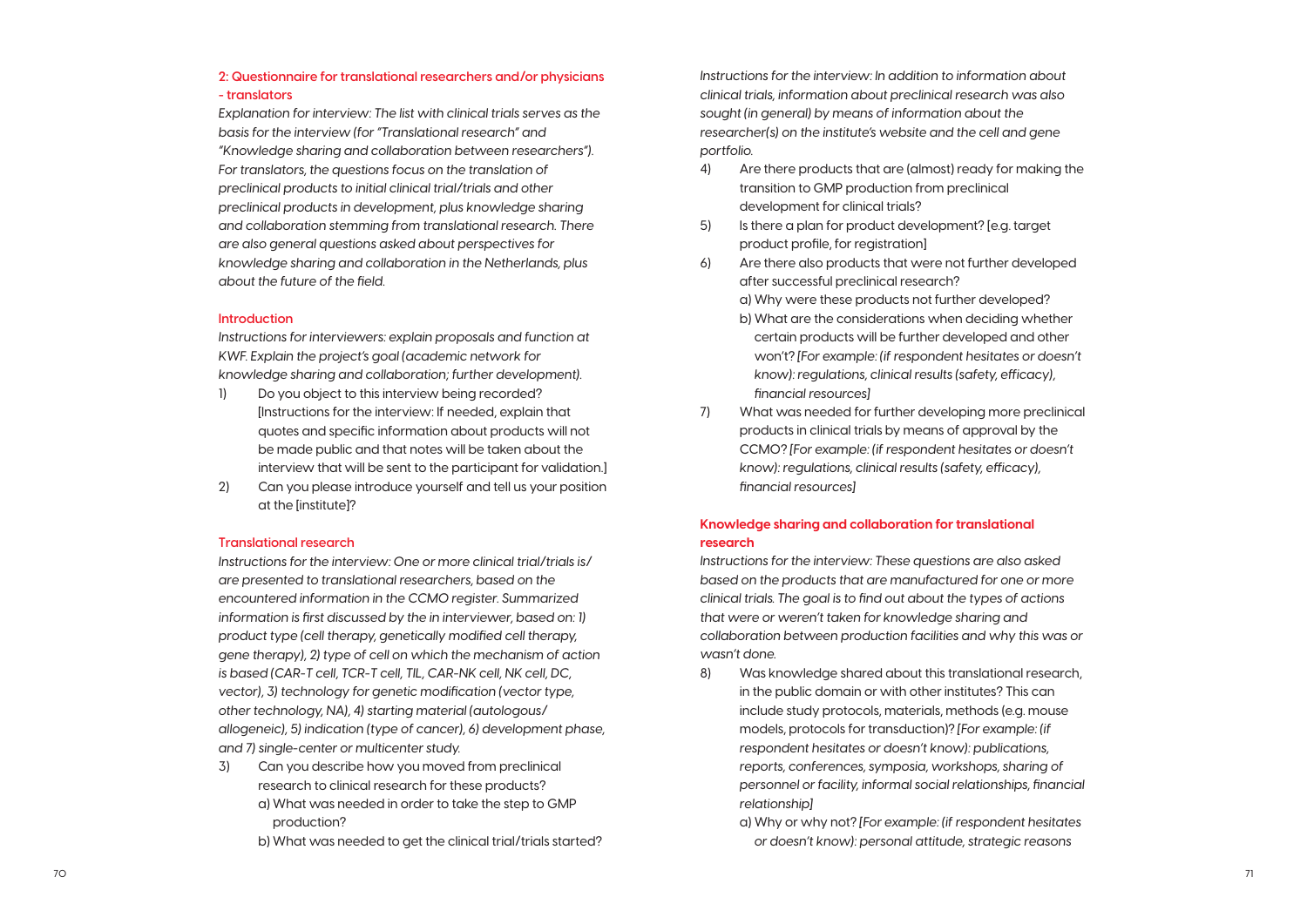15) Would you like to add anything that we've not touched upon?

#### **Conclusion**

Instructions for the interview: *Explain that findings will be published in a report (aggregated level). Publication of report (website), meeting being planned (mid-2021). Thank you very much.* 

*for product development, strategic reason for funds/ grants, other priorities, clinical results, production results, commercial value, IP possibilities]* 

- 9) Are there partnerships for translational research? *[For example: (if respondent hesitates or doesn't know): consortia, technology transfers, R&D partnerships, spin-off]*
	- a) Why or why not? *[For example: (if respondent hesitates or doesn't know): personal attitude, strategic reasons for product development, strategic reason for funds/ grants, other priorities, clinical results, production results, commercial value, IP possibilities]*

#### **Perspectives**

- 10) What do you need in order to move forward?
- 11) What do you think about more knowledge sharing and collaboration within academia?
	- a)) What is needed in order to take advantage of opportunities?
	- b)) Is there production capacity that is currently not being used? [scale-up for larger clinical trials, automatic/ continuous production in the future]
	- c)) What are the biggest hurdles? *[For example: specialisms per institute, complicated sharing of knowledge and IP, no incentives/earning model.]*
	- d)) Under which circumstances will you stop with knowledge sharing and collaboration with other public institutes? And why? *[Note: Find out the boundary between pre-competitive research and competitive product development]*
- 12) Would you like to take part in a national network of public institutes in order to share more knowledge and engage in collaboration? Why or why not?
- a) Who should coordinate this?
- 13) Are there aspects that are important in order to get these products from academia to the patient? [For example, remuneration, distribution, collaboration with companies]
- 14) What is your vision for the future of this [cell and gene therapy] field?
	- a) Which methods, products or technologies do you believe will be the most successful?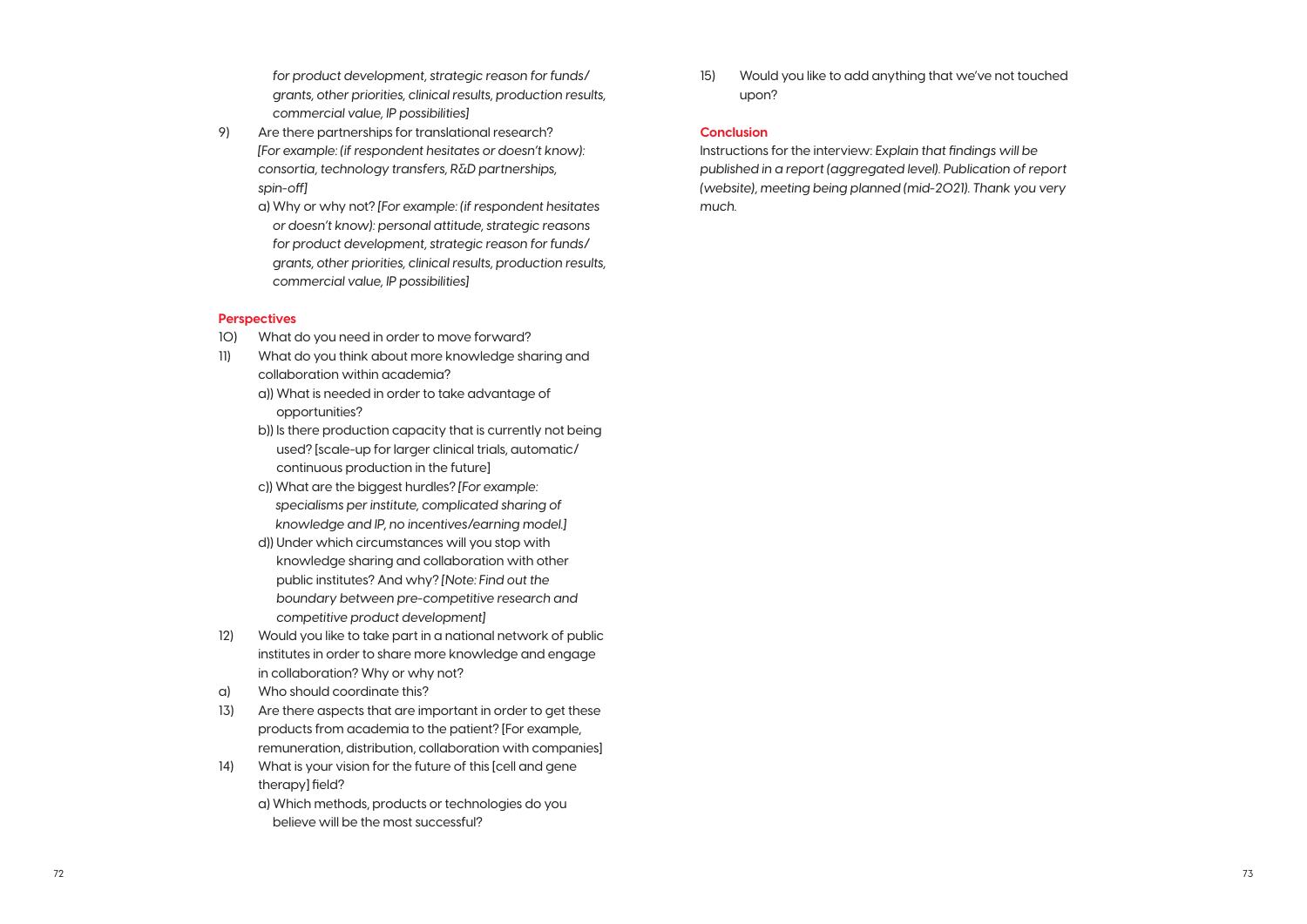- 5) [For discontinued trials:] What were the reasons for the discontinuation? *[For example: (if respondent hesitates or doesn't know): patient inclusion, production, regulations, clinical results (safety, efficacy), financial resources]*
- 6) [For ongoing and completed trials:] What do the results (to date) indicate?
- 7) [For ongoing and completed trials:] Is follow-up research planned for this product?
	- b) Why or why not? *[For example: (if respondent hesitates or doesn't know): patient inclusion, production, regulations, clinical results (safety, efficacy), financial resources]*
- 8) Are there options to further develop one of these products as a registered drug by means of approval by the EMA? a. Is there sufficient capacity within [institute] to further
	- develop these products only towards registration? Why is or isn't this necessary?
- 9) What is needed in order to implement this product in clinical practice?
- 10) Does it fit within current regulatory frameworks?

**Knowledge sharing and collaboration between researchers**

*Instructions for the interview: These questions are also asked based on multiple clinical trials. The goal is to find out about the types of actions that were or weren't taken for knowledge sharing and collaboration between clinical researchers and why.*

- 11) Was knowledge shared about these clinical trials, in the public domain or with other institutes? This can include clinical results. *[For example: (if respondent hesitates or doesn't know): publications, reports, conferences, symposia, workshops, sharing of personnel or facility, informal social relationships, financial relationship]* 
	- c) Why or why not? *[For example: (if respondent hesitates or doesn't know): personal attitude, strategic reasons for product development, strategic reason for funds/ grants, other priorities, clinical results, production results, commercial value, IP possibilities]*
- 12) Were there official partnerships for the development of these products? *[For example: (if respondent hesitates or doesn't know): consortia, technology transfers, R&D partnerships, spin-off]*

#### **3: Questionnaire for clinical researchers and/or physicians clinicians**

*Explanation for interview: The list with clinical trials serves as the basis for the interview (for "Clinical trials" and "Knowledge sharing and collaboration between researchers"). For clinicians, the questions focus on the course of the study/trials and further development possibilities, plus knowledge sharing and collaboration stemming the conduction of the study/trials. There are also general questions asked about perspectives for knowledge sharing and collaboration in the Netherlands, plus about the future of the field.* 

#### **Introduction**

*Instructions for interviewers: explain proposals and function at KWF. Explain the project's goal (academic network for knowledge sharing and collaboration; further development).* 

- 1) Do you object to this interview being recorded? [Instructions for the interview: If needed, explain that quotes and specific information about products will not be made public and that notes will be taken about the interview that will be sent to the participant for validation.]
- 2) Can you please introduce yourself and tell us your position at the [institute]?

#### **Clinical trials**

*Instructions for the interview: One or more clinical trials is/are first discussed with the clinical researchers, based on the encountered information in the CCMO register. Summarized information is first discussed by the in interviewer, based on: 1) product type (cell therapy, genetically modified cell therapy, gene therapy), 2) type of cell on which the mechanism of action is based (CAR-T cell, TCR-T cell, TIL, CAR-NK cell, NK cell, DC, vector), 3) technology for genetic modification (vector type, other technology, NA), 4) starting material (autologous/ allogeneic), 5) indication (type of cancer), 6) development phase, and 7) single-center or multicenter study.*

- 3) How did these trials go/how are these trials going? a) [In the event of inadequate explanation:] Are there trials that were discontinued/are they still ongoing/have they been completed?
- 4) [For unapproved trials:] Why did these trials receive a negative assessment from the CCMO?